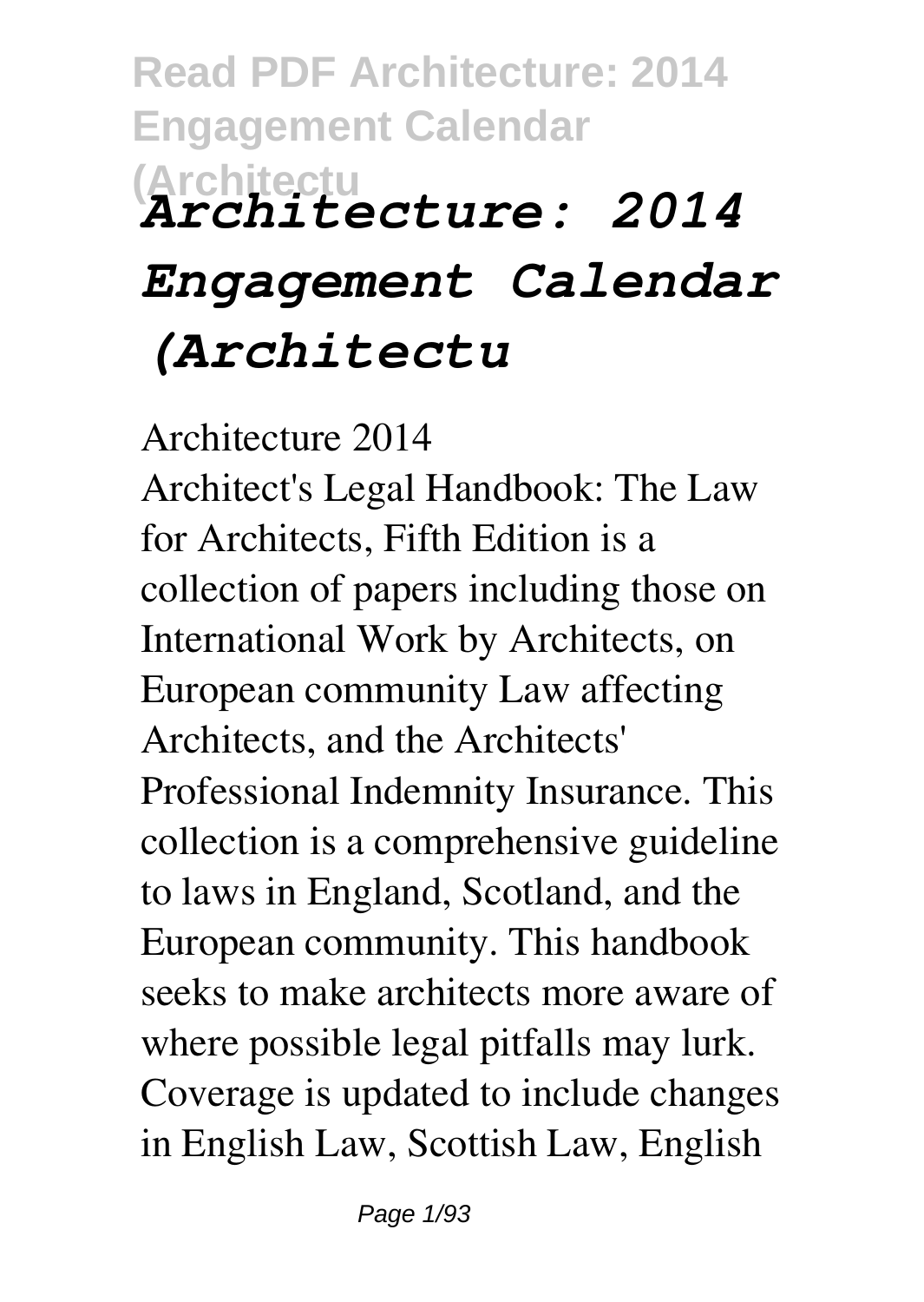**(Architectu** Law of Contract, the Law of Tort, Architect's Appointment and Collateral Warranties, Architects' Liability, English and Scottish Land Laws, and the Standard Building Contracts in England. The origins and sources of the laws and the basic principles are explained, which guide the reader into how these are applied in the architects' relations with their clients and clients; contractors. A wider discussion is given on the topic of collateral warranties, incorporation options, and legal organizations such as partnerships and limited companies. Upon the formation of the European Community, institutions and treatises have arisen, so a review of technical harmonization and standards, right of establishment and freedom to provide services,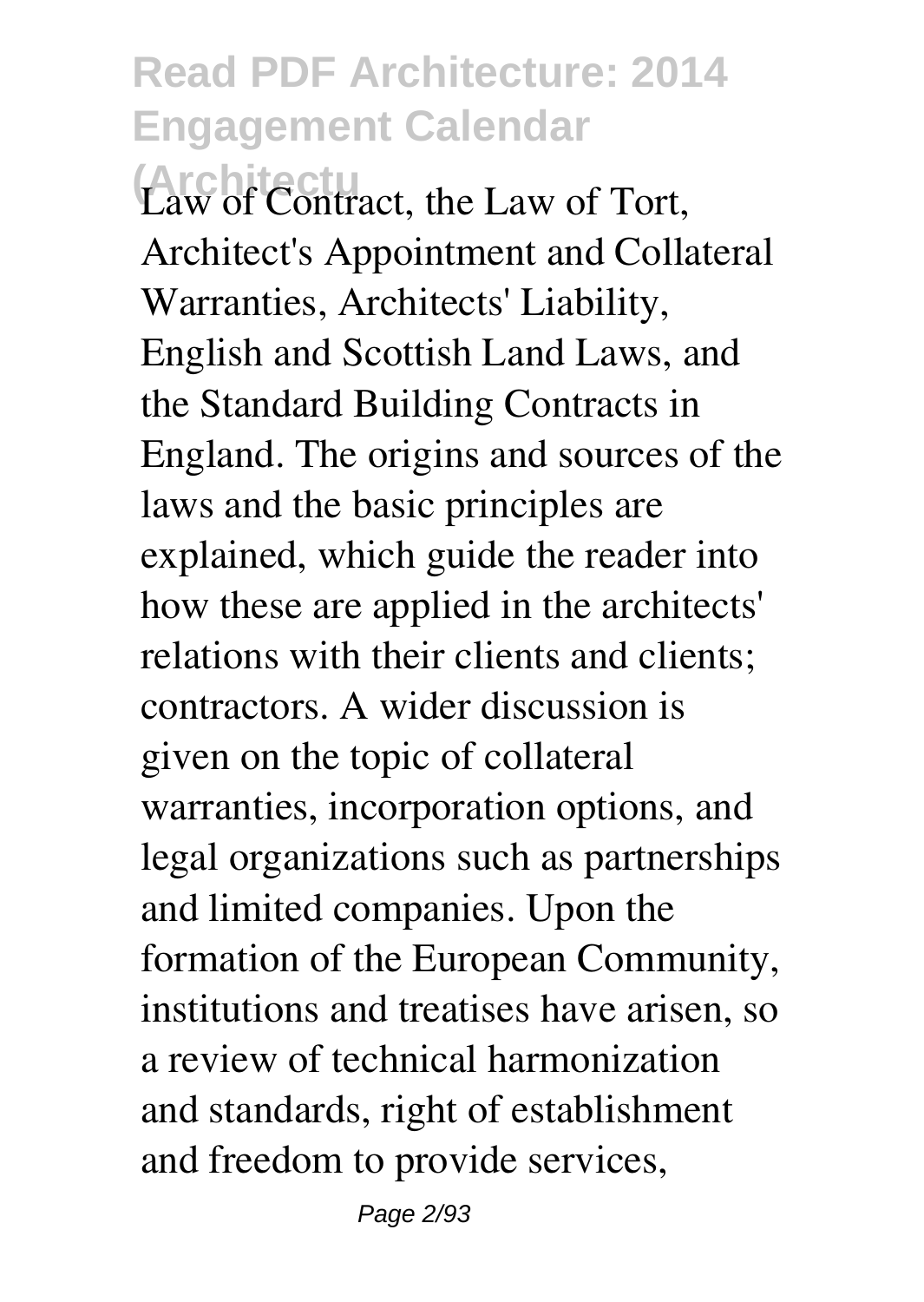**(Architectu** product liability, and consumer protection is provided in order. The international workplace for British architects is also discussed, covering most countries in Europe. This collection of papers will prove useful for architects and engineers, especially those who want to put up their own architectural firms. The book can be likewise an informative source for architectural students, lawyers, and professors in business and commercial law.

Geo-Design. Advances in bridging geoinformation technology and design bring together a wide variety of contributions from authors with backgrounds in urban planning, landscape architecture, education and geo-information technology presenting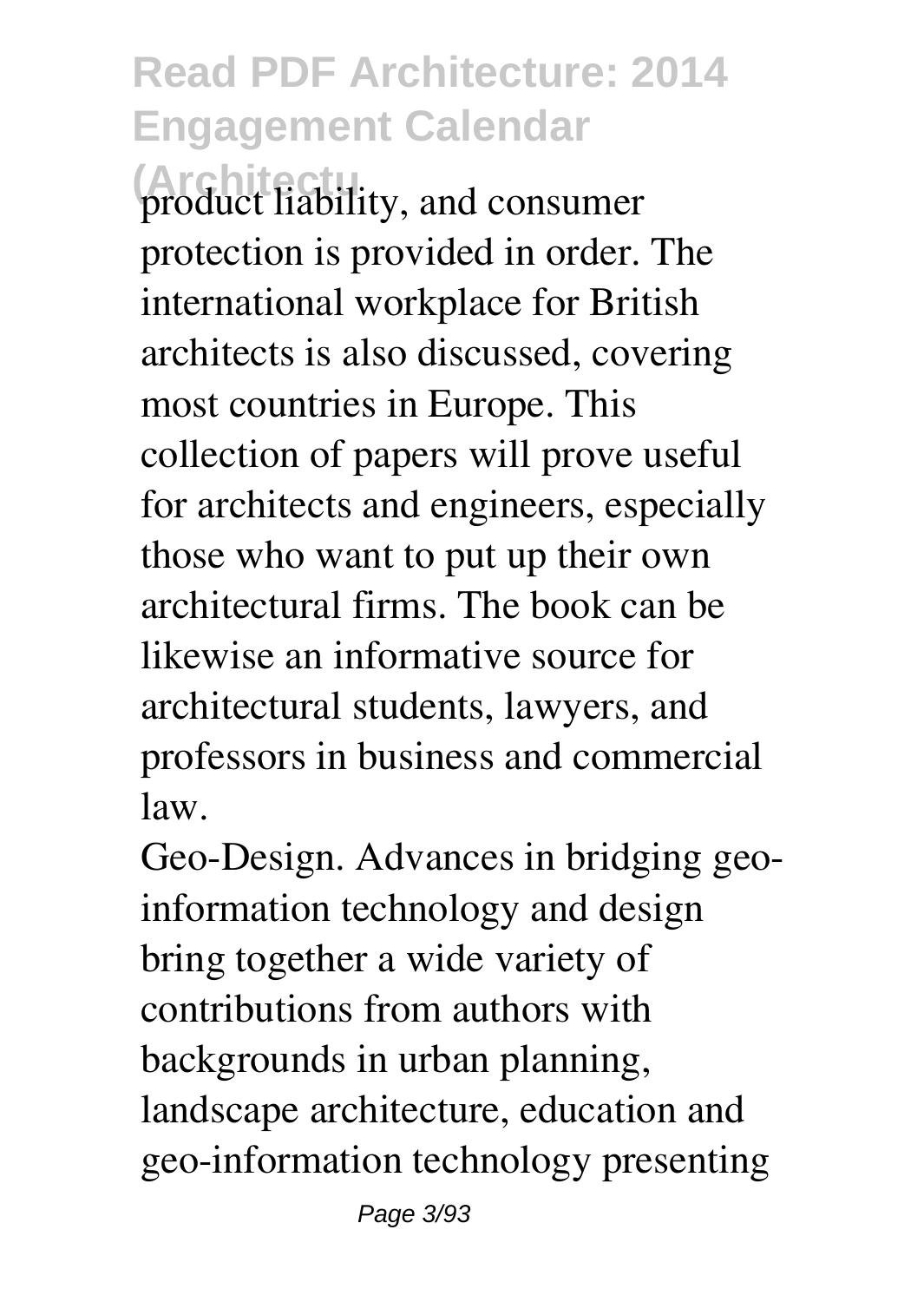**(Architectu** the latest insights and applications of geo-design. Geo-Design is here understood as a hybridization of the concepts "Geo" – representing the modeling, analytical and visualization capacities of GIS, and "Design" – representing spatial planning and design, turning existing situations into preferred ones. Through focusing on interdisciplinary design-related concepts and applications of GIS international experts share their recent findings and provide clues for the further development of geo-design. This is important since there is still much to do. Not only in the development of geo-information technology, but especially in bridging the gap with the design-disciplines. The uptake on using GIS is still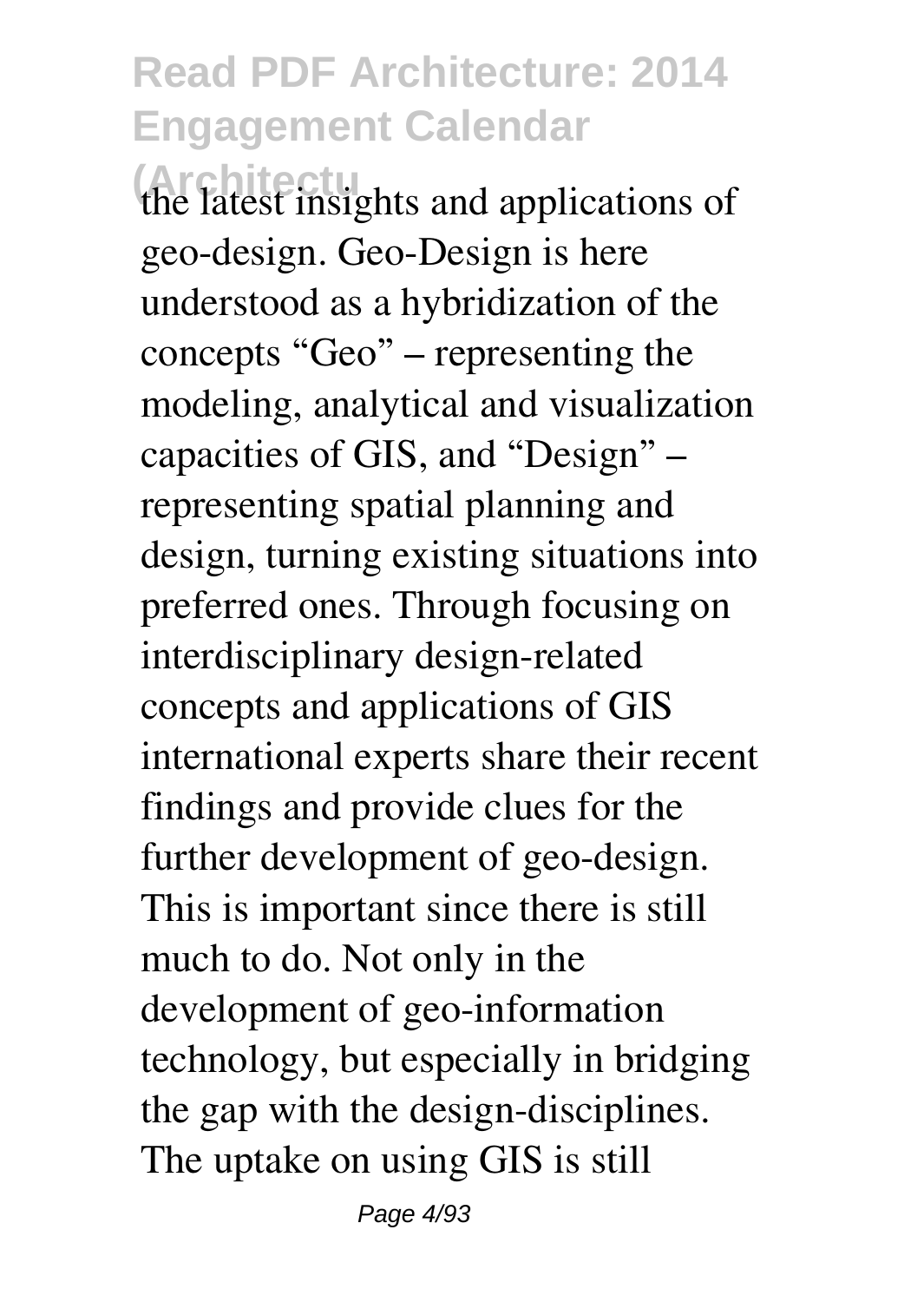**(Architectu** remarkably slow among landscape architects, urban designers and planners, and when utilized it is often restricted to the basic tasks of mapmaking and data access. Knowledge development and dissemination of applications of geodesign through research, publications, and education, therefore, remain key factors. This publication draws upon the insights shared at the Geodesign Summit Europe held at Delft University of Technology in 2014. All contributions in the book are double-blind reviewed by experts in the field.

Despite the topic's urgency and centrality, this is the first edited volume to offer a comprehensive assessment of the varying approaches to early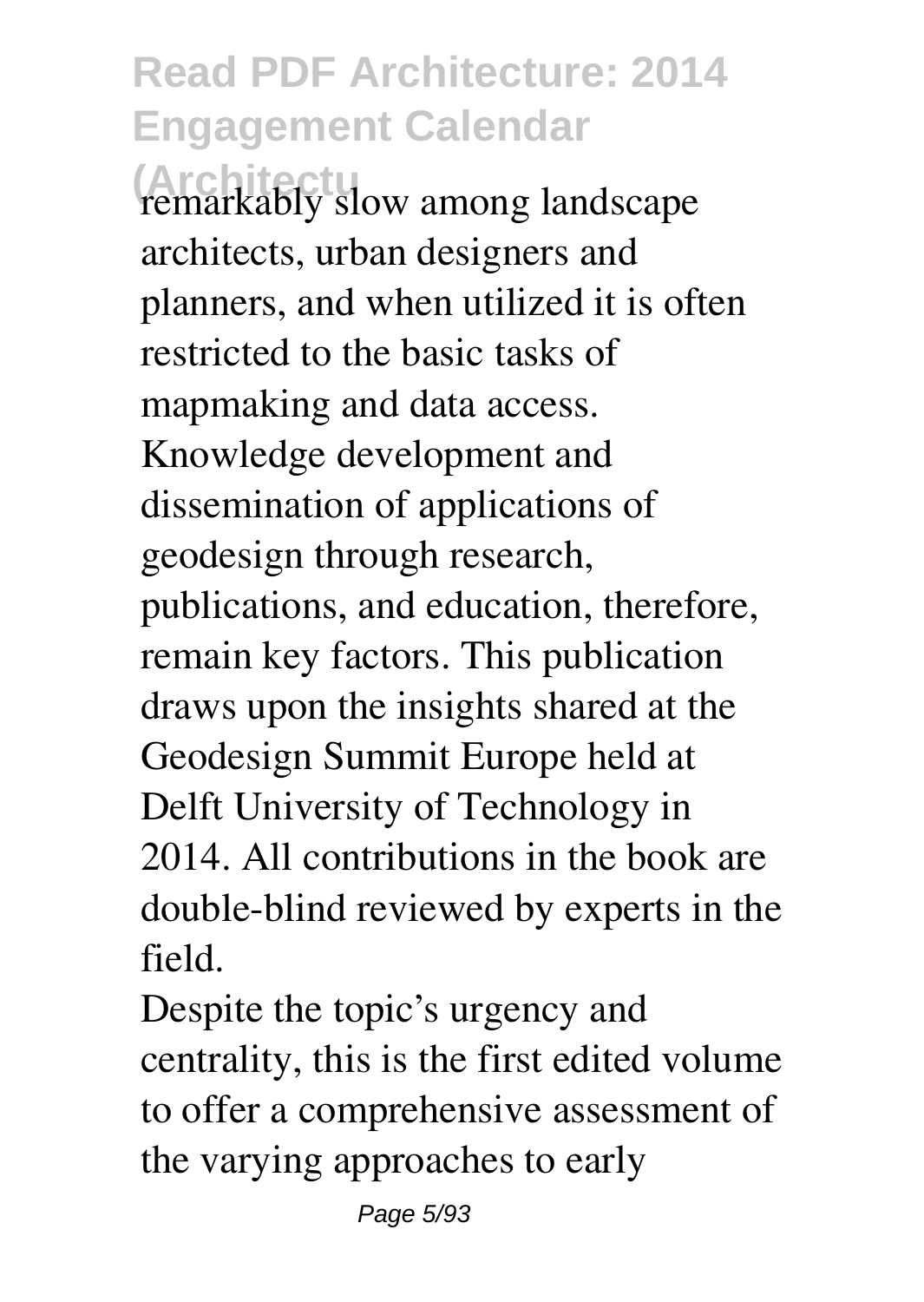**(Architecture**)<br>engagement with new technologies, including nanotechnology, synthetic biology, biotechnology and ICT. Covering five main approaches to early engagement—constructive technology assessment (CTA), value-sensitive design (VSD), midstream modulation (MM), the network approach for moral evaluation, and political technology assessment—the book will be a pivotal text in the rapidly developing research field of ELSI, which explores the ethical, legal, and social implications of new technologies. Featuring leading scholars who discuss each early engagement approach in turn, the chapters cover both theory and applications, and include evaluative assessments of specific instances of early adoption of technologies. Further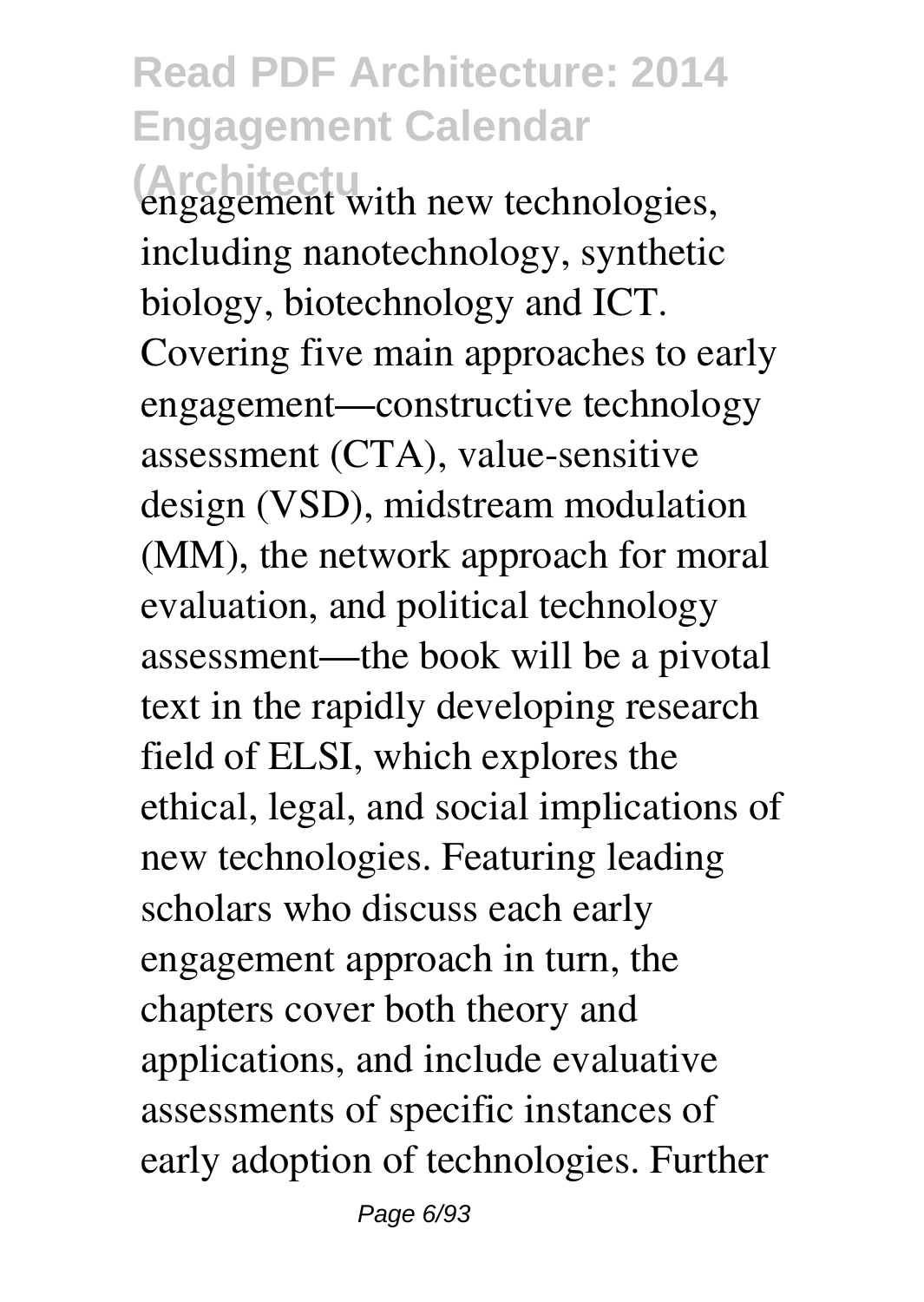*(Architecture focus on theoretical* issues relevant to all approaches, including interdisciplinary cooperation, normativity and intervention, and political and public relevance. The publication has added profile due to the requirement of multi-billion-dollar research programs in the US and Europe to engage in ELSI research alongside that of the technical development itself, even in the early stages. Its comprehensive scrutiny of the core factors in early engagement will ensure a readership of policy makers as well as scientists and engineers.

Early Modern Emotions

Digital Design Exercises for Architecture Students

Page 7/93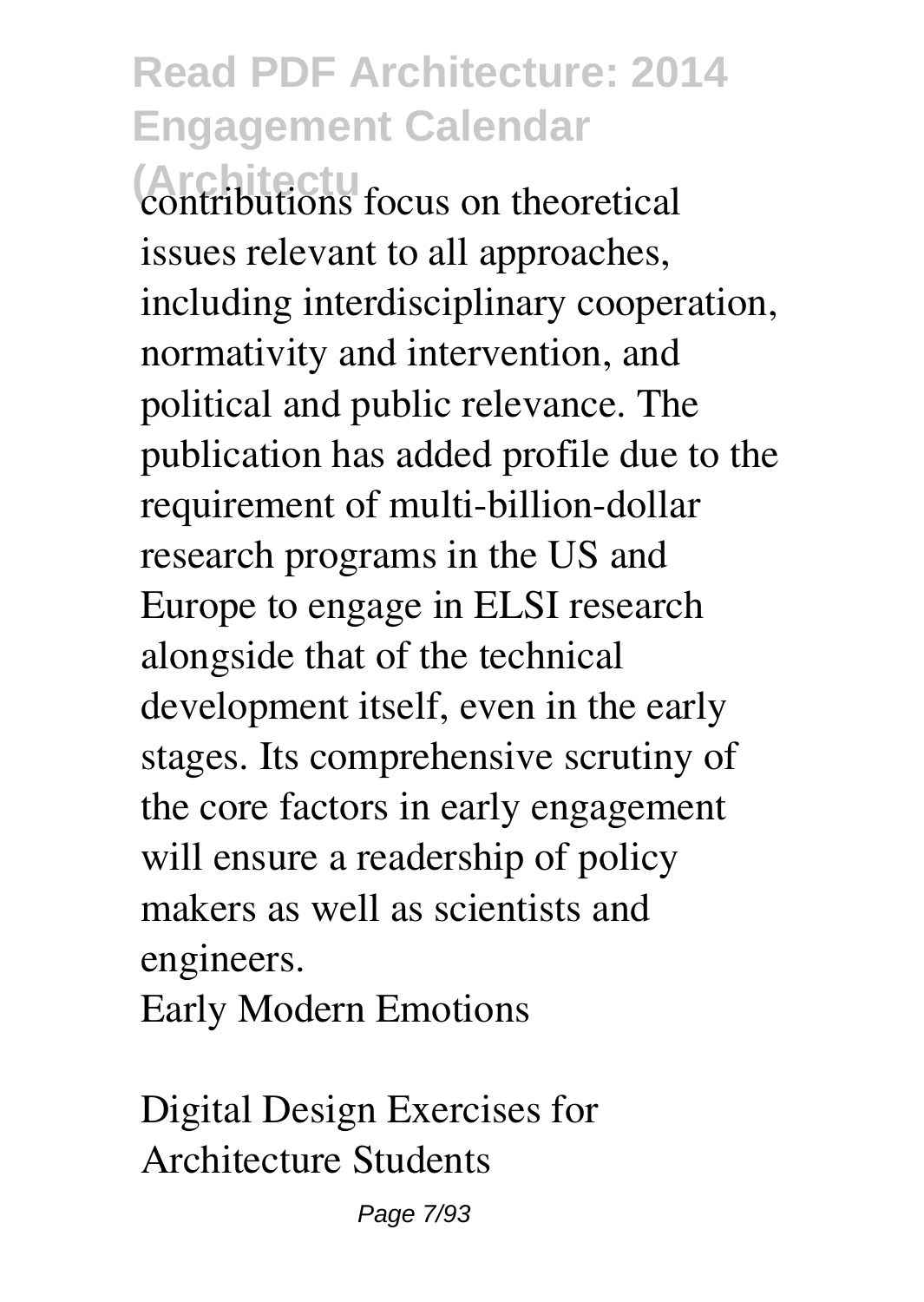**(Architectu** Toshiko Mori Architect Robert A. M. Stern Architects Making it Modern Architectural Acoustics Illustrated Architecture Live Projects provides a persuasive, evidence-based advocacy for moving a particular kind of architectural learning, known as Live Projects, towards a holistic integration into current and future architectural curricula. Live Projects are work completed in the borderlands between architectural education and built environment practice; they include design/build work, community-based Page 8/93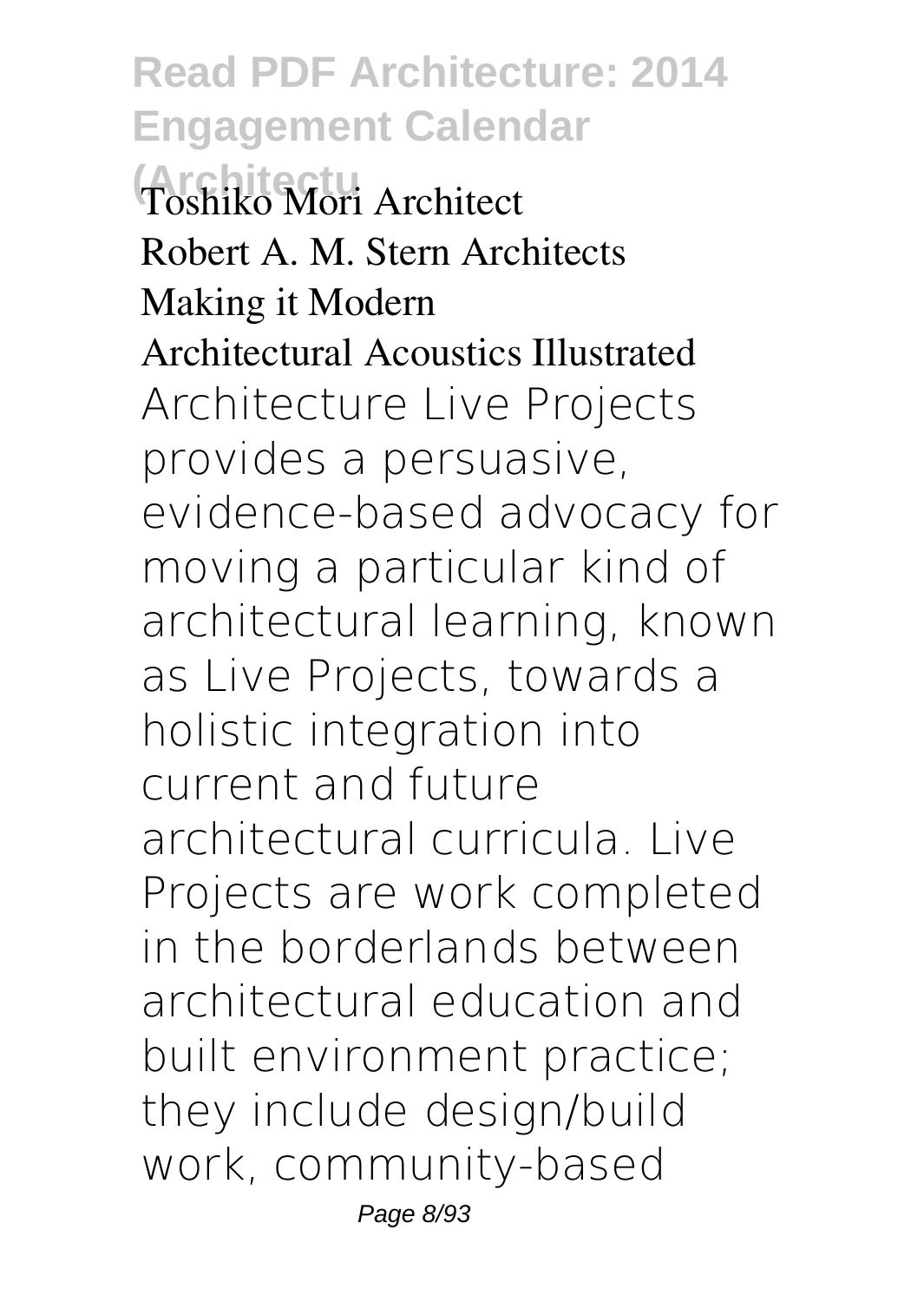**Read PDF Architecture: 2014 Engagement Calendar design, urban advocacy** consulting and a host of other forms and models described by the book's international group of authors. Because of their position, Live Projects as vehicle for simultaneously providing teaching and service has the potential to recalibrate the contesting claims that both academia and profession make to architecture. This collection of essays and case studies consolidates current discussions on theory and learning ambitions, academic best practices, Page 9/93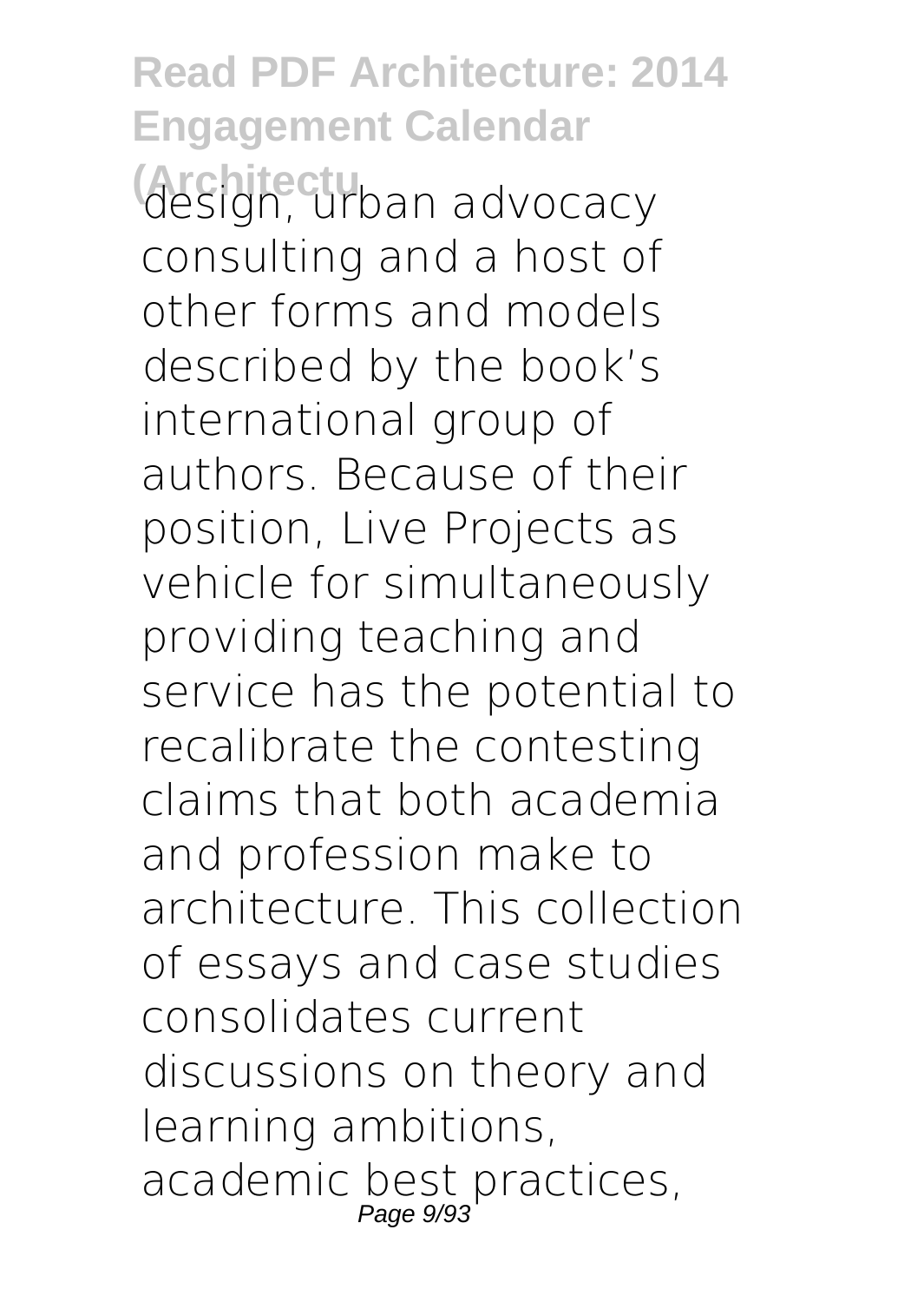**Read PDF Architecture: 2014 Engagement Calendar (Architecture** with licensure and accreditation, and considerations of architectural integrity. It is an invaluable resource to current and future Live Projects advocates – whether they aim to move from pedagogy into practice or practice into pedagogy. G-Zero — \JEE-ZEER-oh\ —n A world order in which no single country or durable alliance of countries can meet the challenges of global leadership. What happens when the G20 doesn't work and the G7 is history. If the worst Page 10/93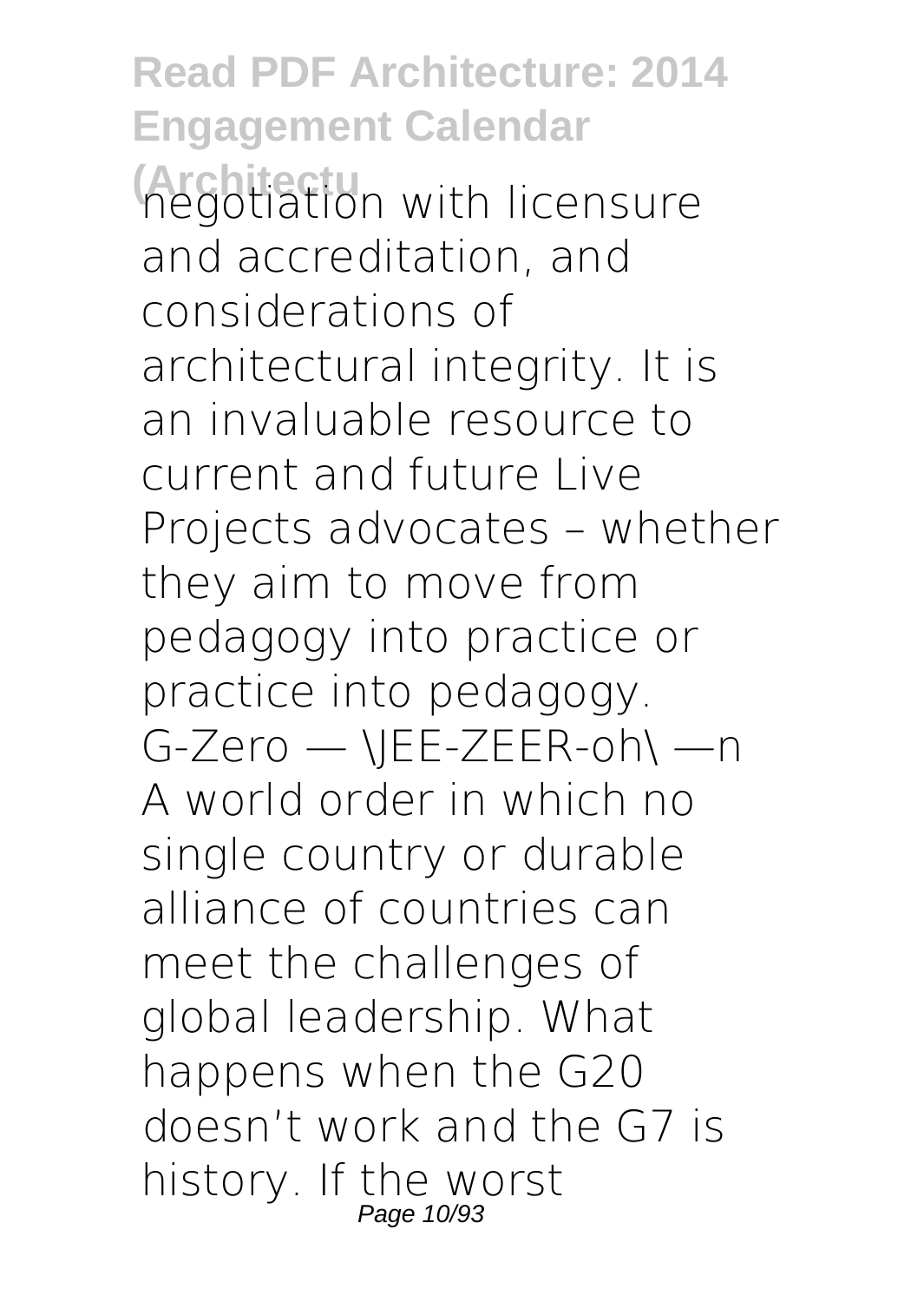**(Architectu** threatened—a rogue nuclear state, a major health crisis, the collapse of the global financial system—where would the world look for leadership? For the first time in seven decades, there is no single power or alliance of powers ready to take on the challenges of global leadership. A generation ago, the United States, Europe, and Japan were the world's powerhouses, the freemarket democracies that propelled the global economy forward. But today, they struggle just to find their footing. Acclaimed<br>Page 11/93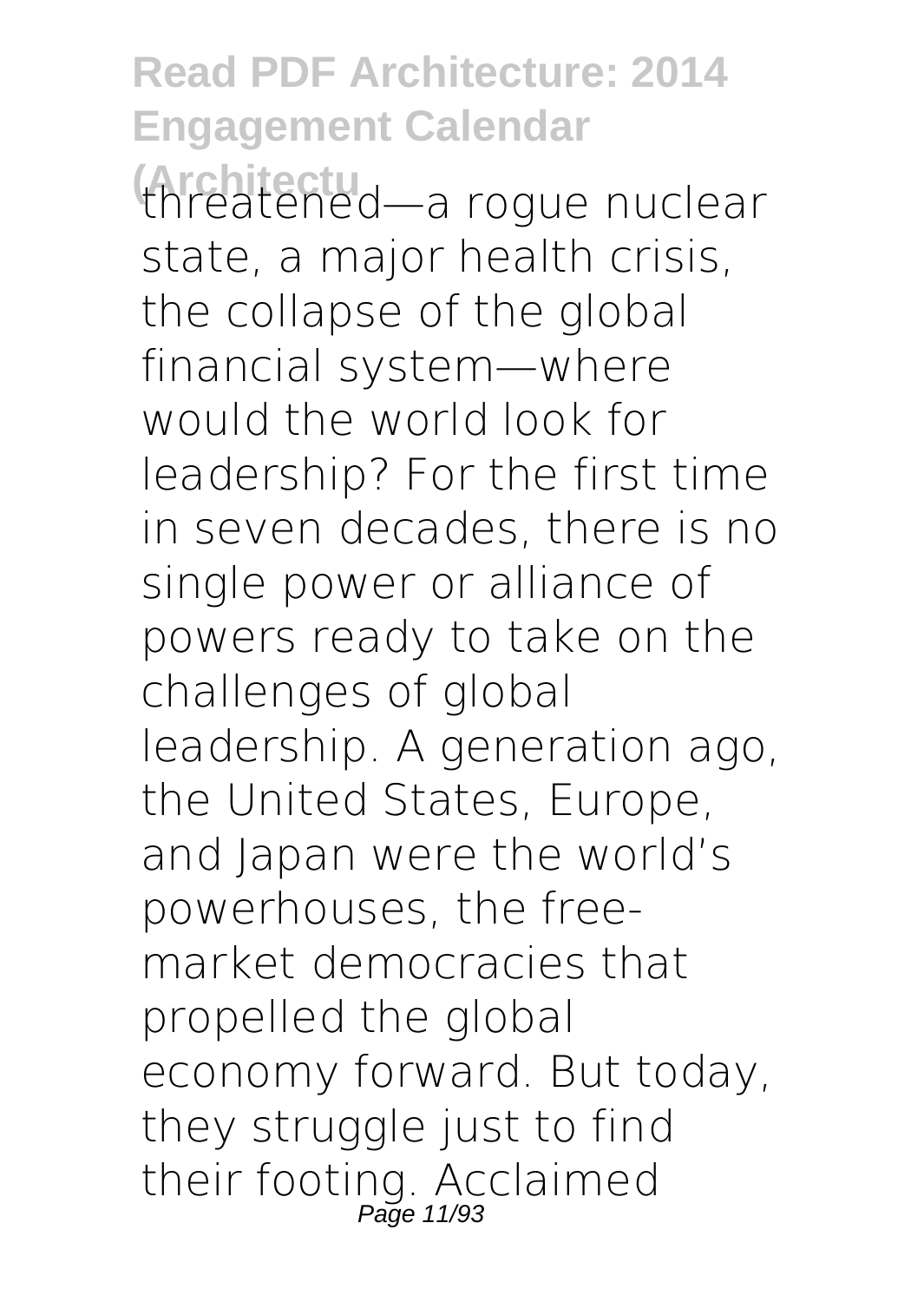**Read PDF Architecture: 2014 Engagement Calendar Geopolitical analyst Ian** Bremmer argues that this leadership vacuum is here to stay, as power is regionalized instead of globalized. Now that so many challenges transcend borders—from the stability of the global economy and climate change to cyberattacks and terrorism—the need for international cooperation has never been greater. Unite the science of sound

and the principles of design toenhance any space Architectural Acoustics Illustrated translates Page 12/93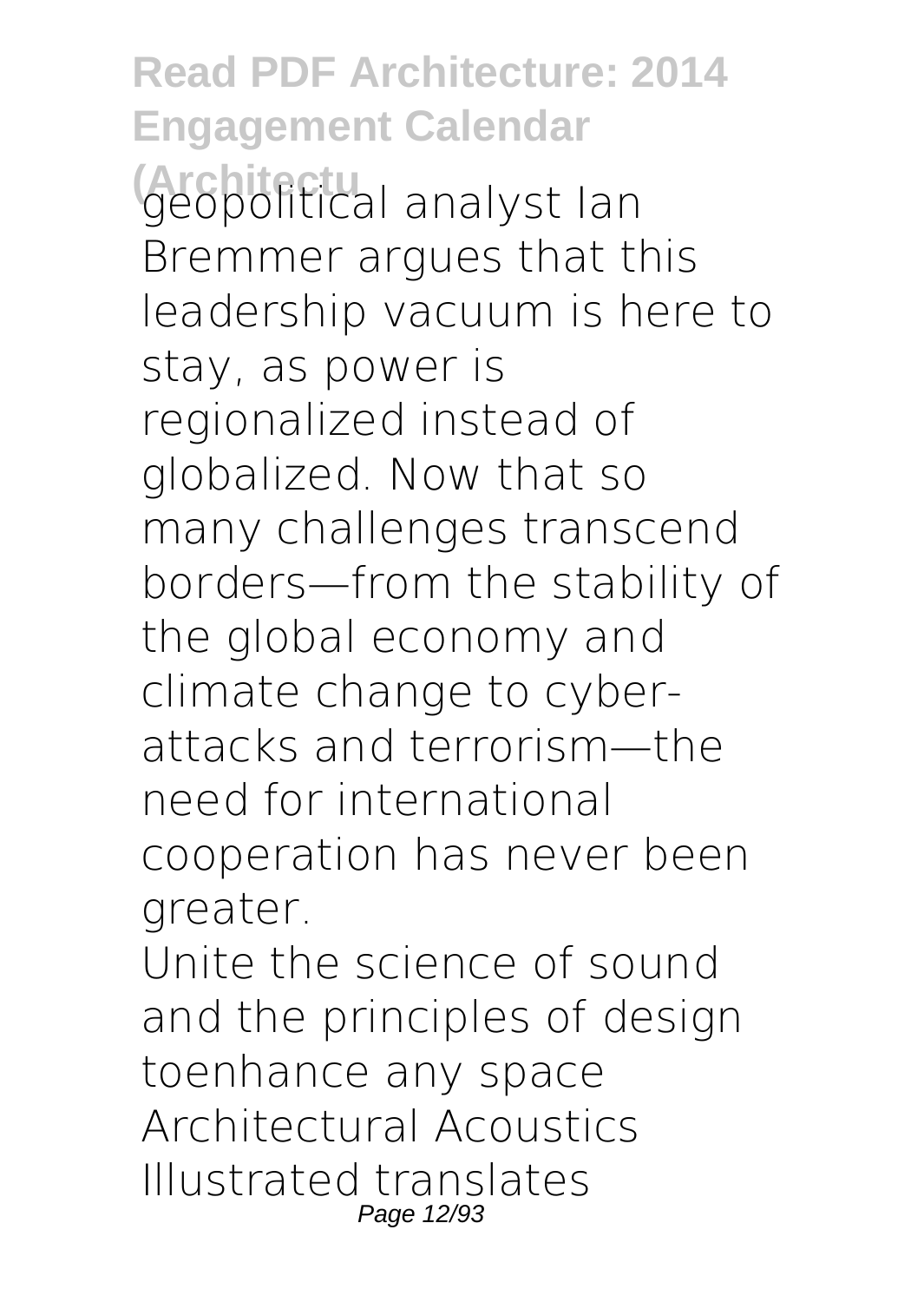**Read PDF Architecture: 2014 Engagement Calendar (Architectu** thequantitative and qualitative content of acoustics into the graphiclanguage of architecture. This highlyvisual guide includes over350 illustrations that outline the physics of sound and the bestdesign practices for limiting or mitigating noise in buildings byusing the latest in materials and techniques. Each chapter includesa summary checklist of design guidelines to help prevent mistakesand oversights, and the Instructor's website offers videoanimations Page 13/93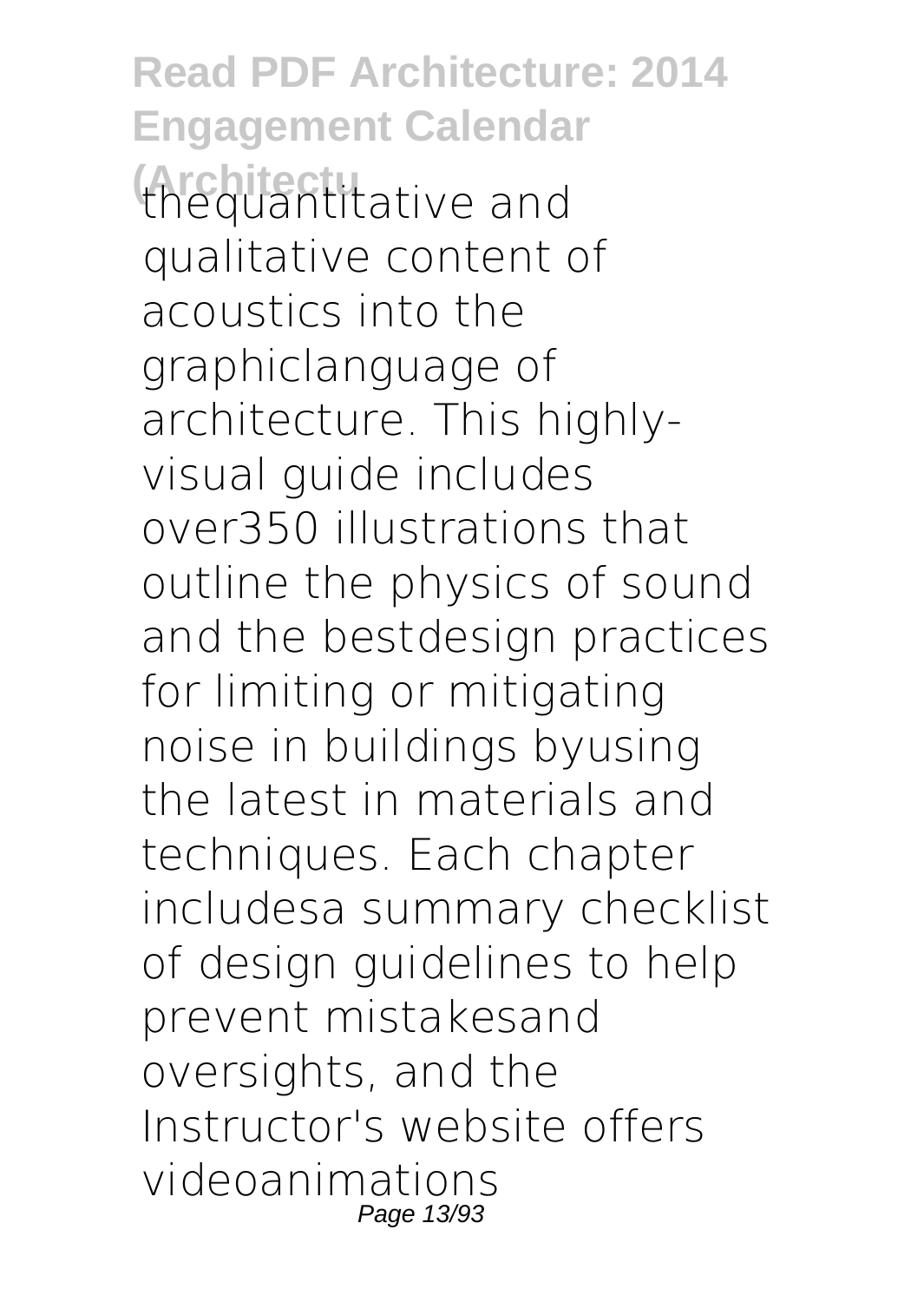**Read PDF Architecture: 2014 Engagement Calendar (Architectu** demonstrating acoustical concepts. Designed as a "firstlook" at the interaction of sound and space, the book explains theprinciples of architectural acoustics and their practicalapplications, providing a comprehensive guide for designing withacoustics in mind. Architectural acoustics is more than just concert halls –it may determine building placement, division of interior space,exterior construction, and even siting. When addressed early in thedesign process, the Page 14/93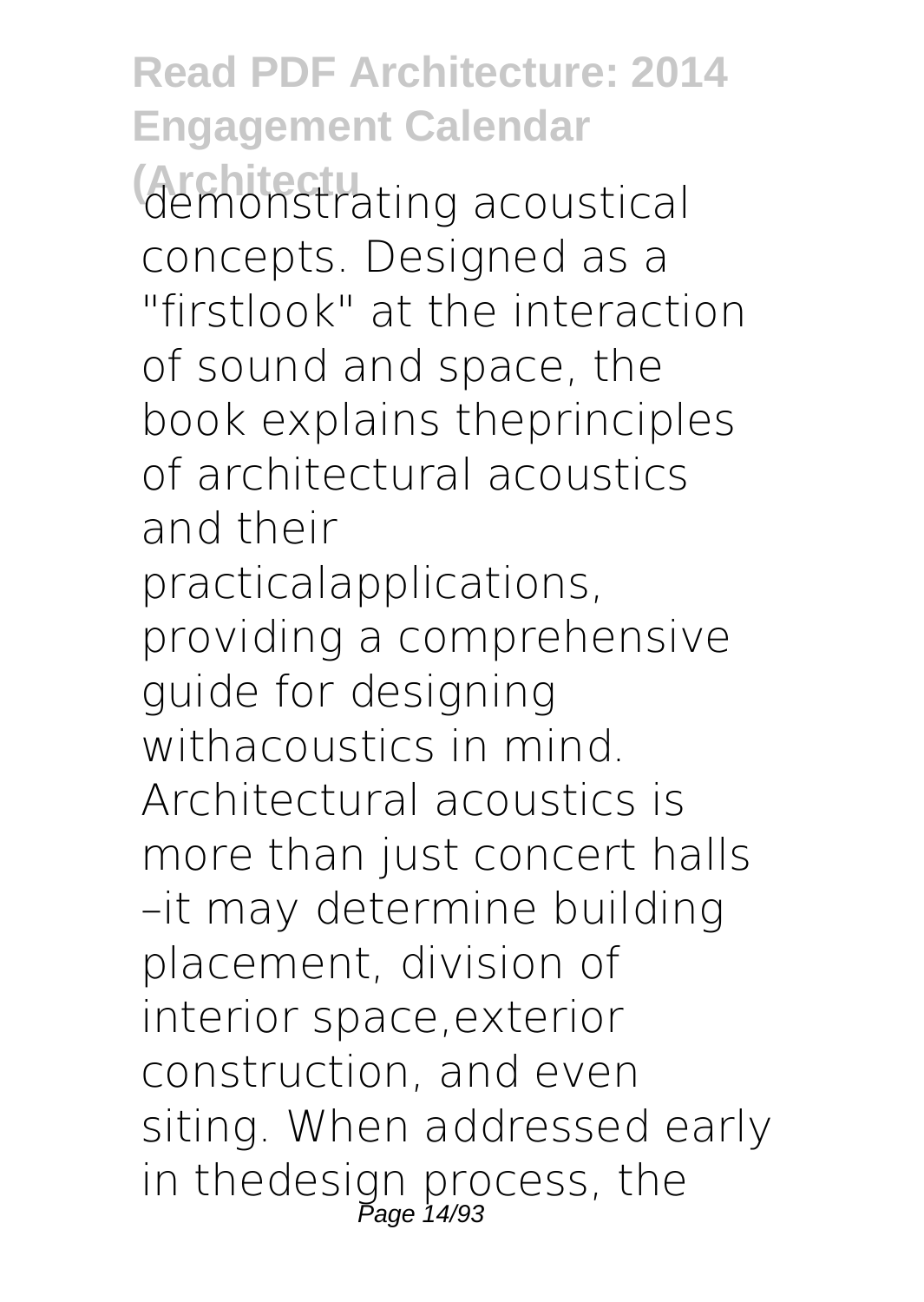**Read PDF Architecture: 2014 Engagement Calendar (Architectu** resulting space can be free of unwanted soundand promote good hearing; if left unaddressed, the problems withthe space can lead to lawsuits and costly postconstructionremediation. Architectural Acoustics Illustrated helpsdesigners solve most acoustical problems in advance, by enablingreaders to: Understand the physical science underlying the behavior ofsound Consider the interactions of sound and space in the initialdesign approach Mitigate building sounds such as those Page 15/93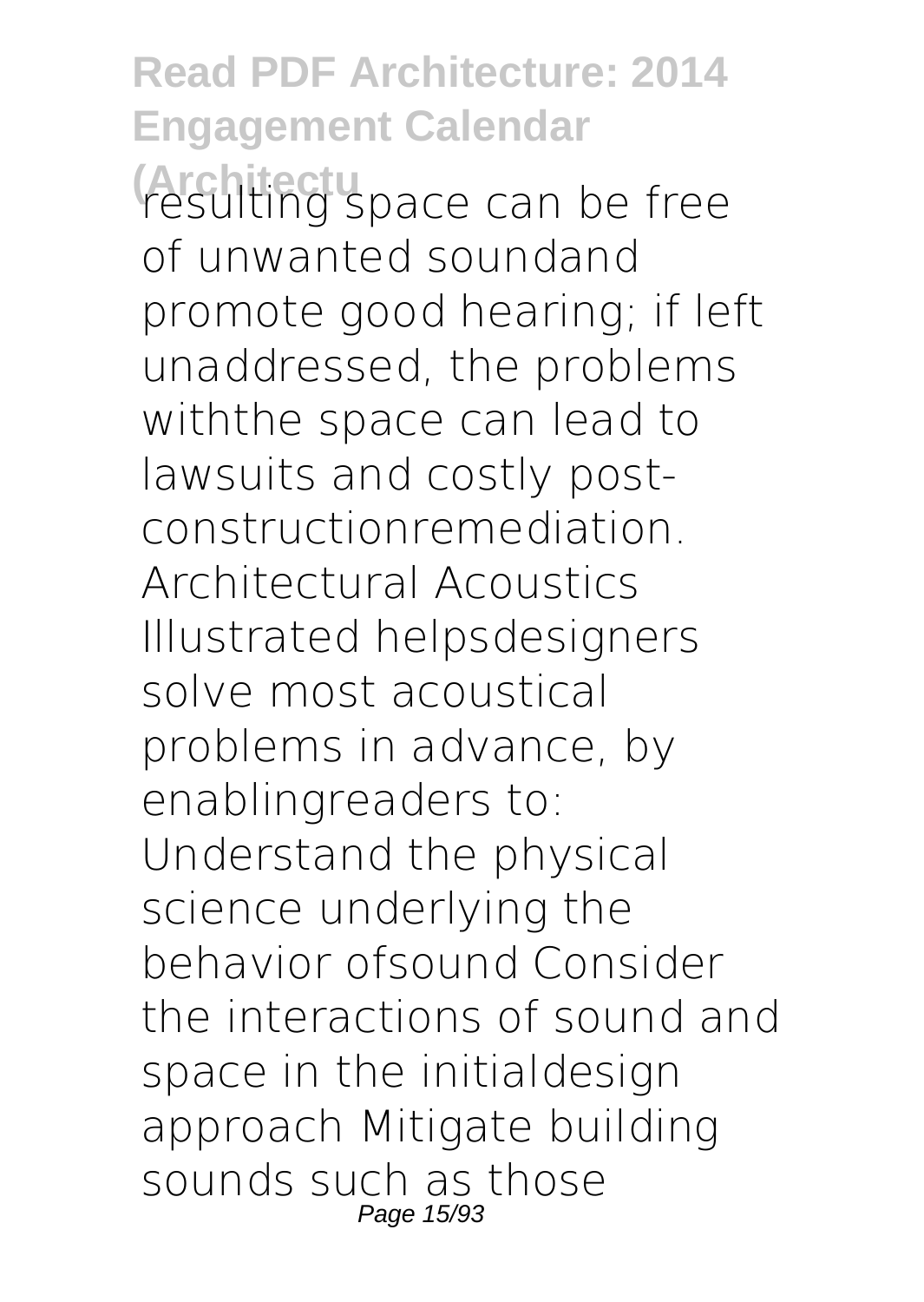**Read PDF Architecture: 2014 Engagement Calendar** *Architecture HVAC* andplumbing with early design planning Design spaces for listening, and incorporate acoustics bestpractices into every plan The highly visual format of the book helps readers grasp complexconcepts quickly, and thorough discussion of each concept'sreal-world application ties the science directly into the designprocess. All design professionals need to have a fundamentalunderstanding of acoustics, and Architectural AcousticsIllustrated is a Page 16/93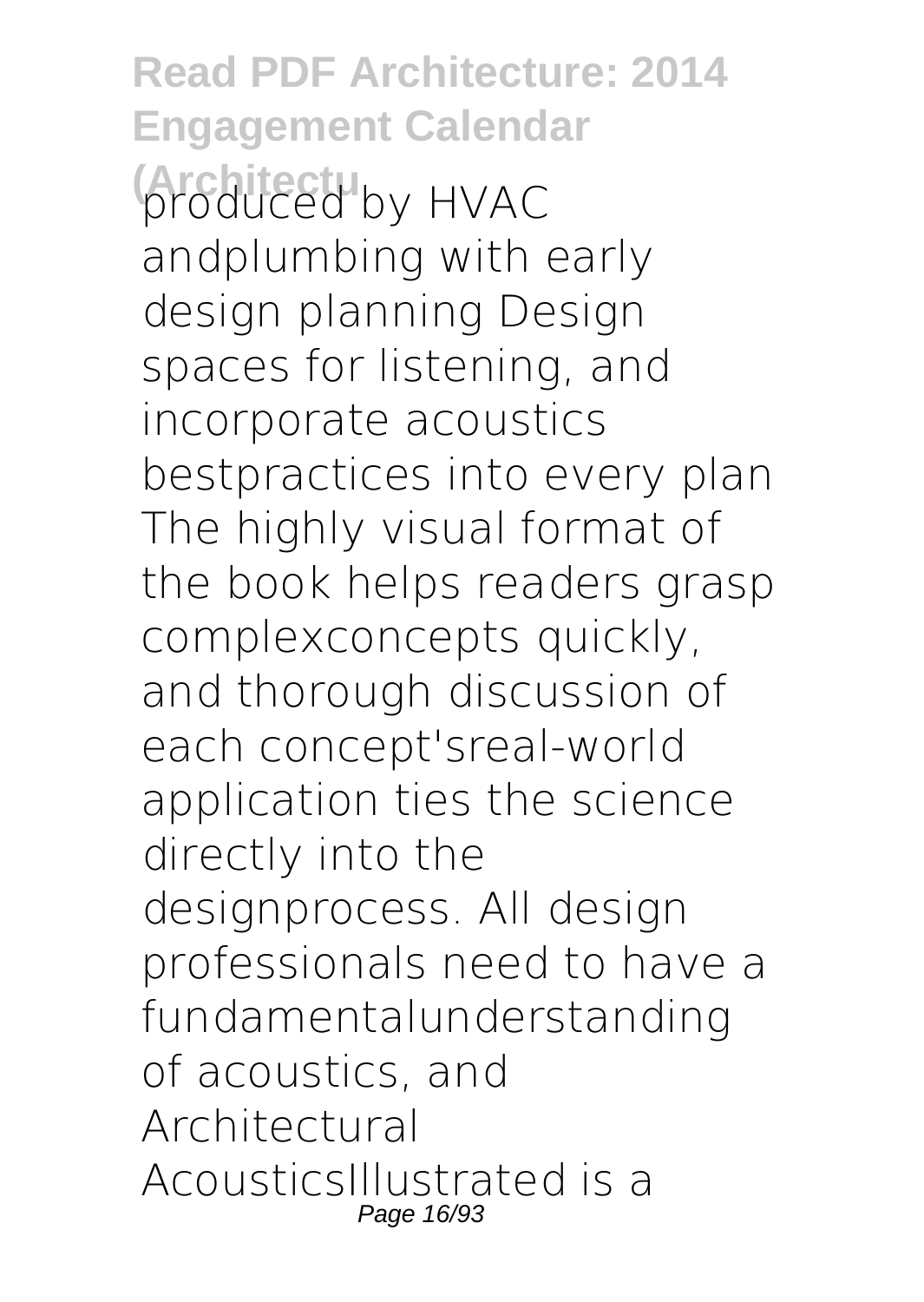**Read PDF Architecture: 2014 Engagement Calendar (Architectu** comprehensive, practical guide in aneasy-to-read format.

A New York Times Book Review EDITORS' CHOICE. From the National Book Critics Circle Award-winning author of Motherless Brooklyn, comes the vividly told story of Dylan Ebdus growing up white and motherless in downtown Brooklyn in the 1970s. In a neighborhood where the entertainments include muggings along with games of stoopball, Dylan has one friend, a black teenager, also motherless, named Mingus Page 17/93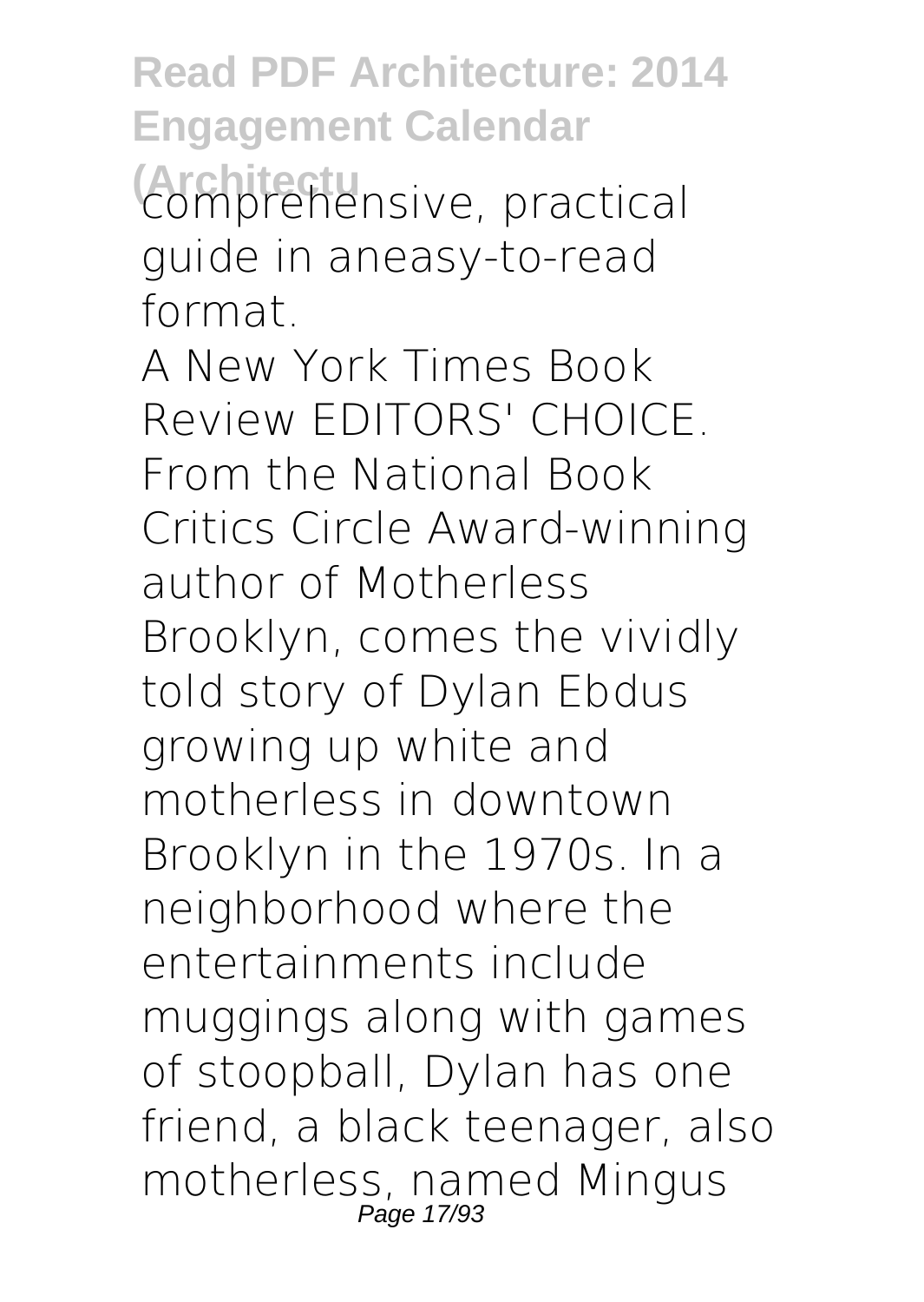**Read PDF Architecture: 2014 Engagement Calendar (Architectu** Rude. Through the knitting and unraveling of the boys' friendship, Lethem creates an overwhelmingly rich and emotionally gripping canvas of race and class, superheros, gentrification, funk, hip-hop, graffiti tagging, loyalty, and memory. "A tour de force.... Belongs to a venerable New York literary tradition that stretches back through Go Tell It on the Mountain, A Walker in the City, and Call it Sleep." --The New York Times Magazine "One of the richest, messiest, most ambitious, most interesting Page 18/93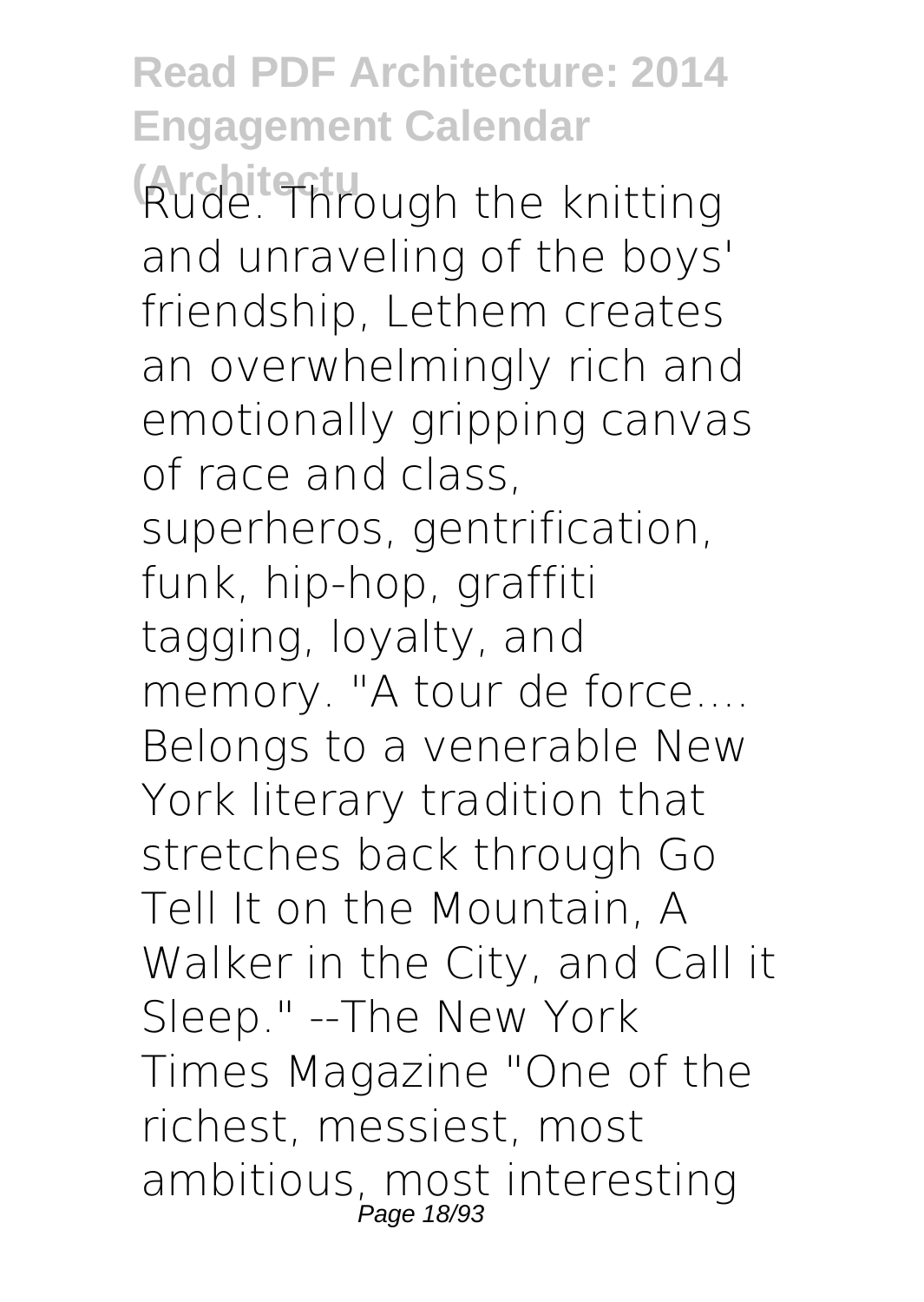**(Architectuthe year.... Lethem** grabs and captures 1970s New York City, and he brings it to a story worth telling." --Time

The Routledge Companion to Architecture and Social Engagement Architecture Matters Pedagogy and Place Hearings Before the Committee on Armed Services, United States Senate, One Hundred Ninth Congress, First Session, on S. 1042, to Authorize Appropriations for Fiscal Year 2006 for Military Activities of the Department of Defense, Page 19/93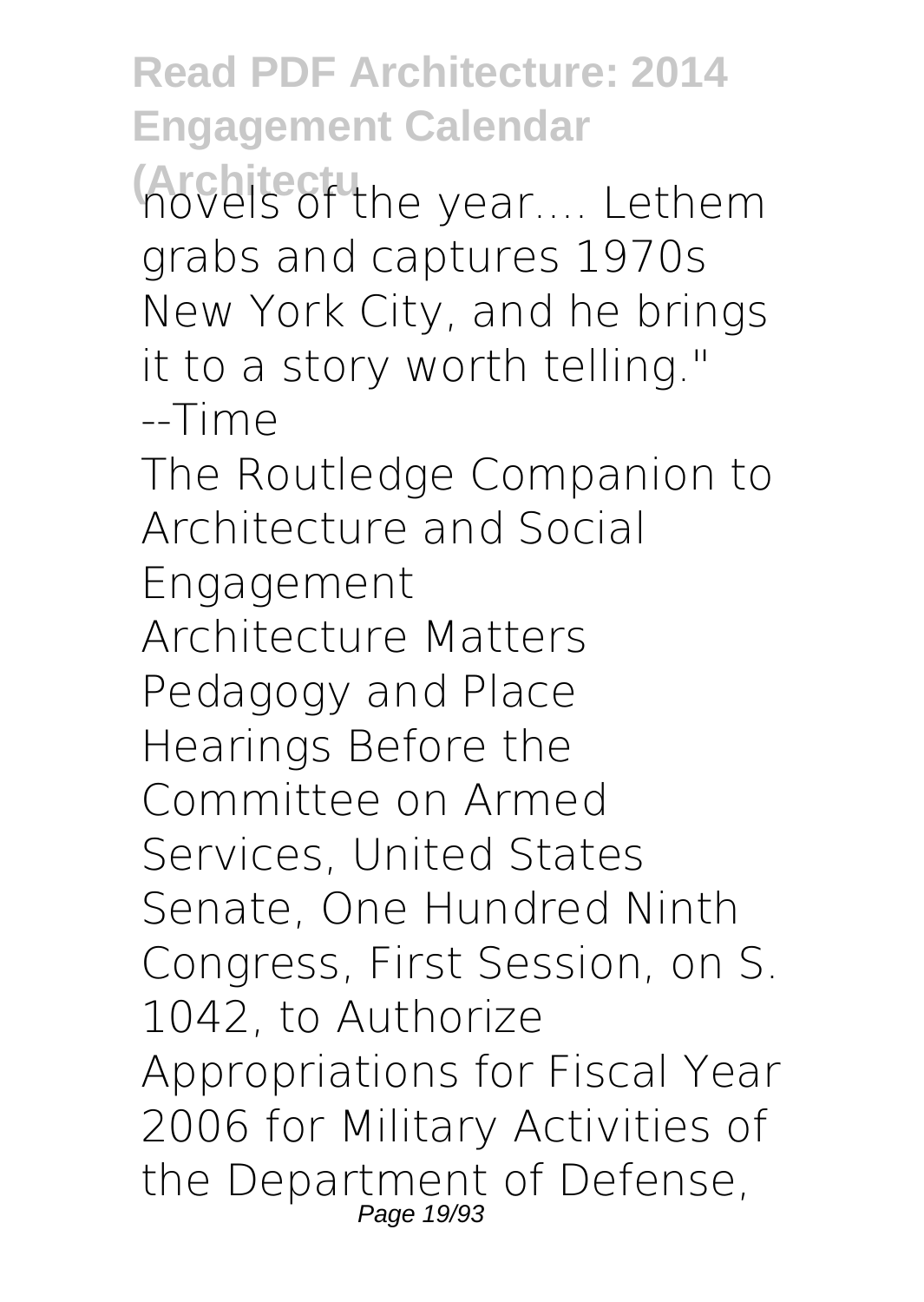**Read PDF Architecture: 2014 Engagement Calendar (Architectu** for Military Construction, and for Defense Activities of the Department of Energy, to Prescribe Personnel Strengths for Such Fiscal Year for the Armed Forces, and for Other Purposes Bohemian Modern LTD Blurred Transparencies in Contemporary Glass Architecture Routledge Handbook of Landscape and Food Henri Labrouste is one of the few nineteenth-century architects consistently lionized as a precursor of modern architecture throughout the twentieth century and into our own time. The two magisterial glass-andiron reading rooms he built in Paris<br>Page 20/93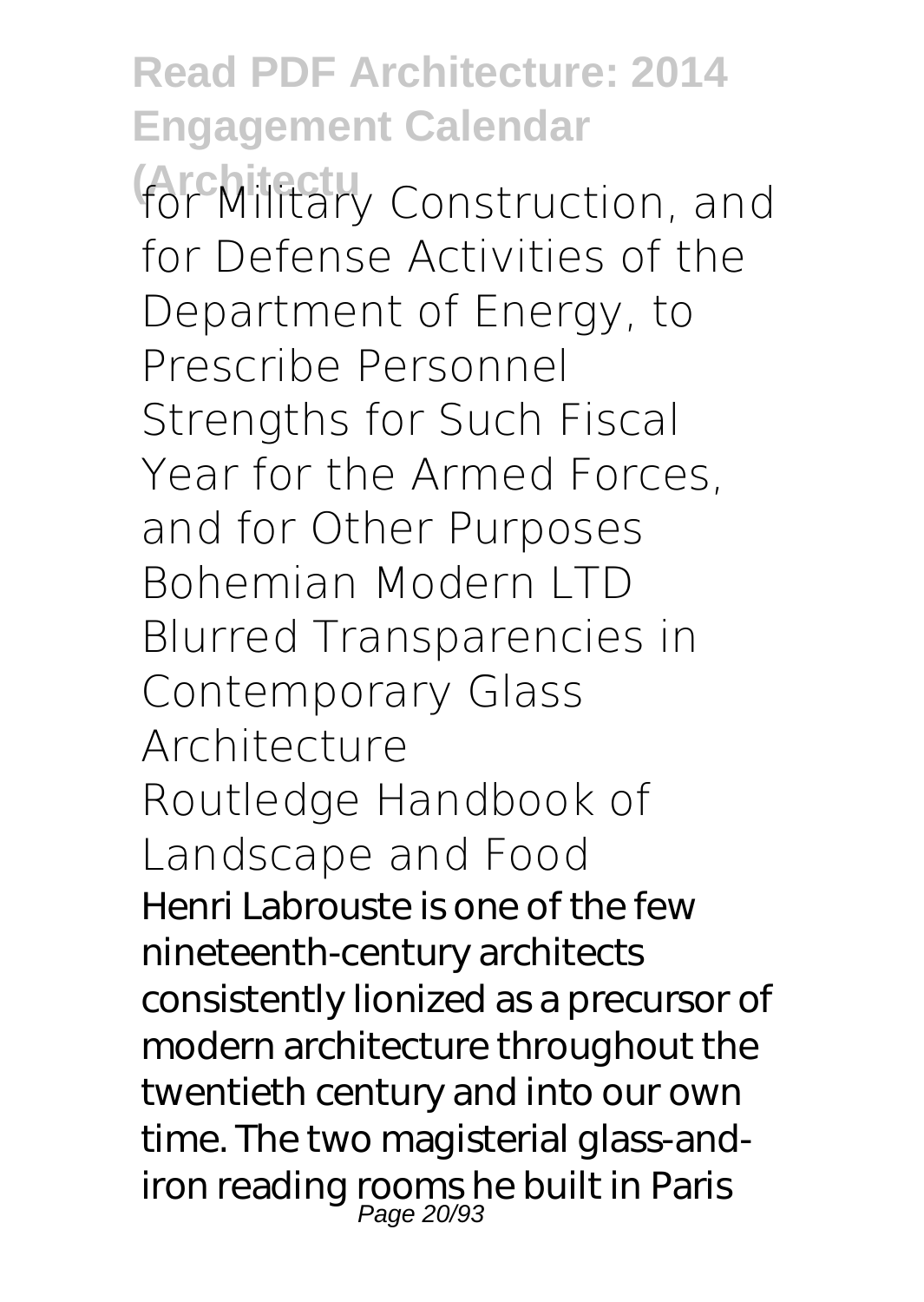**(Architectu** gave form to the idea of the modern library as a collective civic space. His influence was both immediate and long-lasting, not only on the development of the modern library but also on the exploration of new paradigms of space, materials and luminosity in places of great public assembly. Published to accompany the first exhibition devoted to Labrouste in the United States--and the first anywhere in the world in nearly 40 years--this publication presents nearly 225 works in all media, including drawings, watercolors, vintage and modern photographs, film stills and architectural models. Essays by a range of international architecture scholars explore Labrouste's work and legacy through a variety of approaches.

Page 21/93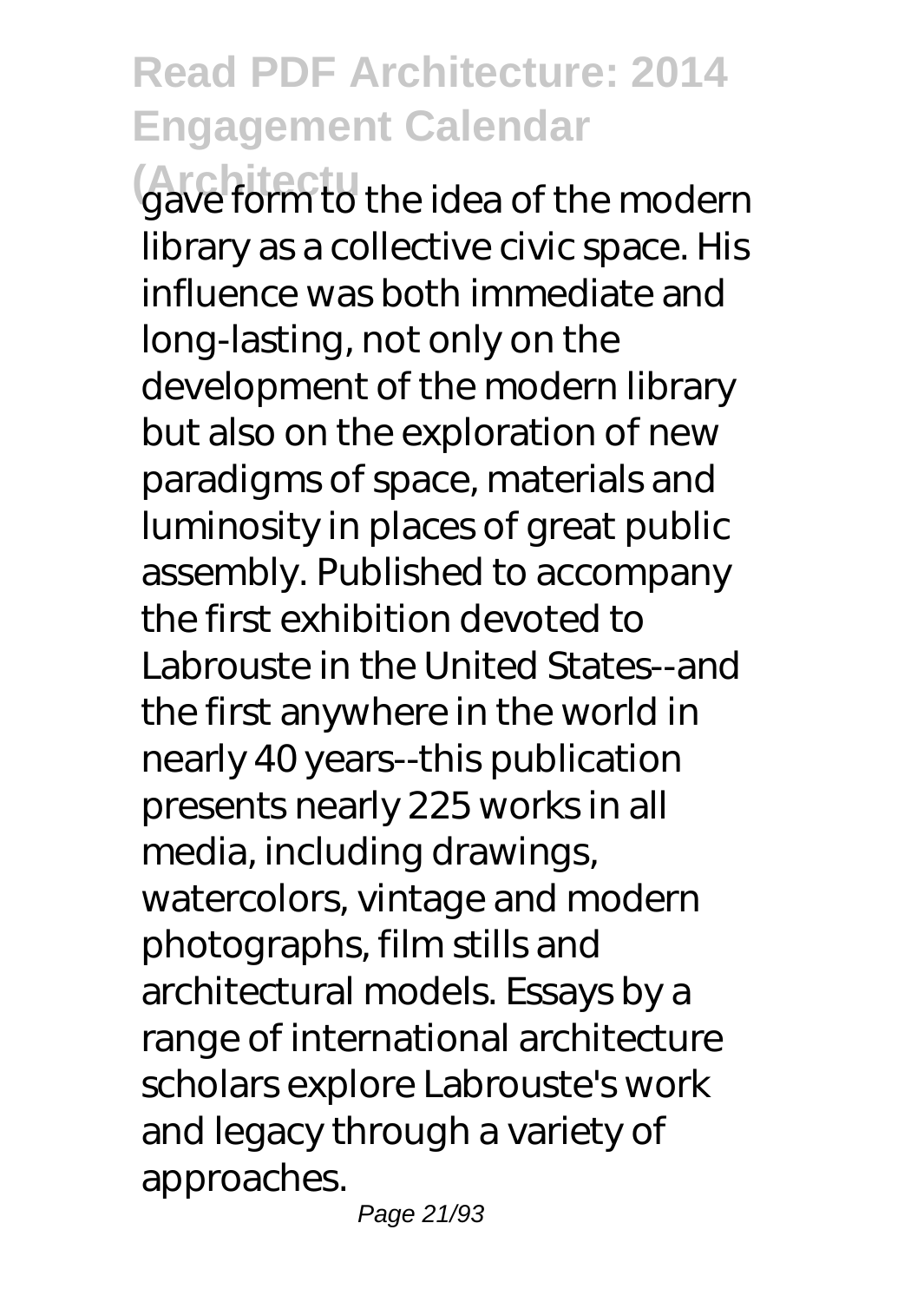**(Architectu** Discover ARCHITECTURE helps educators, parents and design professionals to engage elementary and early middle school students about architecture, engineering, green building and allied design fields. This ground-breaking book reflects the name of the awardwinning after school program cofounded by a licensed architect and an art educator in 2010 for the Atlanta chapter of the American Institute of Architects (AIA Atlanta). The after school program has been the recipient of numerous local, state, and national awards, including the 2014 national AIA-Hanley Wood Opportunity Fund and the 2012 AIA Georgia Bronze Medal for its creative outreach to the public.Inspired by the Reggio Emilia and STEAM (or Science, Technology, Engineering, Art and Page 22/93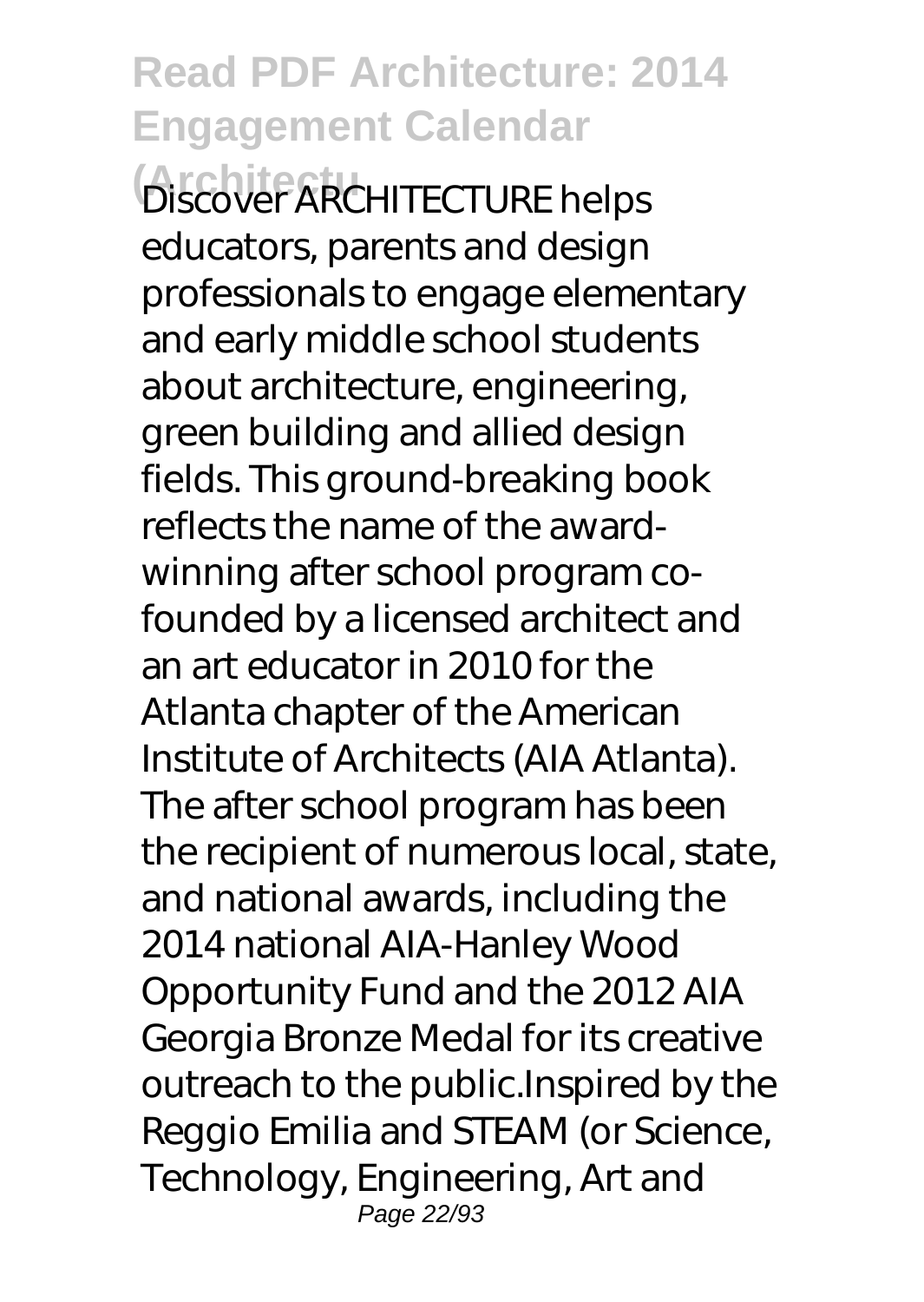**(Architectu** Mathematics) learning approaches, architect Melody Harclerode AIA creates the proven and successful curriculum for the program and this book. As an instructional supplement, the lessons in the Discover ARCHITECTURE book can be implemented as a part of an educational program after school or an enrichment activity during the school day for fourth thru sixth graders. The book begins with testimonials from distinguished national and international architects, who offer thoughtful perspectives about the value of architecture and design education for K-12 students. Interesting, yet easy-to-understand design exercises incorporate art, history, mathematics, science, and language arts to reflect the multidiscipline core subjects in the Page 23/93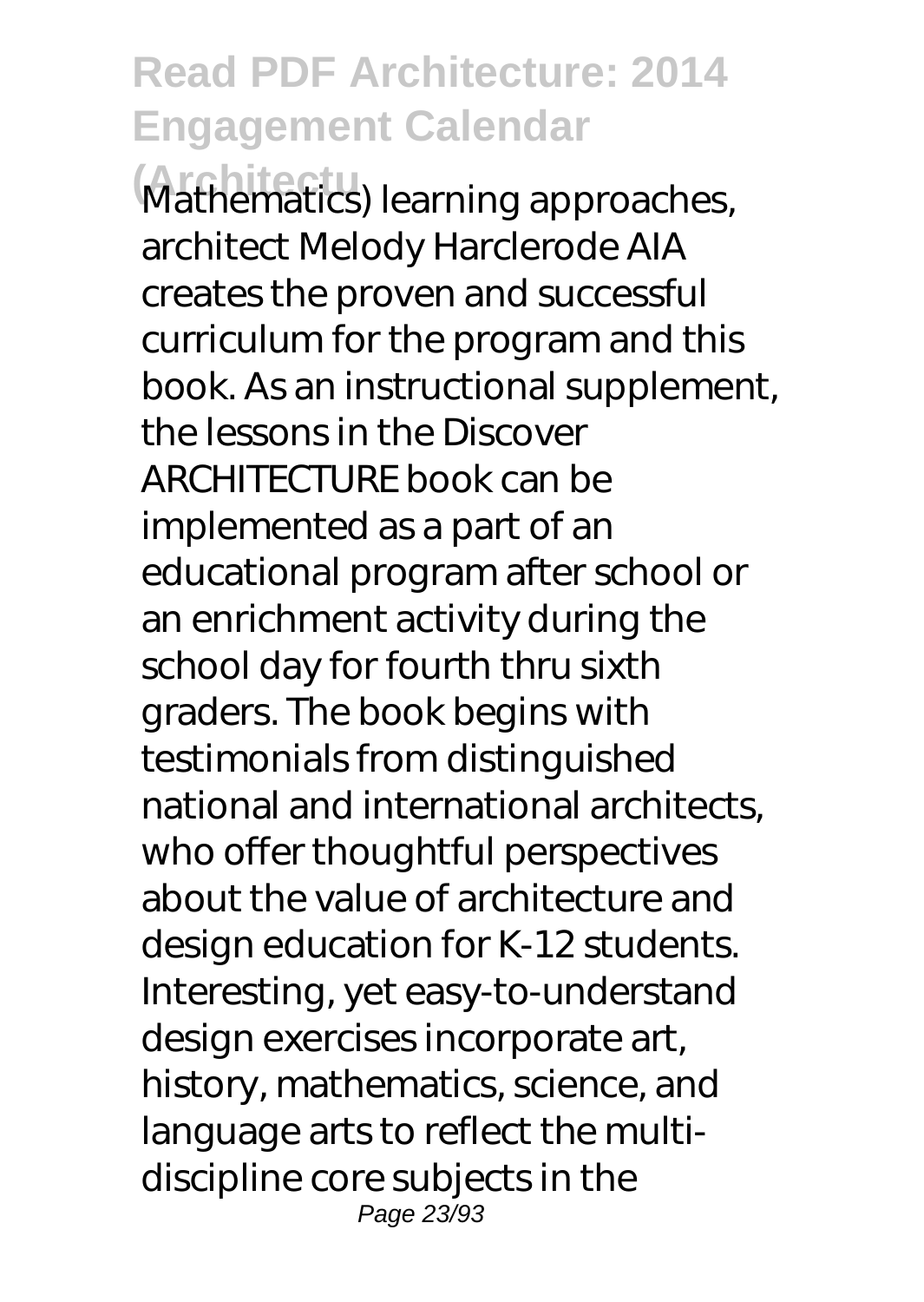**(Architectu** profession of architecture. Architectural history is enhanced with beautiful photos and hand sketches. Step-by-step images of students at work in four design chapters guide readers through the process of producing diagrams, simple project budgets, floor plans, building elevations, and building and site models to complete architectural and site design projects. Students become the designers of their dream projects! Discover ARCHITECTURE captures the dedication of design and educational team to share their love of architecture and design with the next generation. This educational resource promotes tactile learning; builds dimensional, spatial and presentation skills; sharpens analytical thinking and celebrates creativity. The design exercises encourage self-reliance and Page 24/93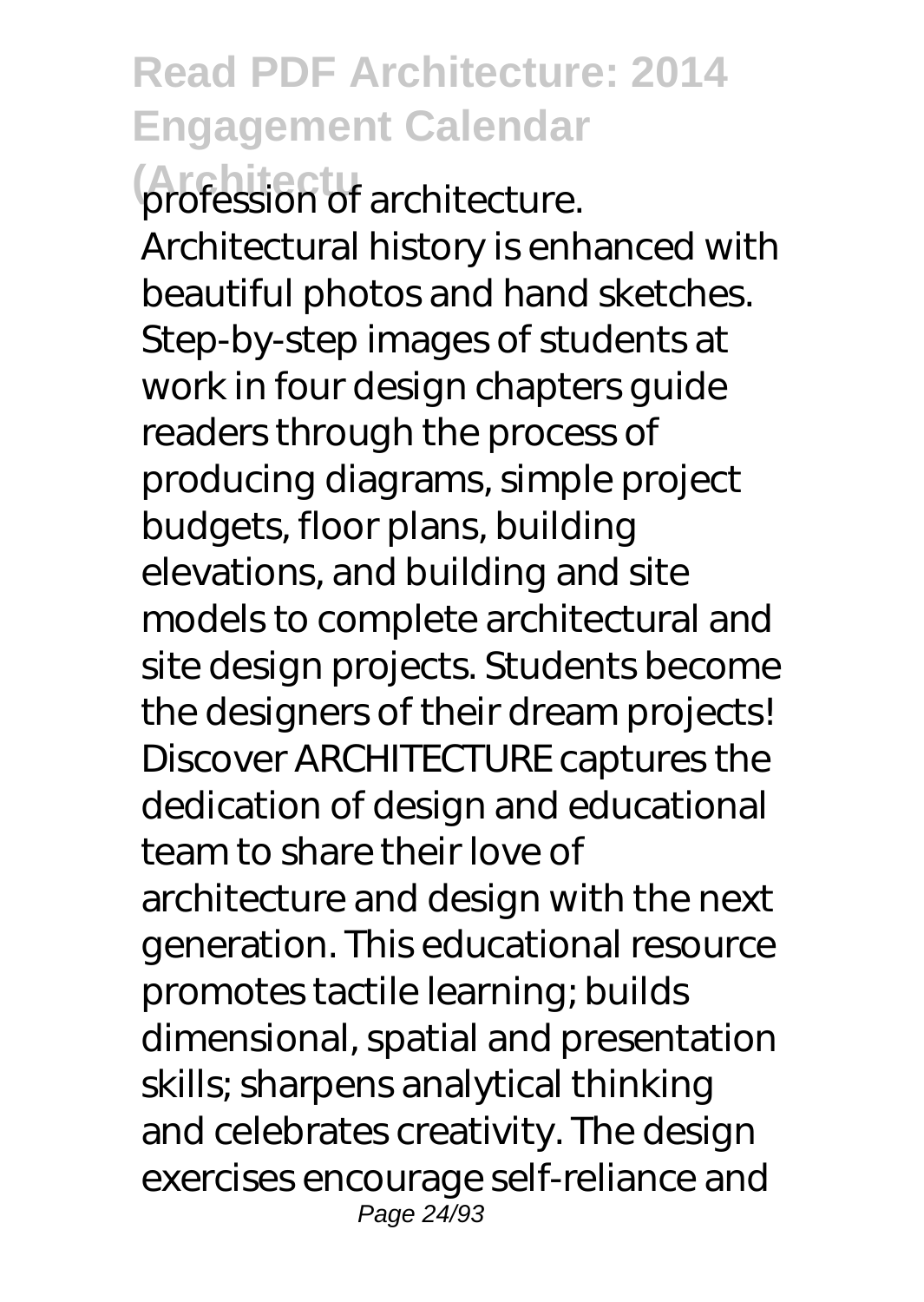**(Architectu** teamwork with various activities to mirror real-world professional experiences. For use in the classroom or at home, Discover ARCHITECTURE offers a joyful introduction to architecture, engineering and design for young people.

To make sense of the world, we're always trying to place things in context, whether our environment is physical, cultural, or something else altogether. Now that we live among digital, always-networked products, apps, and places, context is more complicated than ever—starting with "where" and "who" we are. This practical, insightful book provides a powerful toolset to help information architects, UX professionals, and web and app designers understand and solve the many challenges of contextual ambiguity in the products Page 25/93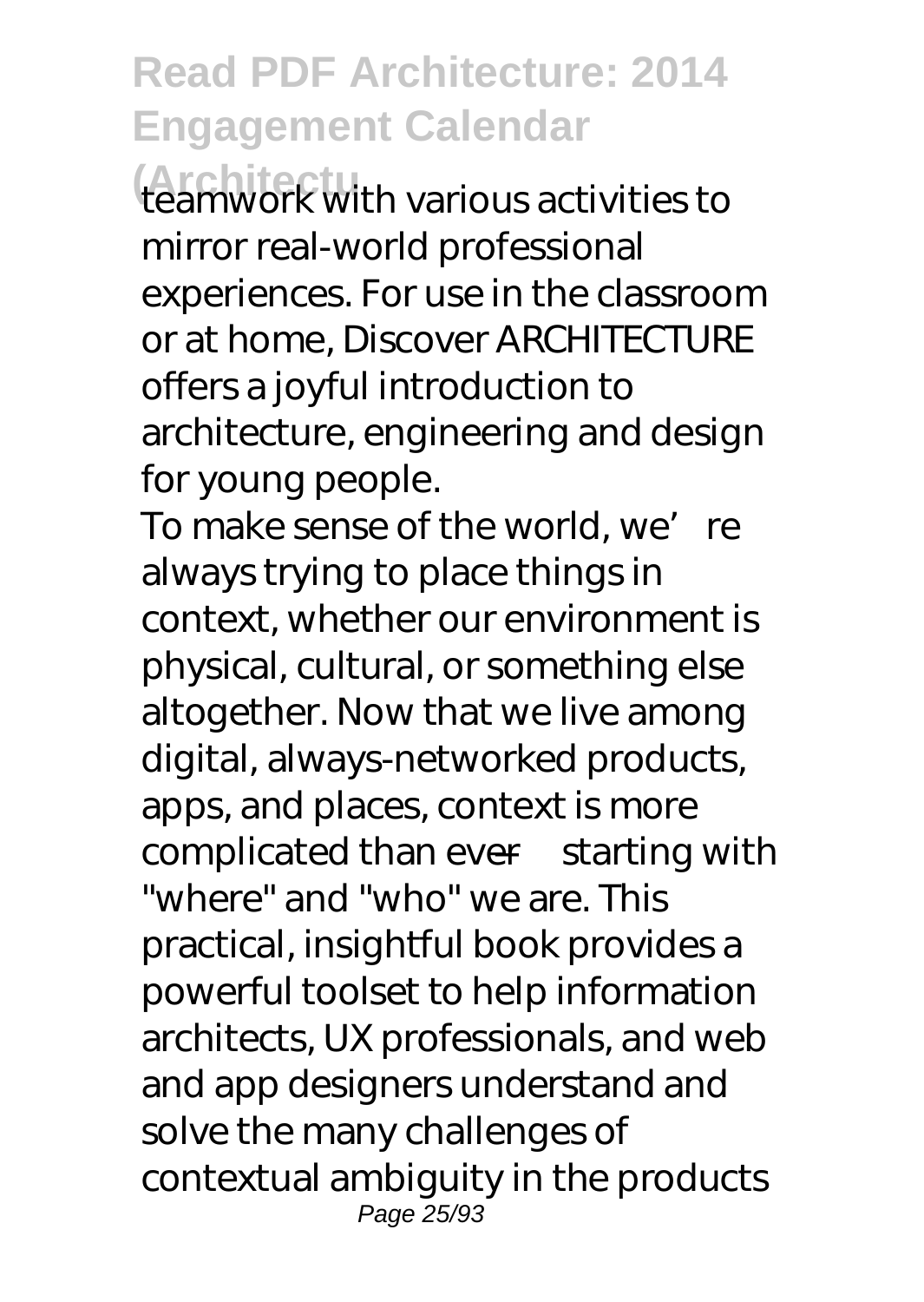**(Architecture**<br>and services they create. You'll discover not only how to design for a given context, but also how design participates in making context. Learn how people perceive context when touching and navigating digital environments See how labels, relationships, and rules work as building blocks for context Find out how to make better sense of crosschannel, multi-device products or services Discover how language creates infrastructure in organizations, software, and the Internet of Things Learn models for figuring out the contextual angles of any user experience History is the lens through which Robert A.M. Stern and his fifteen design partners envision an architecture for today. Robert A.M. Stern Architects: Buildings and Page 26/93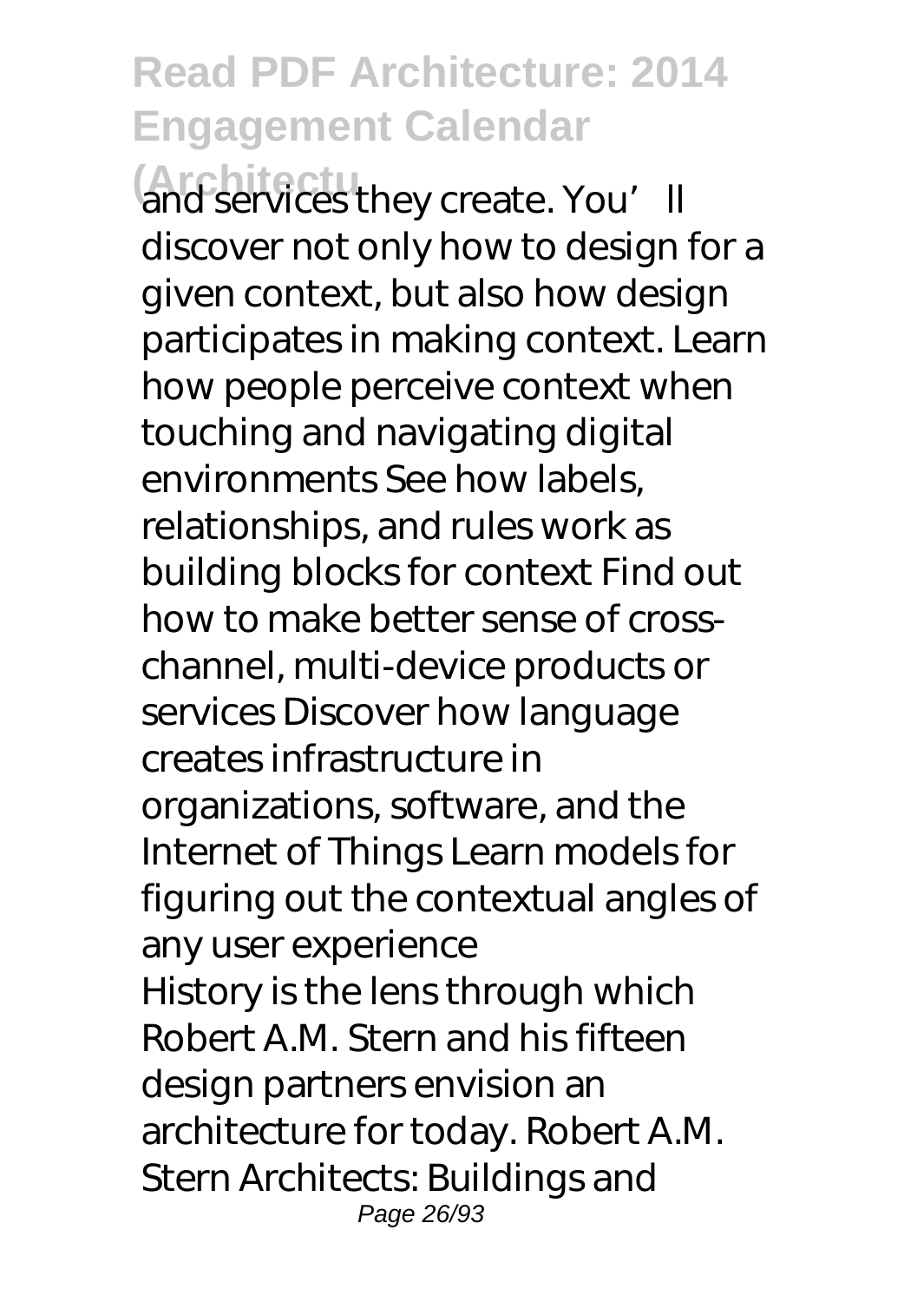**(Architectu** Projects 2010–2014 is the seventh volume in a series that encompasses the breadth of the firm' s work since Stern' searliest projects in the mid-1960s. Emphasizing the output of the office over the past five years, this volume covers the most globalized period of practice so far. Featuring profiles of well over 100 designs built domestically and abroad, Robert A.M. Stern Architects: Buildings and Projects 2010–2014 includes significant projects in Asia, from China to India. In the United States the firm' seducational, cultural, commercial, religious, and residential work continues to broaden its exploration of traditional and contemporary architectural expression. This volume presents the firm's continued influence on campuses across the United States, Page 27/93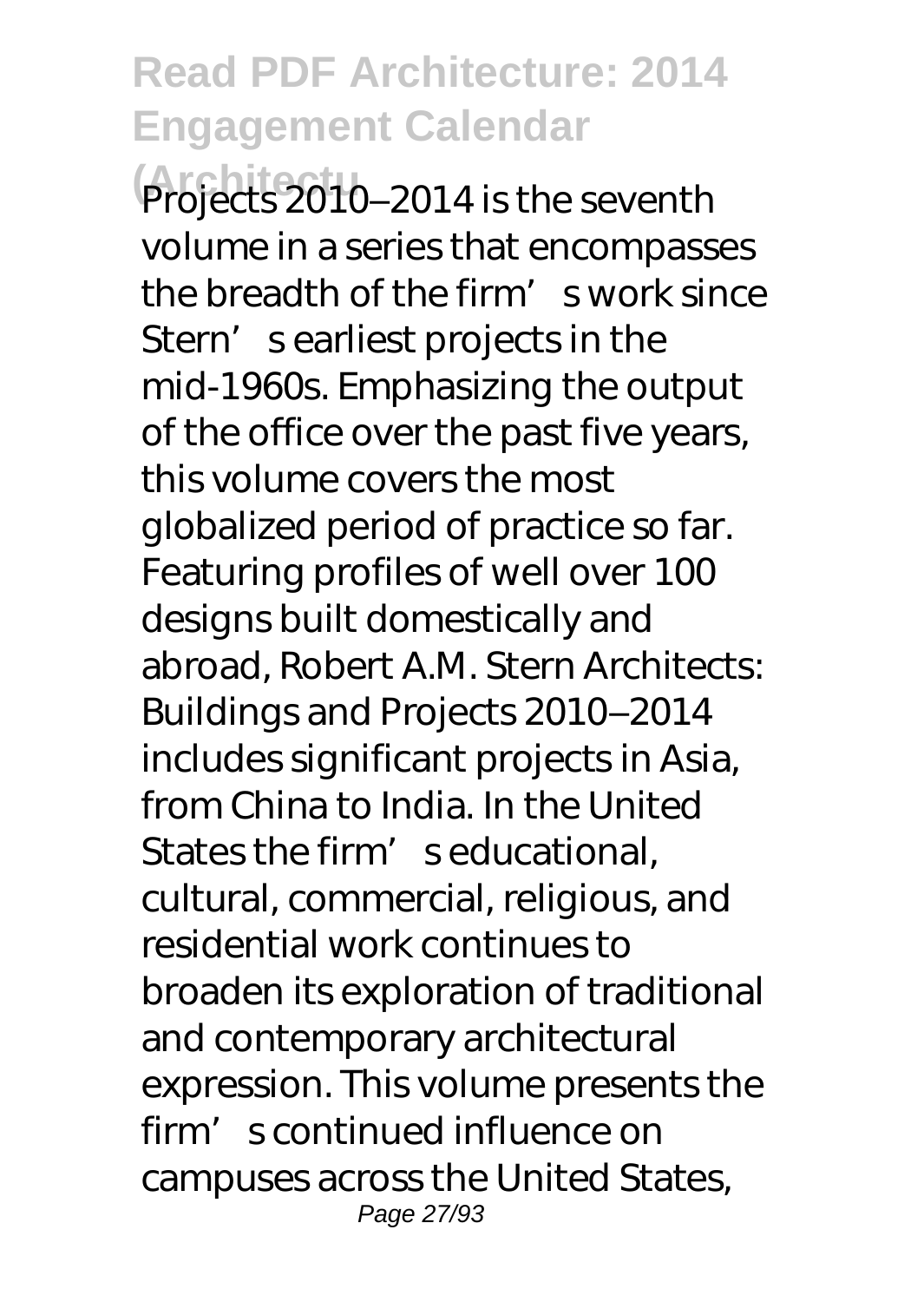**(Architectu** reflecting the position that education holds in its ethic, with new additions to Drexel University in Philadelphia, Wake Forest University in Winston-Salem, North Carolina, and University of Colorado Boulder. The office also remains key to the ongoing development of its home in New York City, with new residential towers on the High Line and in Greenwich Village.

Barry Sampson Housing as Intervention Environment, Language, and Information Architecture Patrick Tighe Architecture Architecture and Memory Pedagogy into Practice Structure Brought to Light Architecture Engagement Calendar 2014

Across the world, the housing crisis is Page 28/93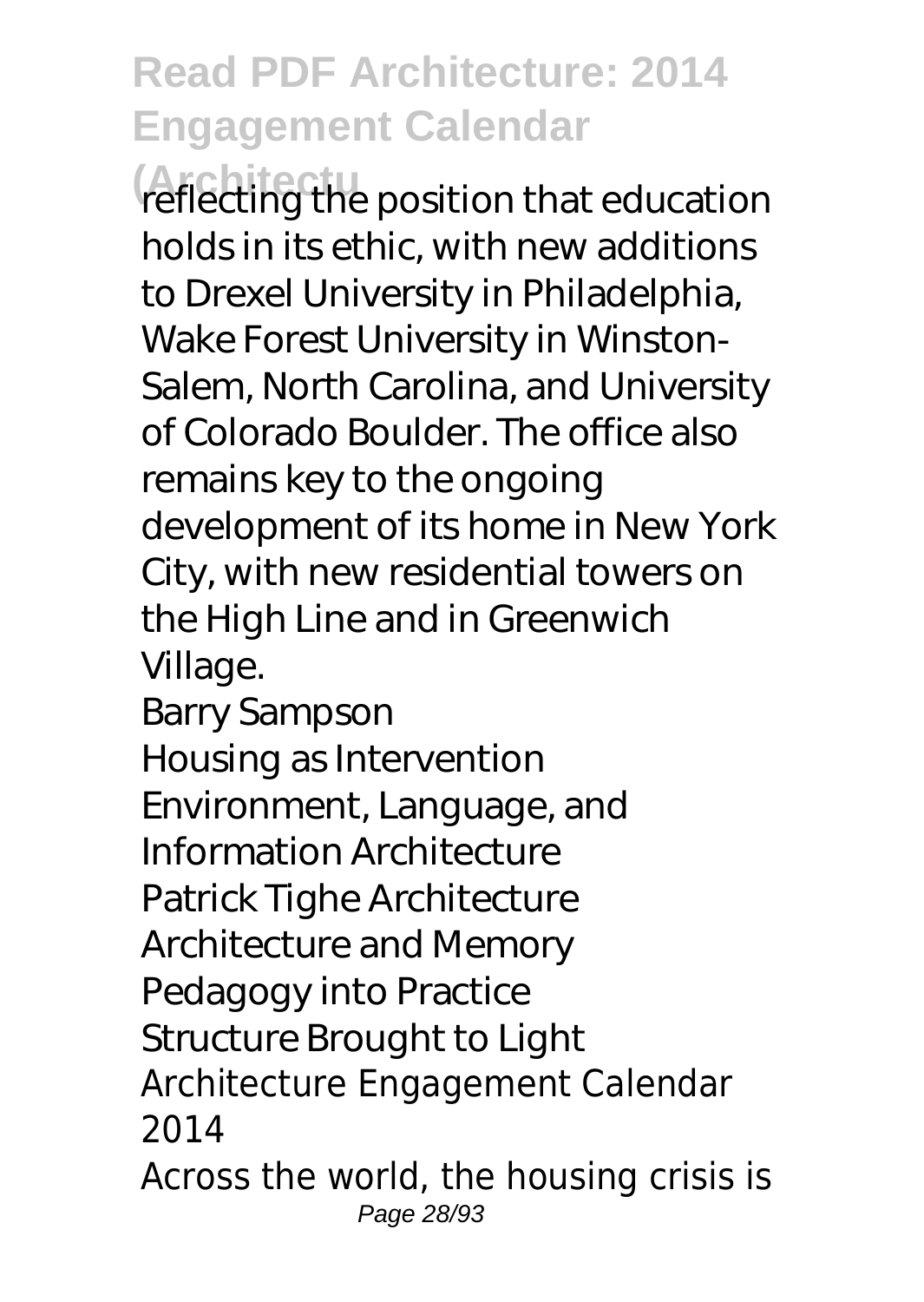**(Architectu** escalating. Mass migration to cities has led to rapid urbanisation on an unprecedented scale, while the withdrawal of public funding from social housing provision in Western countries, and widening income inequality, have further compounded the situation. In prosperous US and European cities, middle- and lowincome residents are being pushed out of housing markets increasingly dominated by luxury investors. The average London tenant, for example, now pays an unaffordable 49 per cent of his or her pre-tax income in rent. Parts of the developing world and areas of forced migration are experiencing insufficient affordable housing stock coupled with rapidly shifting ways of life. In response to this context, forward-thinking architects are taking the lead with a Page 29/93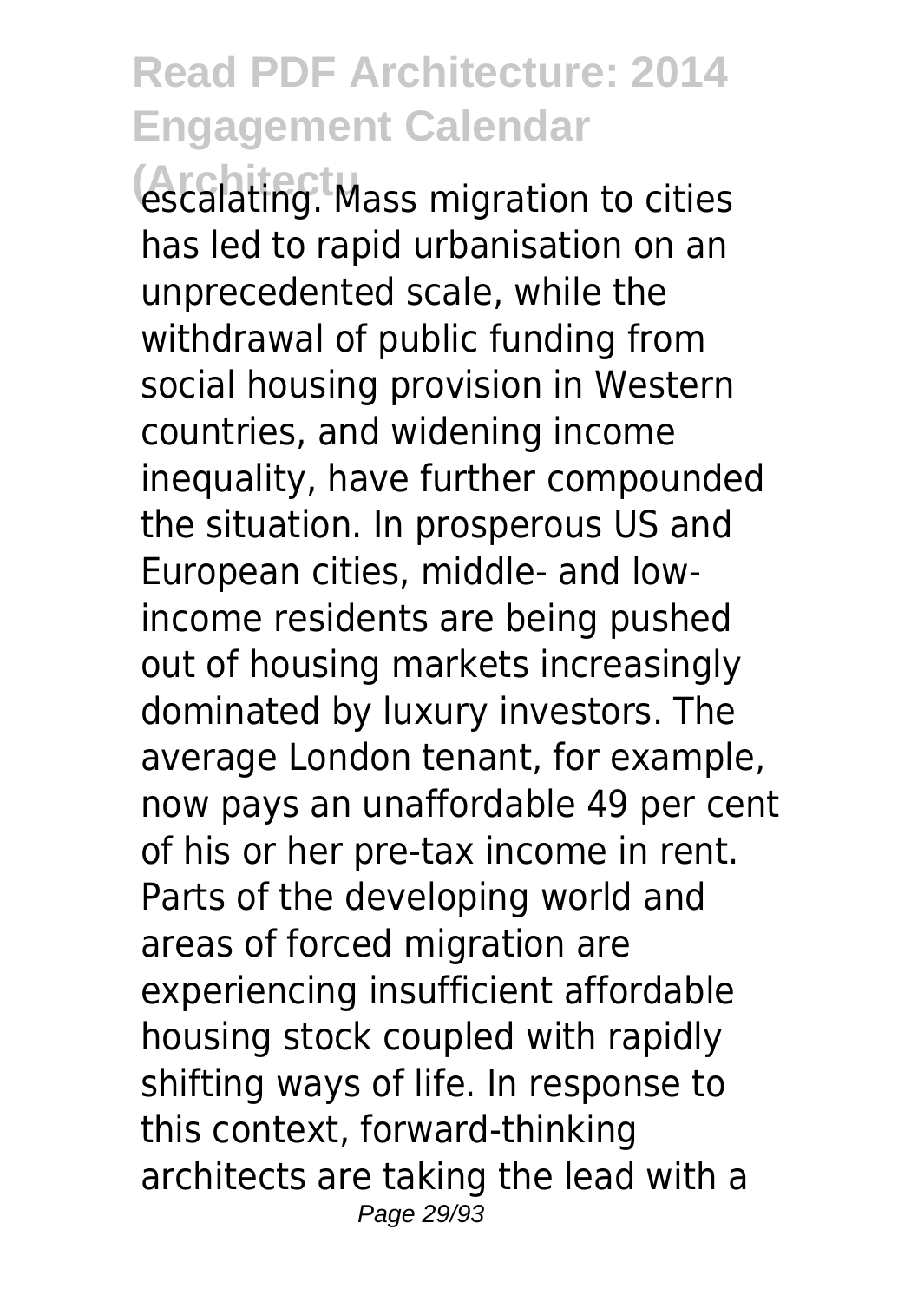**(Architectu** collaborative approach. By partnering with allied fields, working with residents, developing new forms of housing, and leveraging new funding systems and policies, they are providing strategic leadership for what many consider to be our cities' most pressing crisis. Amidst growing economic and health disparities, this issue of AD asks how housing projects, and the design processes behind them, might be interventions towards greater social equity, and how collaborative work in housing might reposition the architectural profession at large. Contributors include: Cynthia Barton, Deborah Gans, and Rosamund Palmer; Neeraj Bhatia and Antje Steinmuller; Dana Cuff; Fatou Dieye; Robert Fishman; Na Fu; Paul Karakusevic; Kaja Kühl and Julie Behrens; Matthew Gordon Page 30/93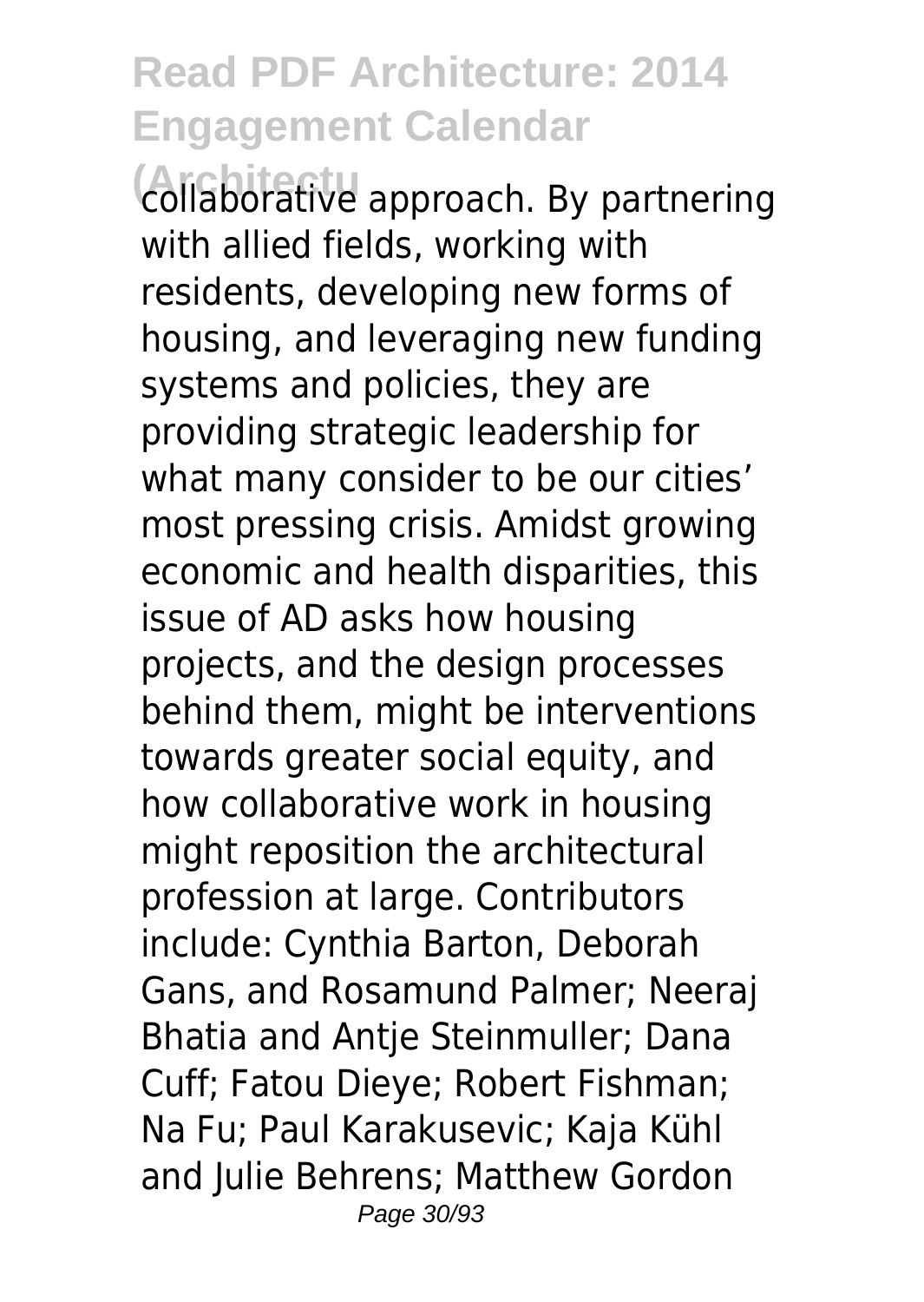**(Architectu** Lasner; Meir Lobaton Corona; Marc Norman; Julia Park; Brian Phillips and Deb Katz; Pollyanna Rhee; Emily Schmidt and Rosalie Genevro Featured architects: Architects for Social Housing, Shigeru Ban Architects, Tatiana Bilbao ESTUDIO, cityLAB, Frédéric Druot Architecture, ERA Architects, GANS studio, Garrison Architects, HOWOGE, Interface Studio Architects, Karakusevic Carson Architects, Lacaton & Vassal, Light Earth Designs, NHDM, PYATOK architecture + urban design, Urbanus, and Urban Works Agency Socially engaged architecture is a broad and emerging architectural genre that promises to redefine architecture from a market-driven profession to a mix of social business, altruism, and activism that intends to eradicate poverty, resolve social Page 31/93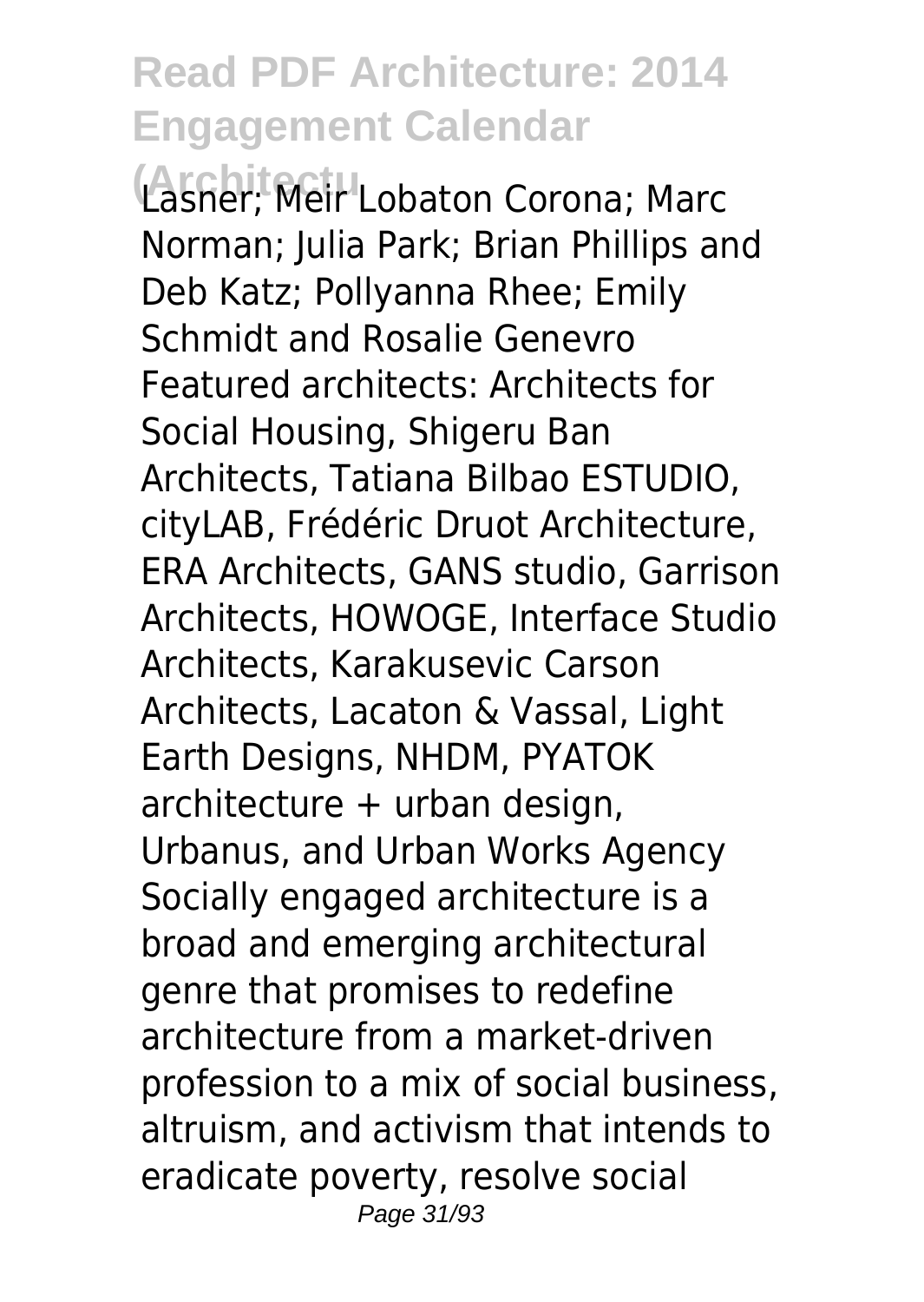**(Architectu** exclusion, and construct an egalitarian global society. The Routledge Companion to Architecture and Social Engagement offers a critical enquiry of socially engaged architecture's current context characterized by socio-economic inequity, climate change, war, increasing global poverty, microfinance, the evolving notion of professionalism, the changing conception of public, and finally the growing academic interest in revisioning the social role of architecture. Organized around case studies from the United States, Brazil, Venezuela, the United Kingdom, South Africa, Rwanda, Burkina Faso, Nigeria, Nepal, Pakistan, Iran, Thailand, Germany, Australia, Taiwan, and Japan the book documents the most important recent developments Page 32/93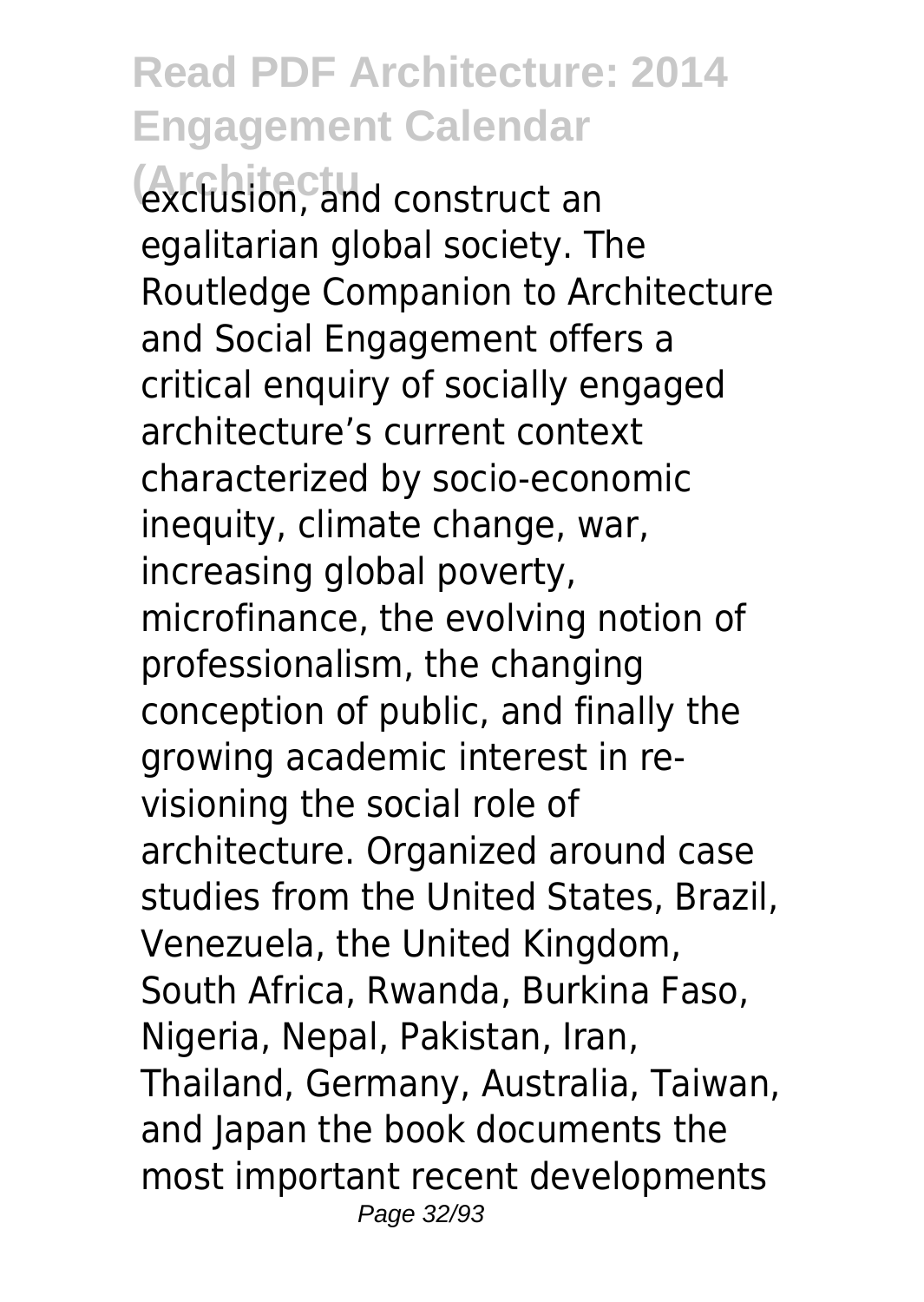**(Architectu** in the field. By examining diverse working methods and philosophies of socially engaged architecture, the handbook shows how socially engaged architecture is entangled in the global politics of poverty, reconstruction of the public sphere, changing role of the state, charity, and neoliberal urbanism. The book presents debates around the issue of whether architecture actually empowers the participators and alleviates socio-economic exclusion or if it instead indirectly sustains an exploitive capitalism. Bringing together a range of theories and case studies, this companion offers a platform to facilitate future lines of inquiry in education, research, and practice.

Toshiko Mori is a New York based architect and Professor in the Practice Page 33/93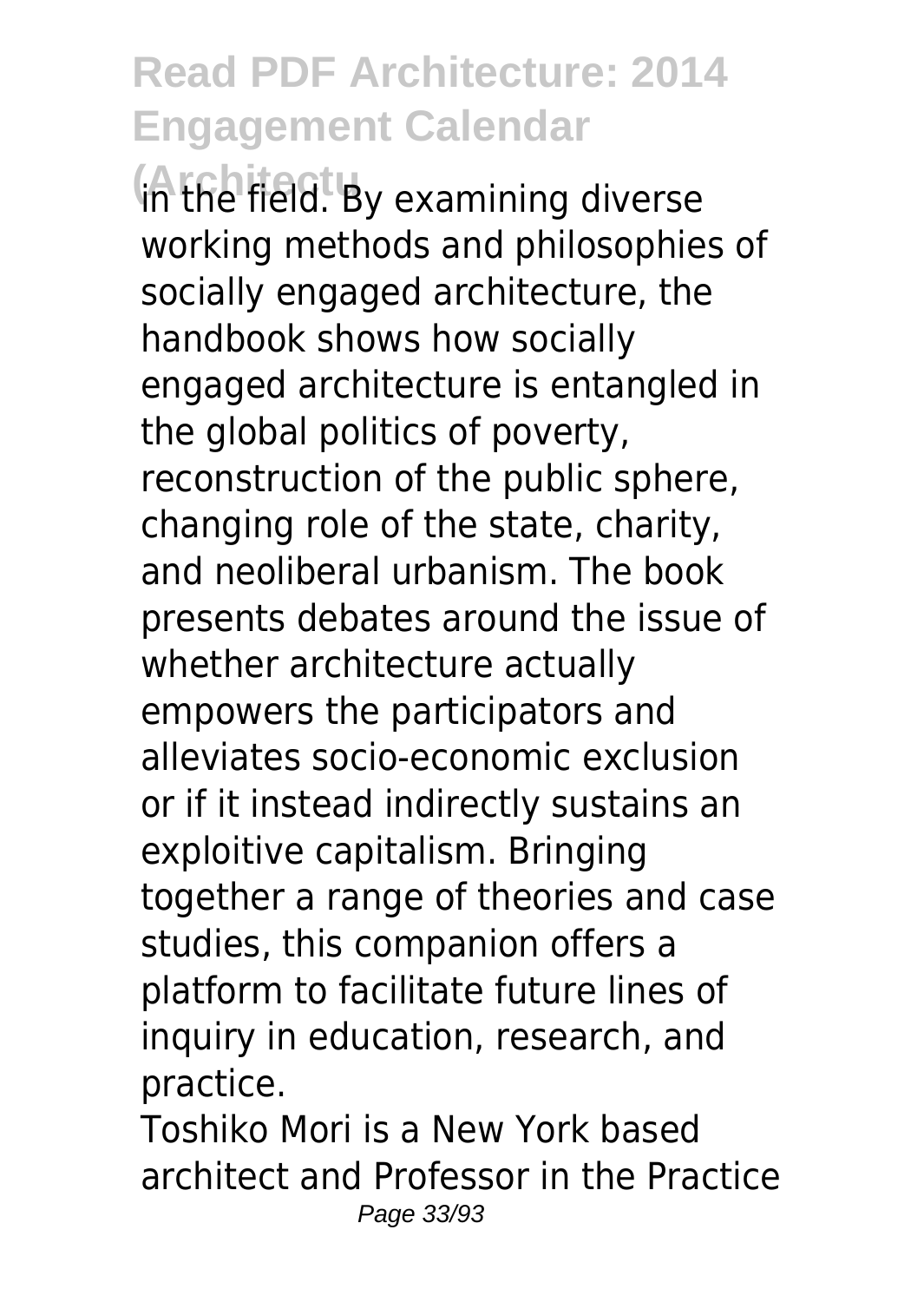**Architecture at the Harvard** University Graduate School of Design for many years. As a long-time member of the World Economic Forum?s Global Agenda Council on the Future of Cities, Mori led research and inquiry into sustainable architecture, enhancing cities? livability, and creating efficient urban services. Mori is also on the board of Dassault Systems, a company connecting technology to environment and life science. And she has founded the platform VisionArc, a think tank dedicated to exploring the role of design within complex social and environmental issues.0This book will focus on TMA?s projects based on research, and the impact of socially valuable projects to society. The book will illustrate how the observation of the architect Page 34/93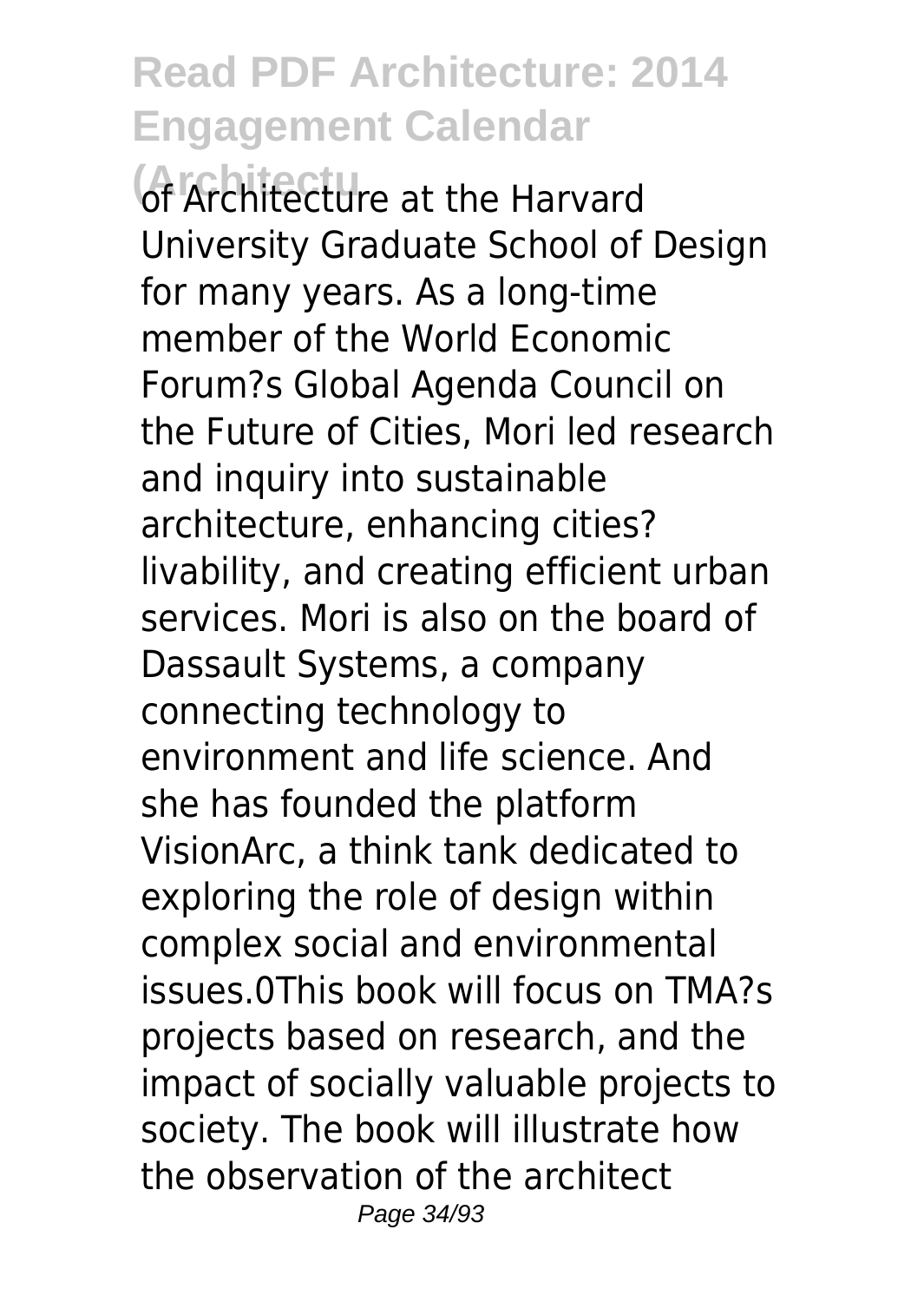**(Architectu** operates as opposed to how the imagination of the architect manifest itself. Different chapters in the book are describing various ways of approaching the task of observation. Seven chapters are divided into specific projects and provide a look at the hidden thought processes that can take place behind the ideas, solutions, and physical manifestations or architecture. Placemaking Fundamentals for the Built Environment Museum Making Net Zero Energy Building Architecture towards social equity The Renaissance Studioli of Federico Da Montefeltro The Law for Architects Discover Architecture Early Modern Emotions is a studentfriendly introduction to the concepts, Page 35/93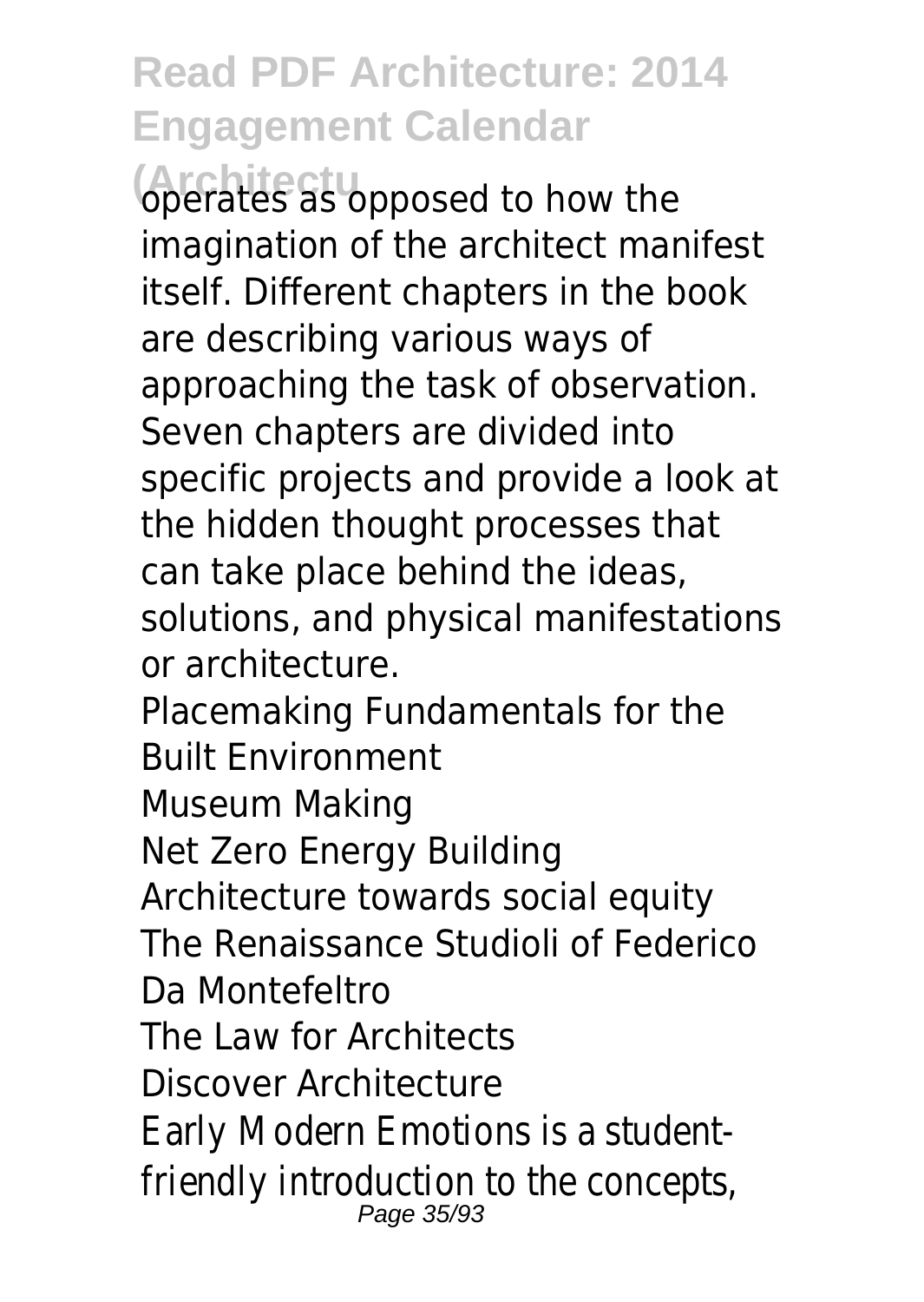**(Architectu** approaches and sources used to study emotions in early modern Europe, and to the perspectives that analysis of the history of emotions can offer early modern studies more broadly. The volume is divided into four sections that guide students through the key processes and practices employed in current research on the history of emotions. The first explains how key terms and concepts in the study of emotions relate to early modern Europe, while the second focuses on the unique ways in which emotions were conceptualized at the time. The third section introduces a range of sources and methodologies that are used to analyse early modern emotions. The final section includes a wideranging selection of thematic topics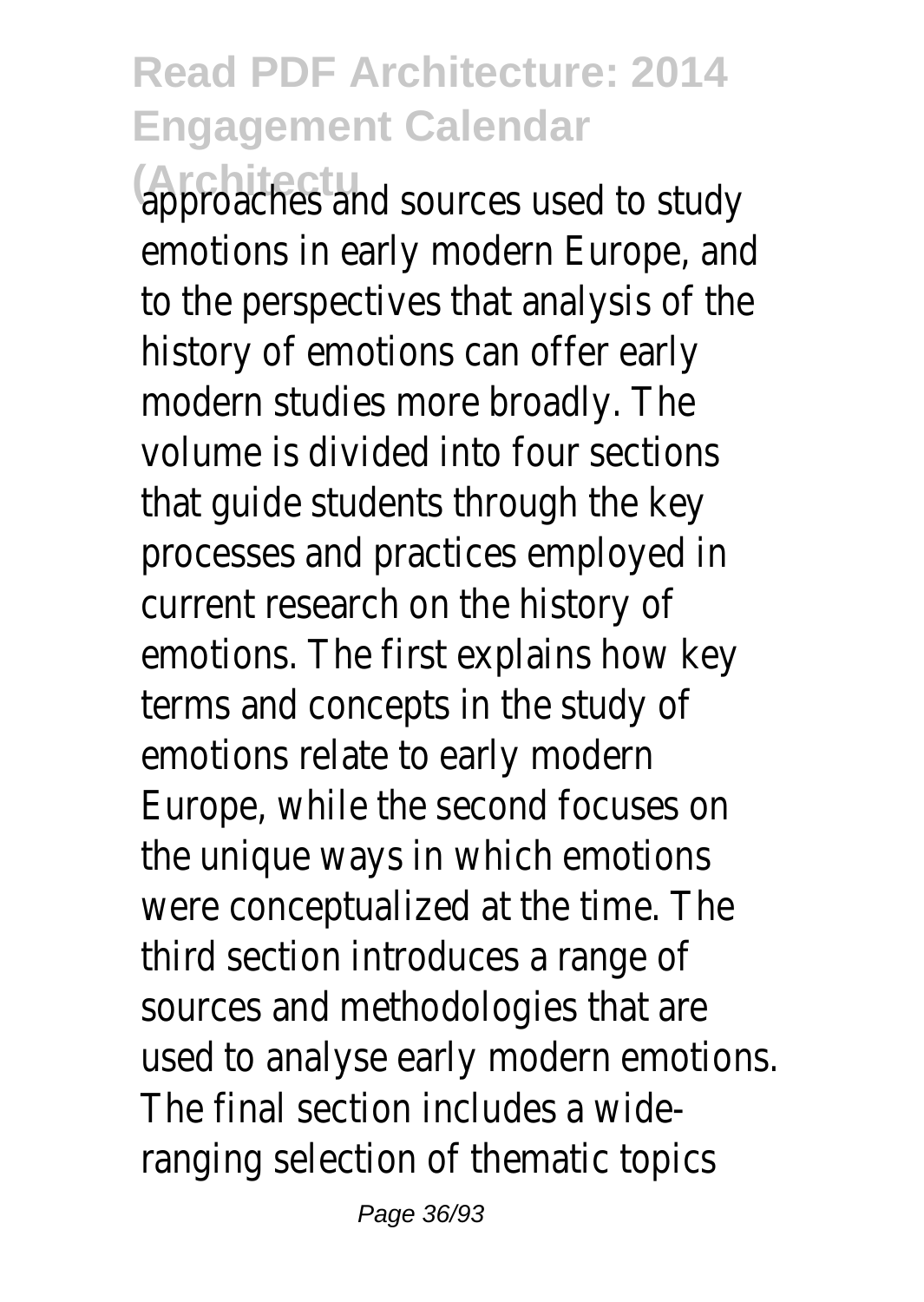**(Architectu** covering war, religion, family, politics, art, music, literature and the nonhuman world to show how analysis of emotions may offer new perspectives on the early modern period more broadly. Each section offers bite-sized, accessible commentaries providing students new to the history of emotions with the tools to begin their own investigations. Each entry is supported by annotated further reading recommendations pointing students to the latest research in that area and at the end of the book is a general bibliography, which provides a comprehensive list of current scholarship. This book is the perfect starting point for any student wishing to study emotions in early modern Europe.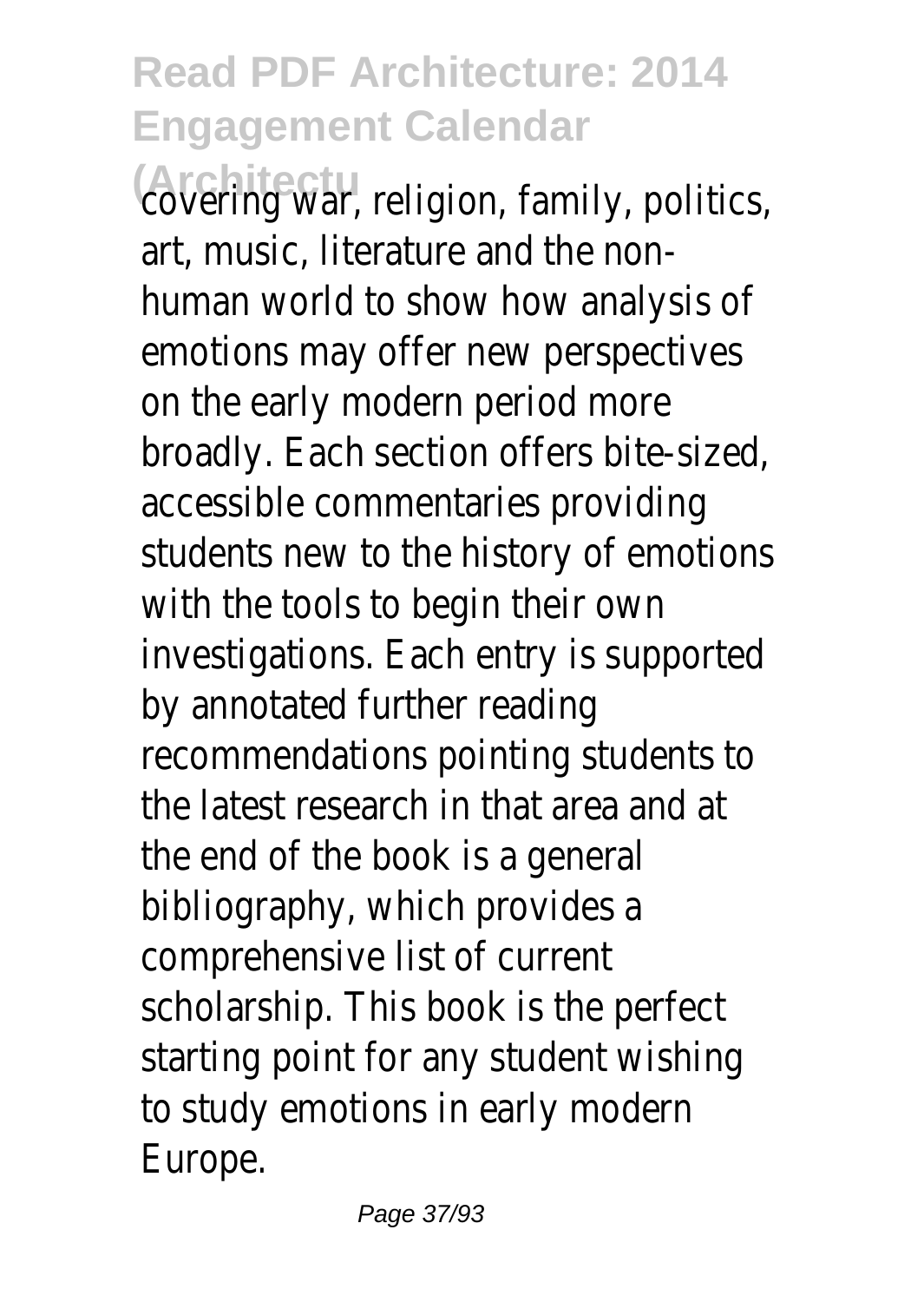Resilience will be a defining quality of the twenty-first century. As we witness the increasingly turbulent effects of climate change, the multiple challenges of resource depletion and wage stagnation, we know that our current ways of living are not resilient. Our urban infrastructures, our buildings, our economies, our ways of managing and governing are still too tightly bound to models of unrestrained freemarket growth, individualism and consumerism. Research has shown that the crises arising from climate change will become increasingly frequent and increasingly severe. It is also known that the effects of climate change are not evenly distributed across places and people, and neither are the resources needed to meet these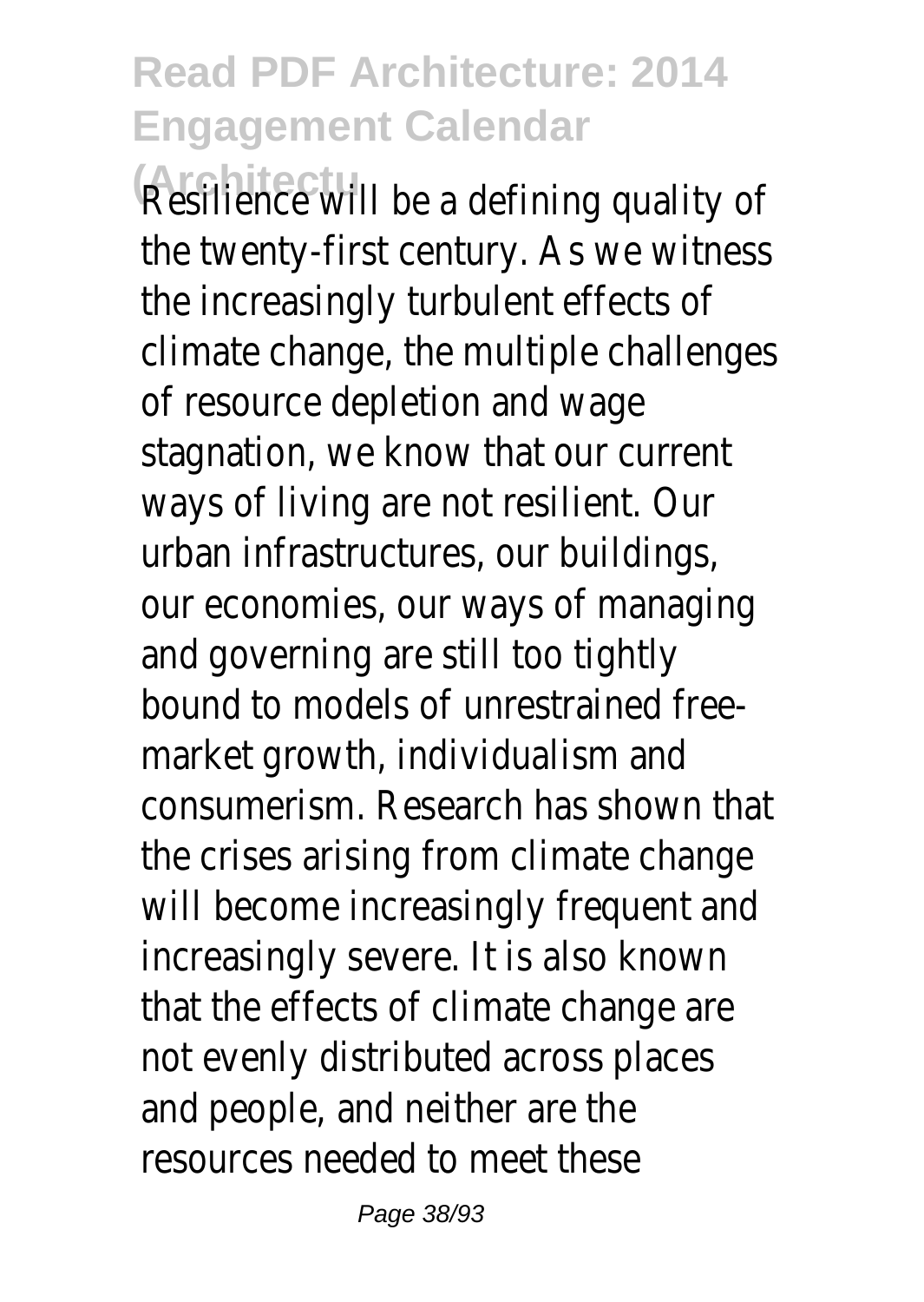challenges.<sup>t</sup> We will need specific responses in place that engage with, and emerge from, citizens ourselves. This volume takes resilience as a transformative concept to ask where and what architecture might contribute. Bringing together crossdisciplinary perspectives from architecture, urban design, art, geography, building science and psychoanalysis, it aims to open up multiple perspectives of research, spatial strategies and projects that are testing how we can build local resilience in preparation for major societal challenges, defining the position of architecture in urban resilience discourse.

What do we mean by net zero energy? Zero operating energy? Zero energy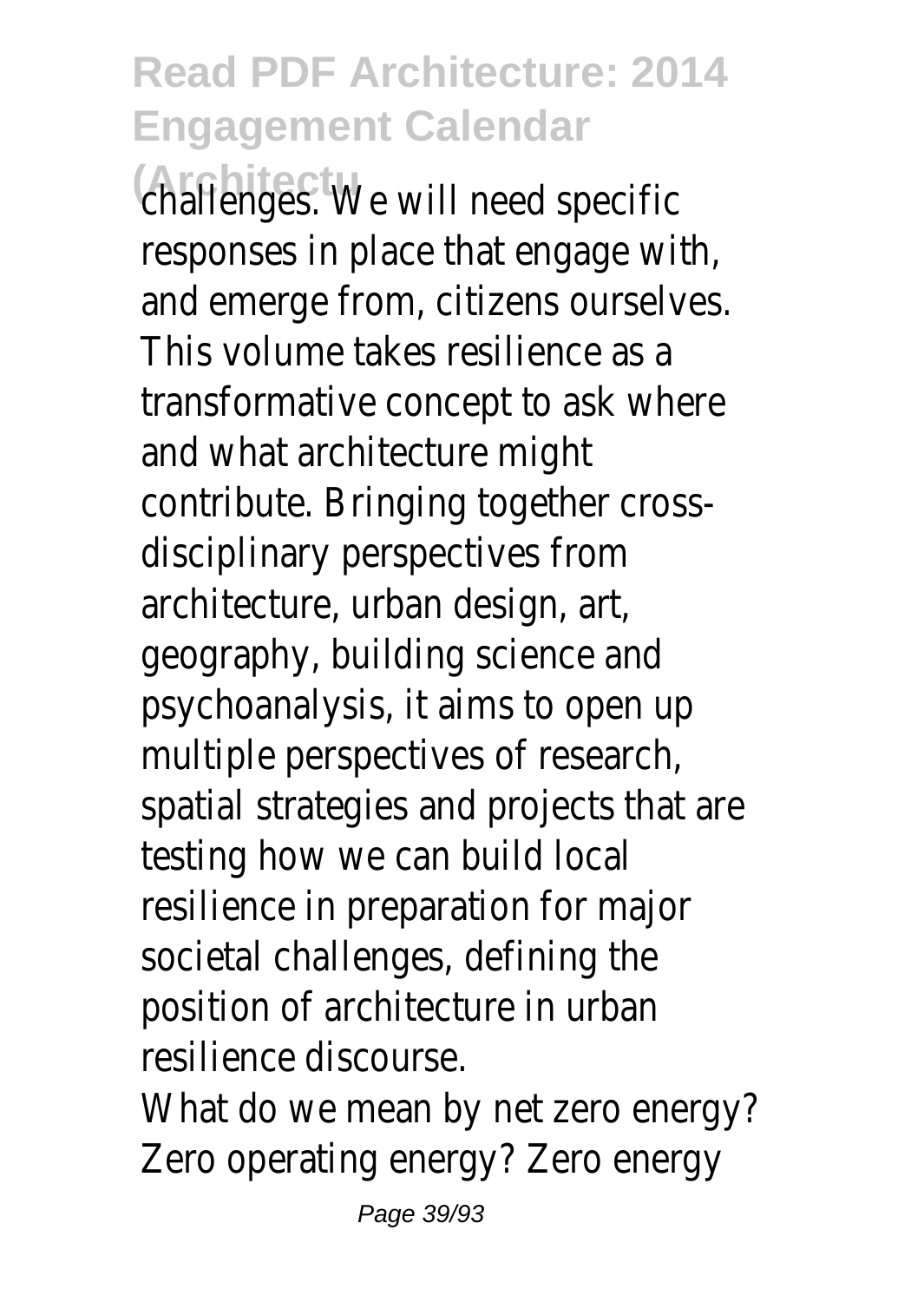**(Architectu** emissions? There is no one answer: approaches to net zero building vary widely across the globe and are influenced by different environmental and cultural contexts. Net Zero Energy Building: Predicted and Unintended Consequences presents a comprehensive overview of variations in 'net zero' building practices. Drawing on examples from countries such as the United States, United Kingdom, Germany, Japan, Hong Kong, and China, Ming Hu examines diverse approaches to net zero and reveals their intended and unintended consequences. Existing approaches often focus on operating energy: how to make buildings more efficient by reducing the energy consumed by climate control, lighting,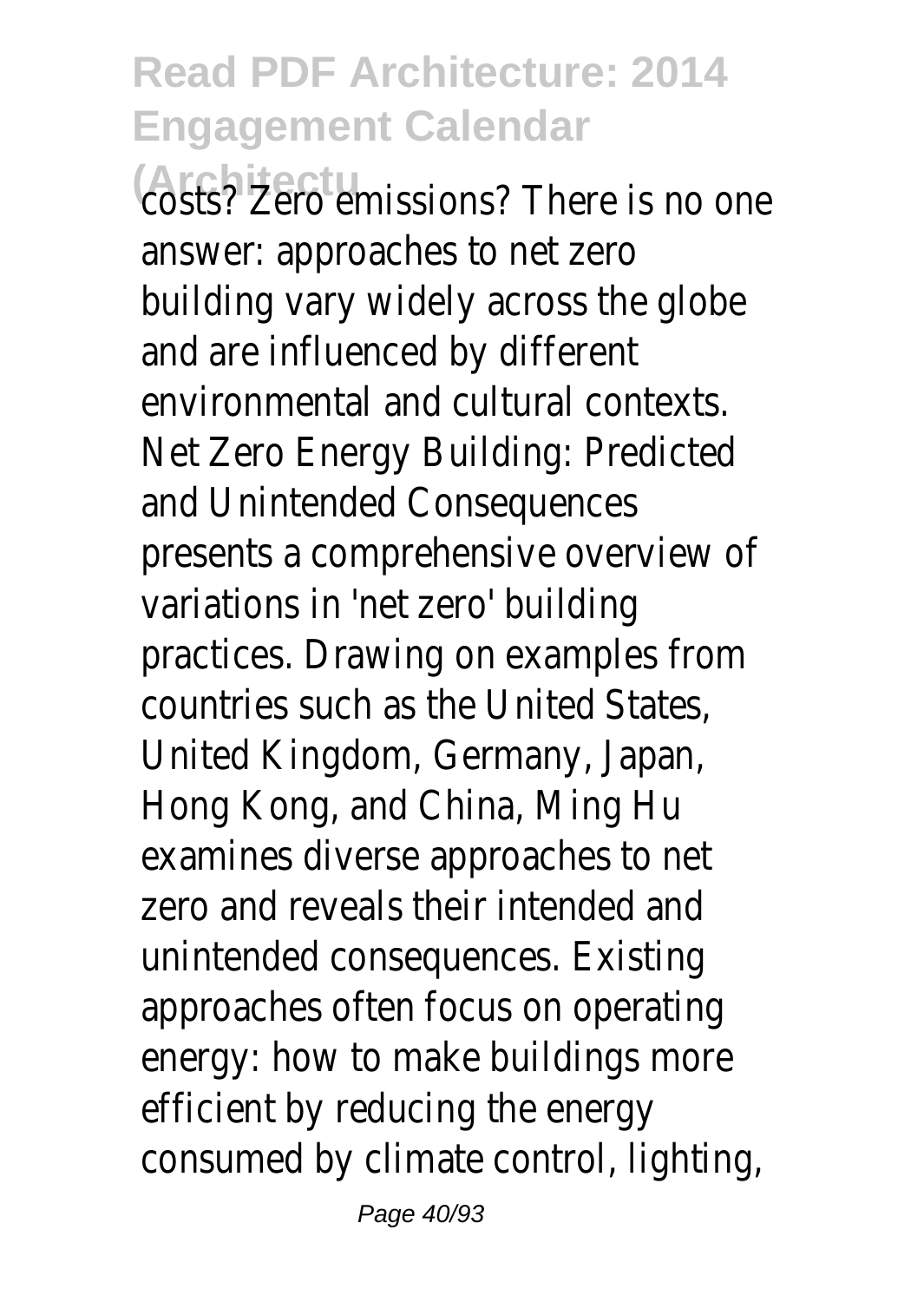**(Architectu** and appliances. Hu goes beyond this by analyzing overall energy consumption and environmental impact across the entire life cycle of a building—ranging from the manufacture of building materials to transportation, renovation, and demolition. Is net zero building still achievable once we look at these factors? With clear implications for future practice, this is key reading for professionals in building design, architecture, and construction, as well as students on sustainable and green architecture courses. ING\_08 Review quote

Henri Labrouste

A History of Walking

100 Years of Architecture Education at Yale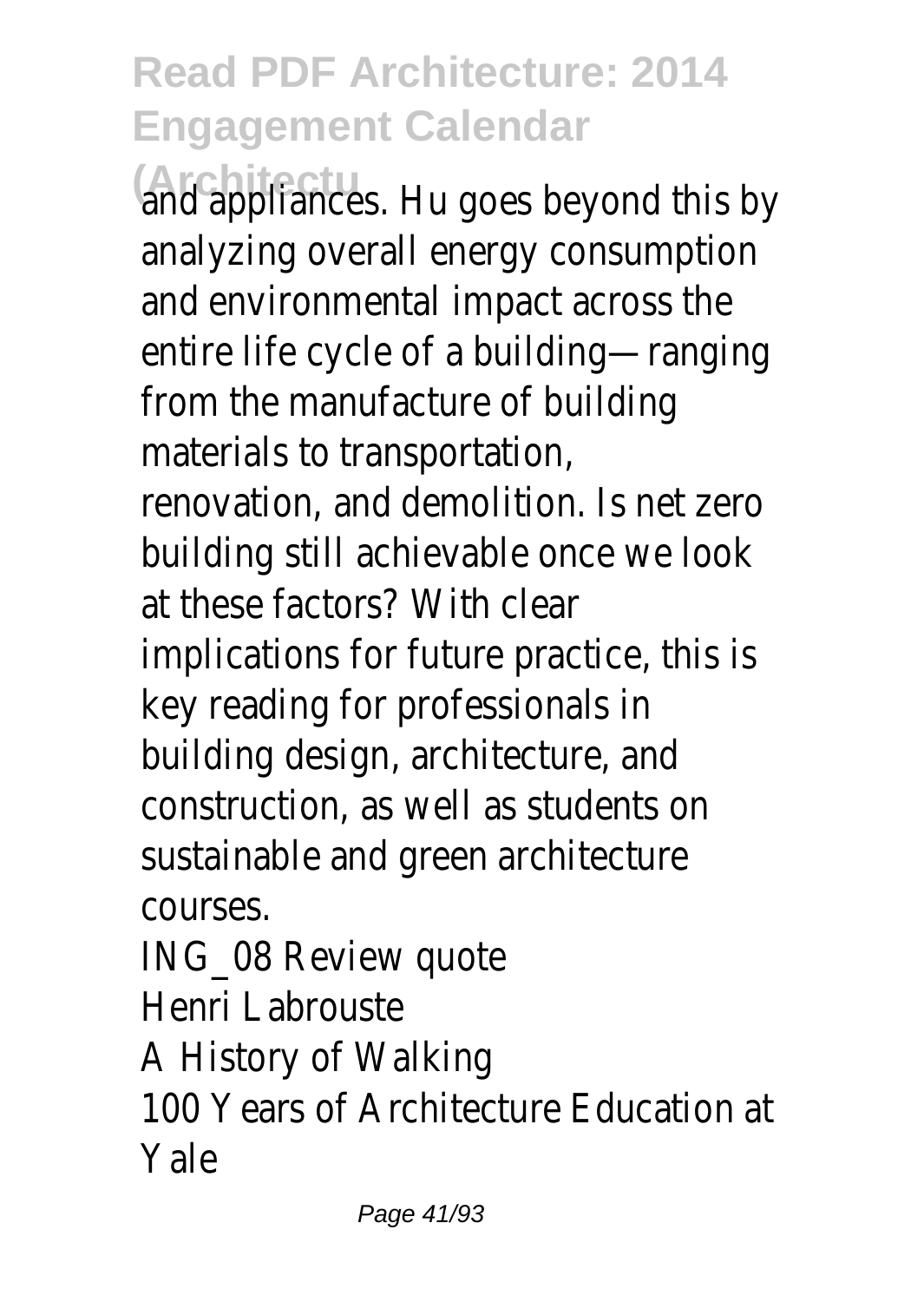**Marratives, Architectures, Exhibitions** An Introduction Small Scale, Big Change Architect's Legal Handbook **Built, Unbuilt, and Imagined Sydney presents the expanded field of architecture. It aims to show that the practice of architecture exceeds the work legally defensible under the title of the architect. Besides the design and construction of buildings, the disciplinary field of architecture consists of exhibition and display;** Page 42/93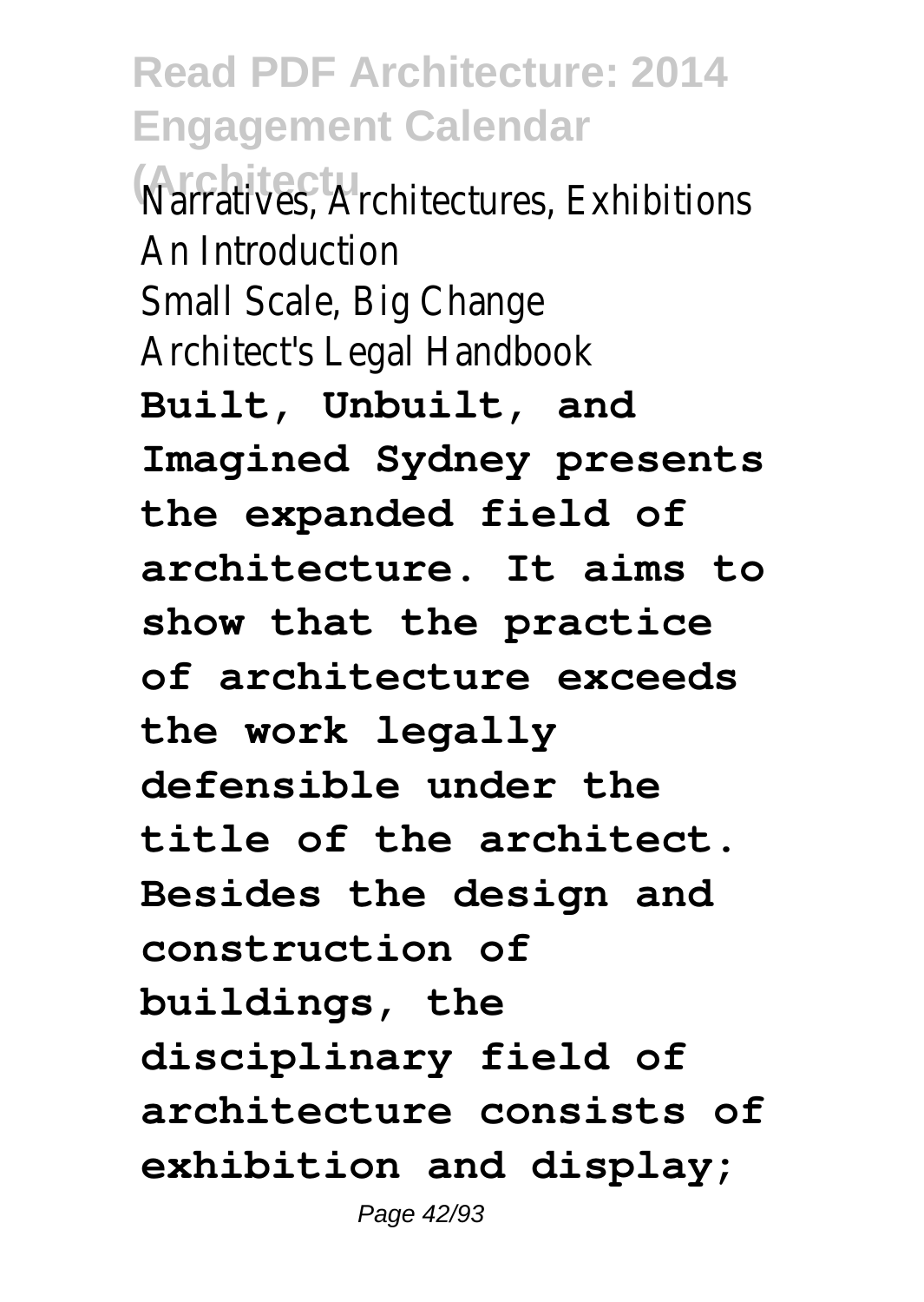**Read PDF Architecture: 2014 Engagement Calendar (Architectu discussions and lectures; competitions and visions of new public domains; interactions between art and architecture in the form of installations, performances, and public art; and ideas on new directions for the practice of architecture. The book, therefore, places emphasis on practice as an intellectual activity, in addition to the definition of the term informed by business and legal** Page 43/93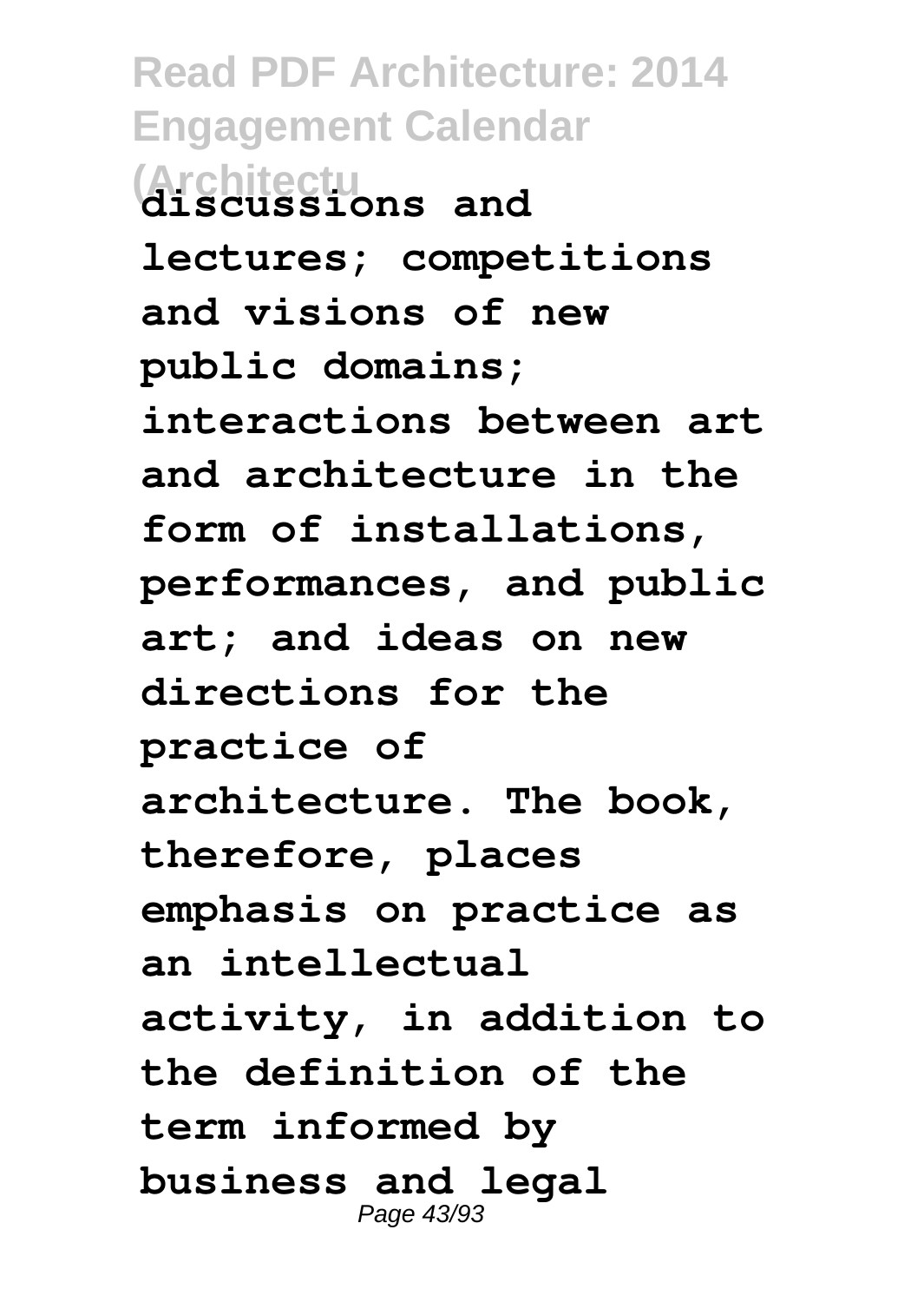**Read PDF Architecture: 2014 Engagement Calendar (Architectu parameters. It is seen as the meaningful exercise of social, political, and critical knowledge, skills, and mindset in an urban, spatial, and tectonic condition. The practice is also a public act, mediated, legitimated, and made meaningful through its articulation in various institutional, public, and mediatic realms. The book focuses on built and unbuilt works (residential, commercial, interiors,** Page 44/93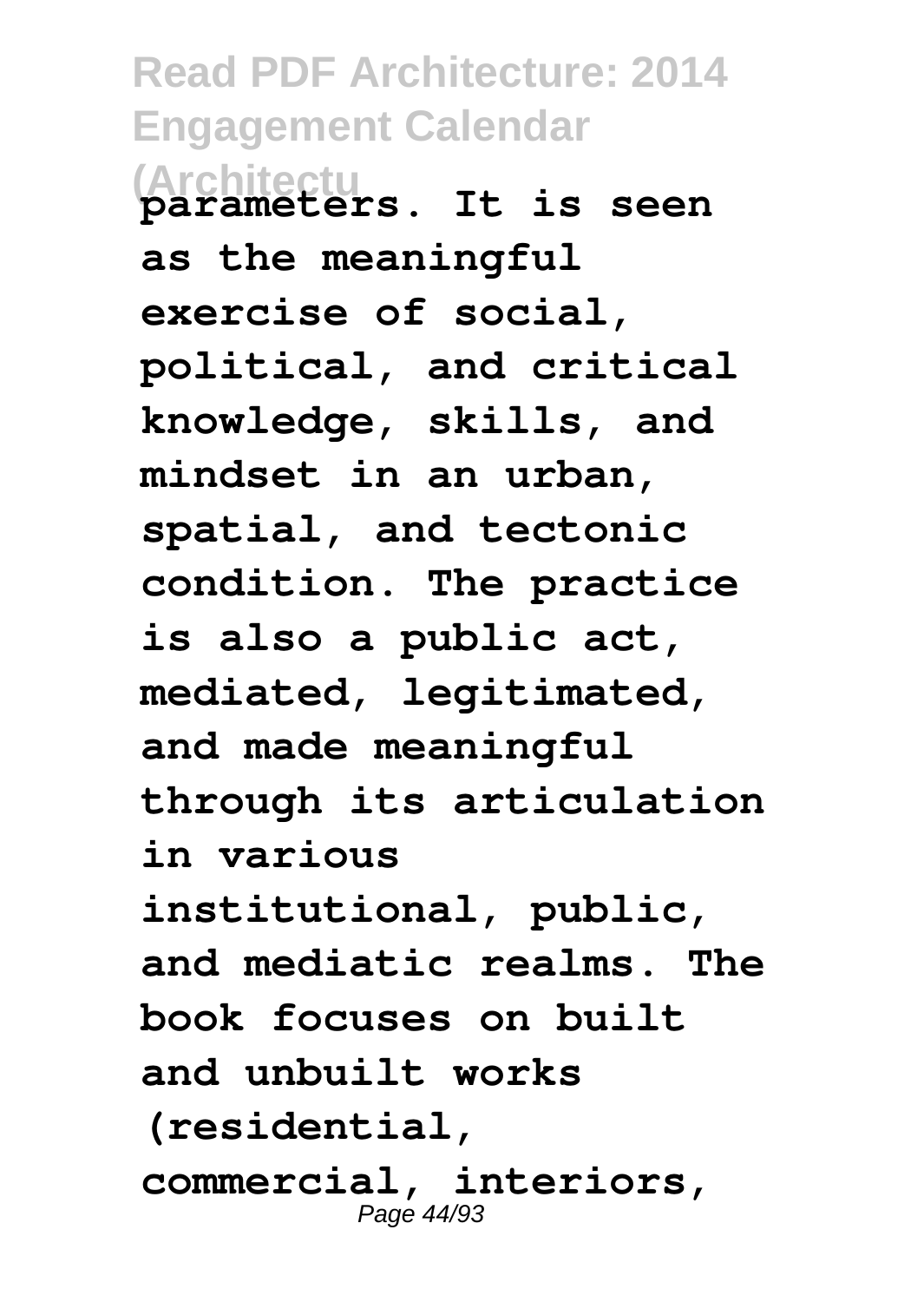**Read PDF Architecture: 2014 Engagement Calendar (Architectu and so on) in Sydney, inclusive of public art, object or furniture design, key invited or public lectures, studios, current projects in making, competitions, collaborations, exhibitions, installations, and outreach work. The focus is on the innovative and the original¾not the ordinary or the purely commercial.**

**"In this radical book, architects, historians, and theorists survey the** Page 45/93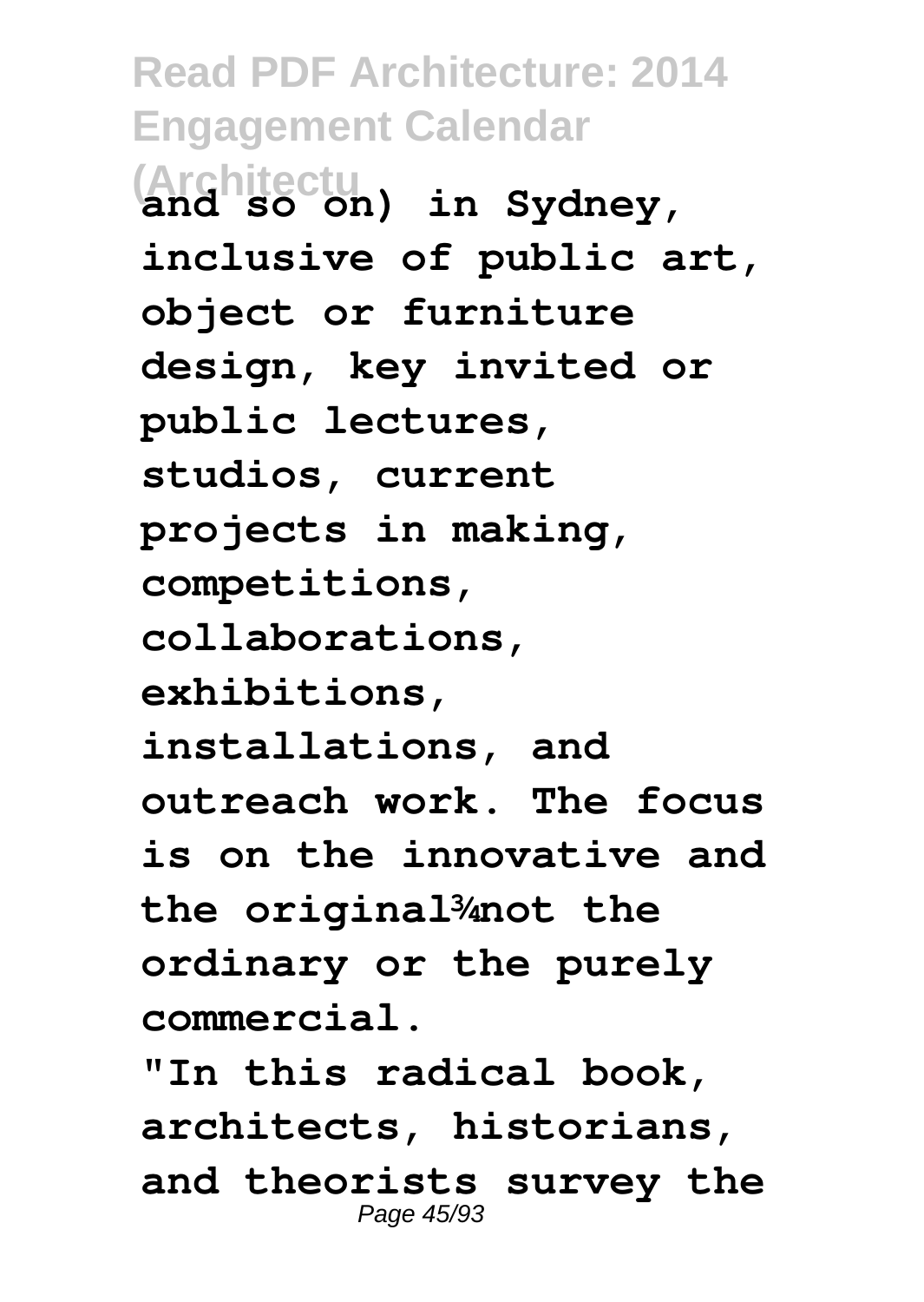**Read PDF Architecture: 2014 Engagement Calendar (Architectu inventive, low cost work being done in obscure places to make architecture into a force for sustainable growth and social justice. The efforts are Utopian not charitable in aim. This new breed of architect-activists is endeavoring to diversity if not reinvent their profession by engaging in an "exchange" of ideas, techniques, and visions of right living with people almost always relegated to** Page 46/93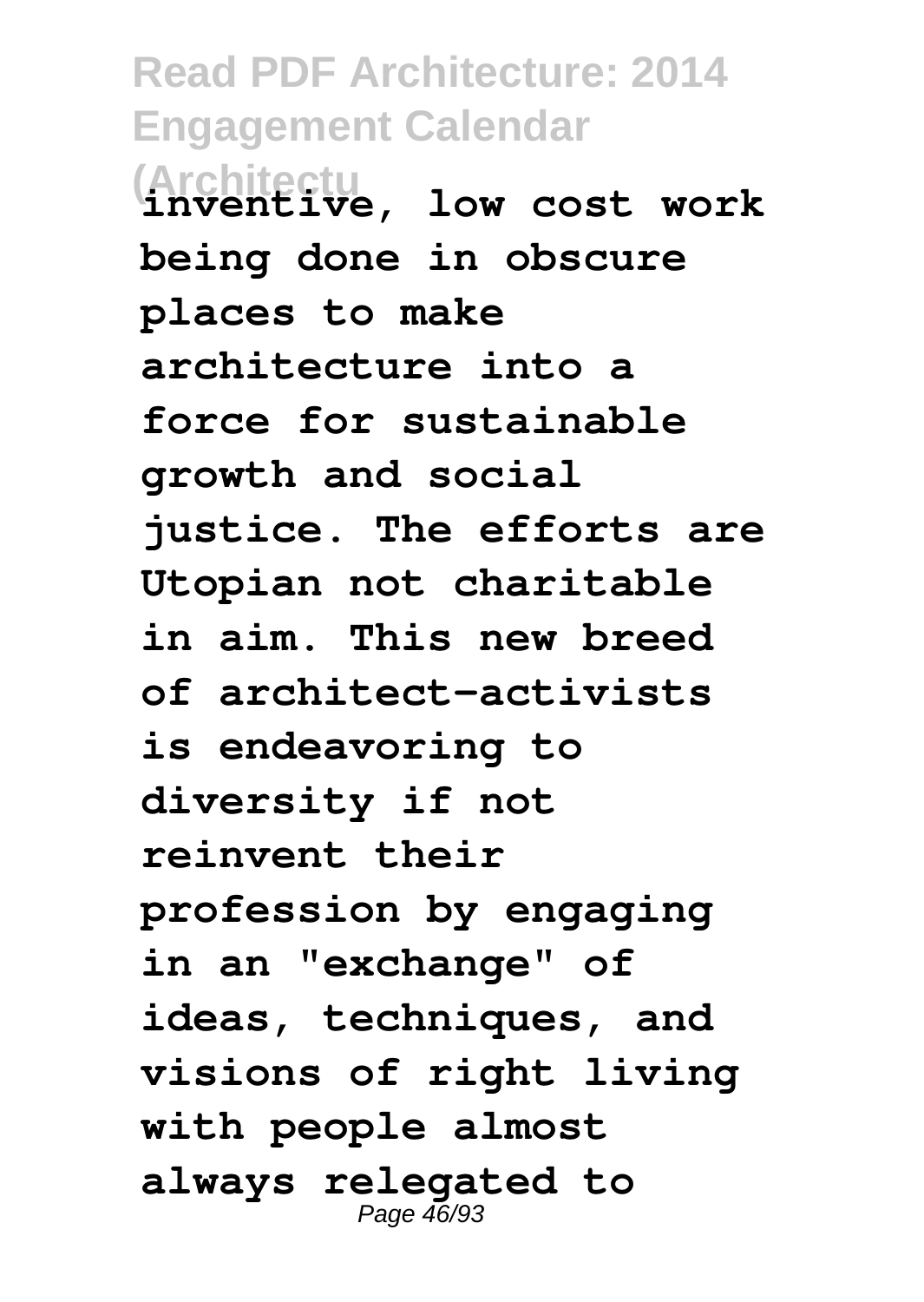**Read PDF Architecture: 2014 Engagement Calendar (Architectu silence and**

**invisibility. The book opens with theoretical essays, each specially commissioned, from a stellar cast. Michael Sorkin assesses "the site of the social" in architecture; David Gersten draws on John Hejduk's legacy to consider architecture's role as "a gatekeeper" between the world "out there" and everyday life; historian Jonathan Massey proposes "five ways to change the world"; with Chris** Page 47/93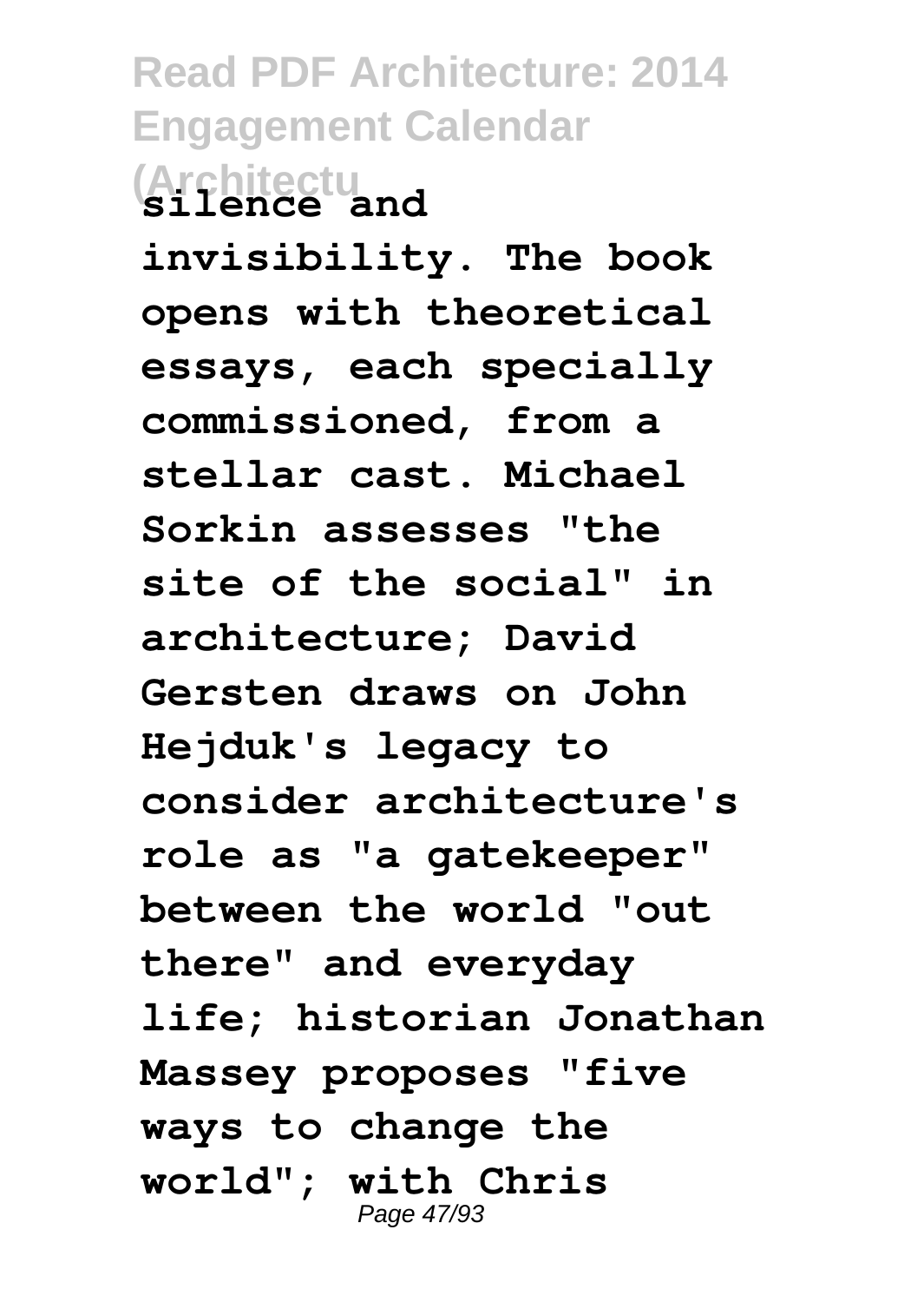**Read PDF Architecture: 2014 Engagement Calendar (Architectu Marker's films as a springboard, Mabel O. Wilson recounts her search for traces of Valentino Deng's ravaged village in South Sudan. Subsequent essays form a field guide to "exchange" projects from Harlem to Port-au-Prince to Serekunda and Indore, a few still unbuilt, all virtually unknown to students of architecture. Jae Cha, Peter Clegg, Simón Vélez, and famed modernist Balkrishna Doshi demonstrate the** Page 48/93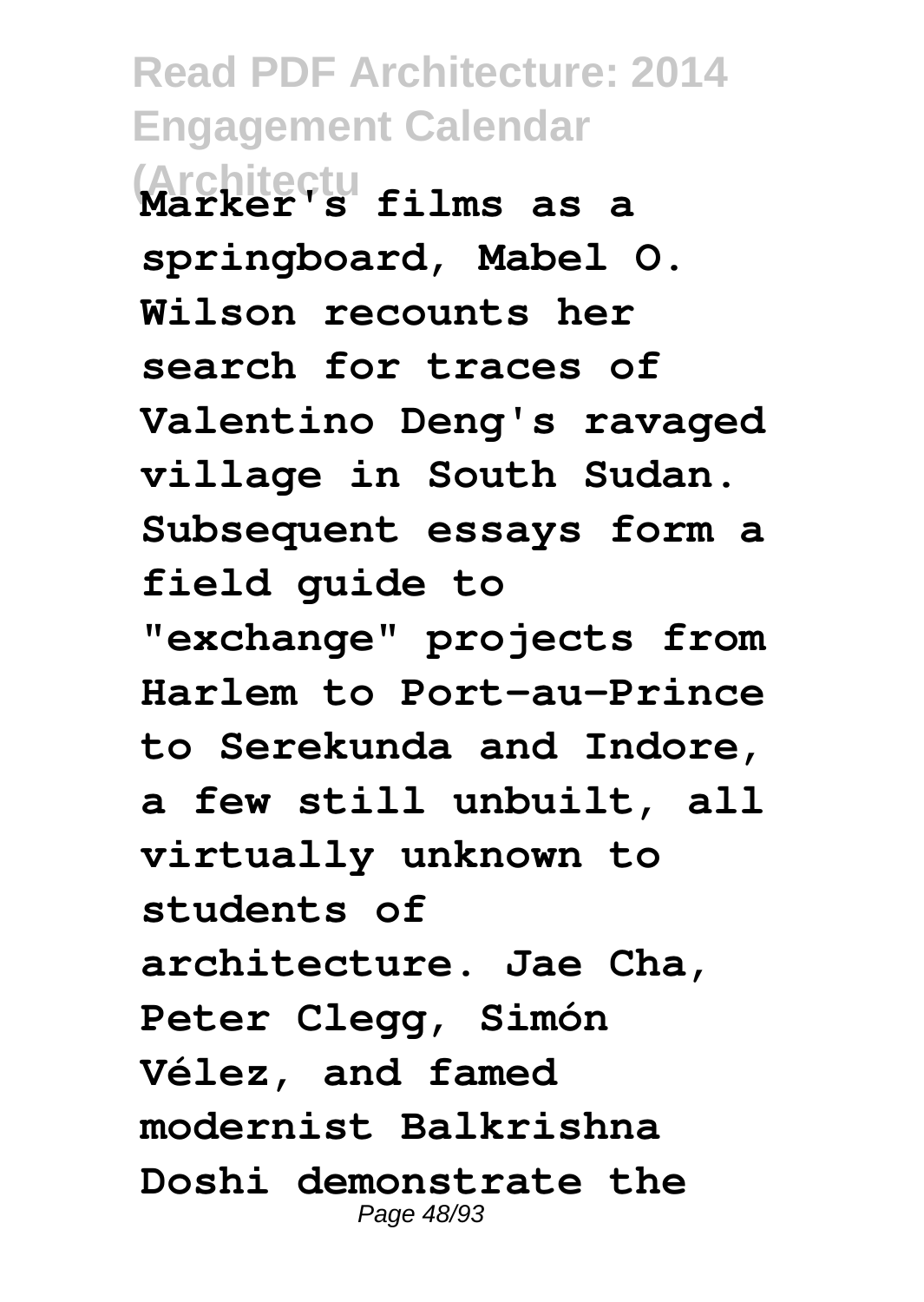**Read PDF Architecture: 2014 Engagement Calendar (Architectu benefits of easily found and/or scavenged materials, including bamboo. Money is saved; no gas-guzzling, earthleveling machines are needed; residents rely on their own building skills and their (not the architect's) notions of home and community. In other, also generously illustrated essays, Milton S. F. Curry, Hansy Better Barraza, Jennifer Lee, and Pablo Castro present varied alternatives to ghettoizing large groups** Page 49/93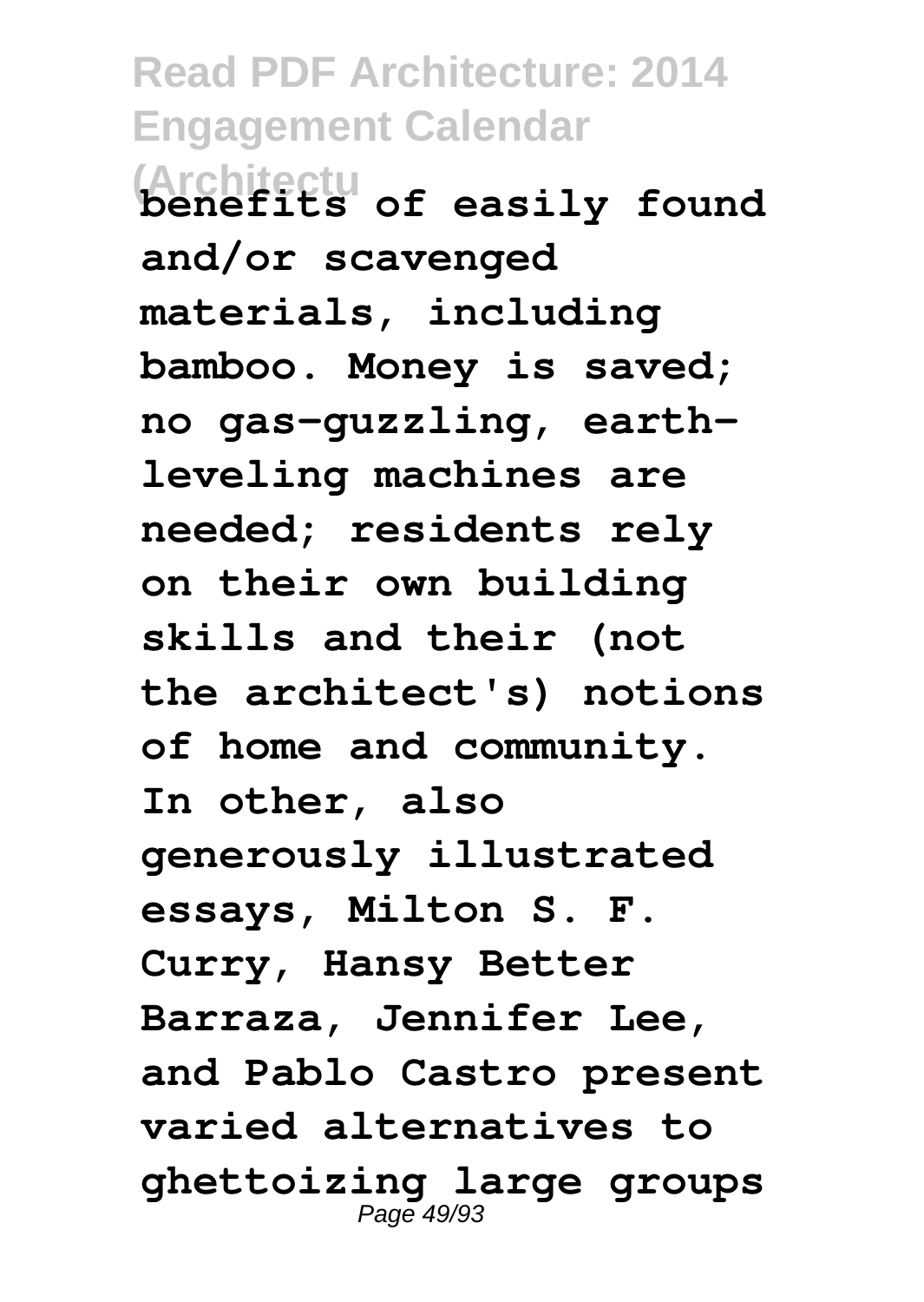**Read PDF Architecture: 2014 Engagement Calendar (Architectu in bleak housing complexes and urban "deserts." The book ends with an epilogue in which Alberto Pérez-Gómez shows that expression of the "poetic imagination" is as important as pragmatic concerns in the pursuit of social justice in architecture."**

**A passionate, thought provoking exploration of walking as a political and cultural activity, from the author of the memoir Recollections of** Page 50/93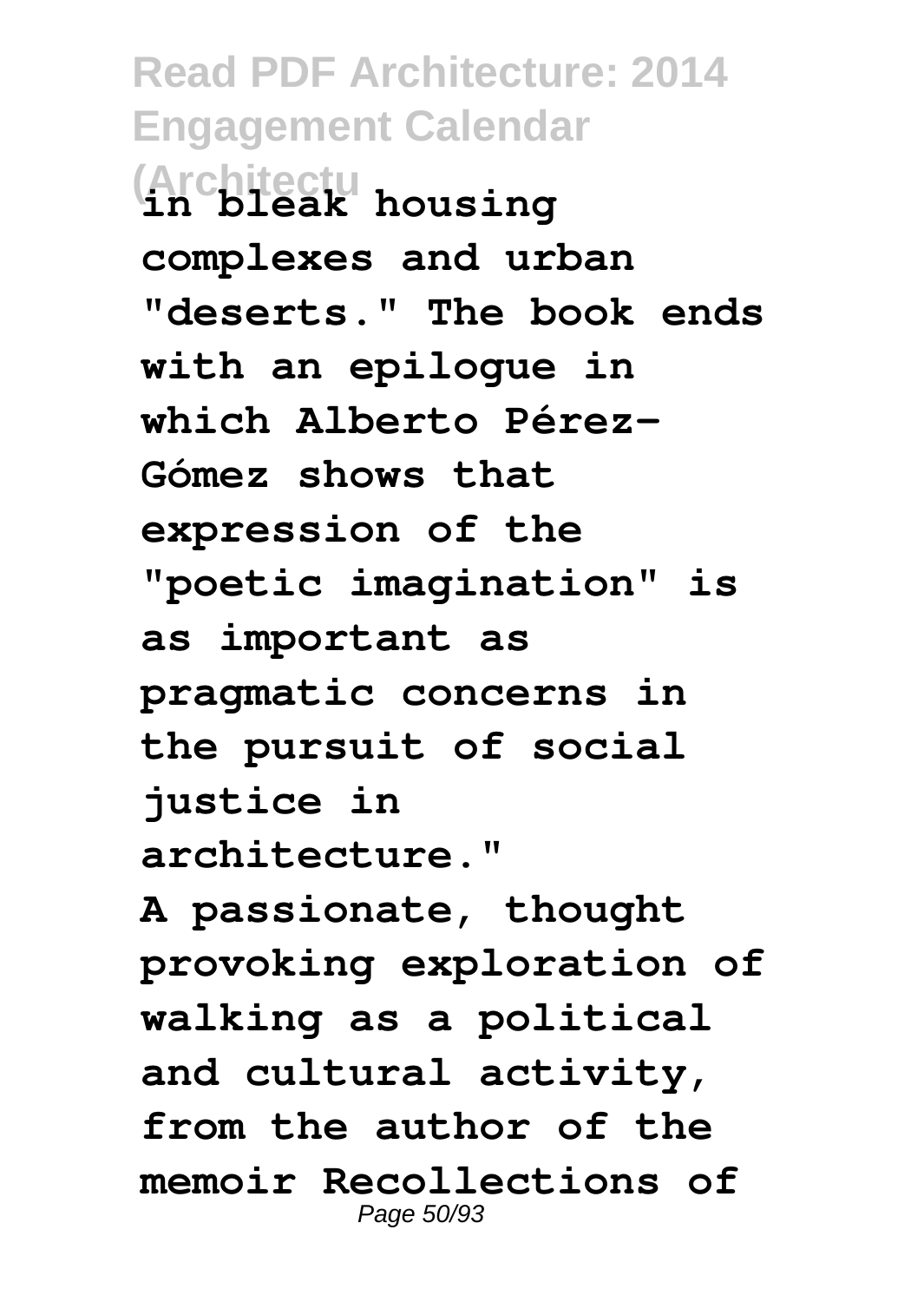**Read PDF Architecture: 2014 Engagement Calendar (Architectu My Nonexistence Drawing together many histories--of anatomical evolution and city design, of treadmills and labyrinths, of walking clubs and sexual mores--Rebecca Solnit creates a fascinating portrait of the range of possibilities presented by walking. Arguing that the history of walking includes walking for pleasure as well as for political, aesthetic, and social meaning, Solnit focuses on the walkers whose everyday** Page 51/93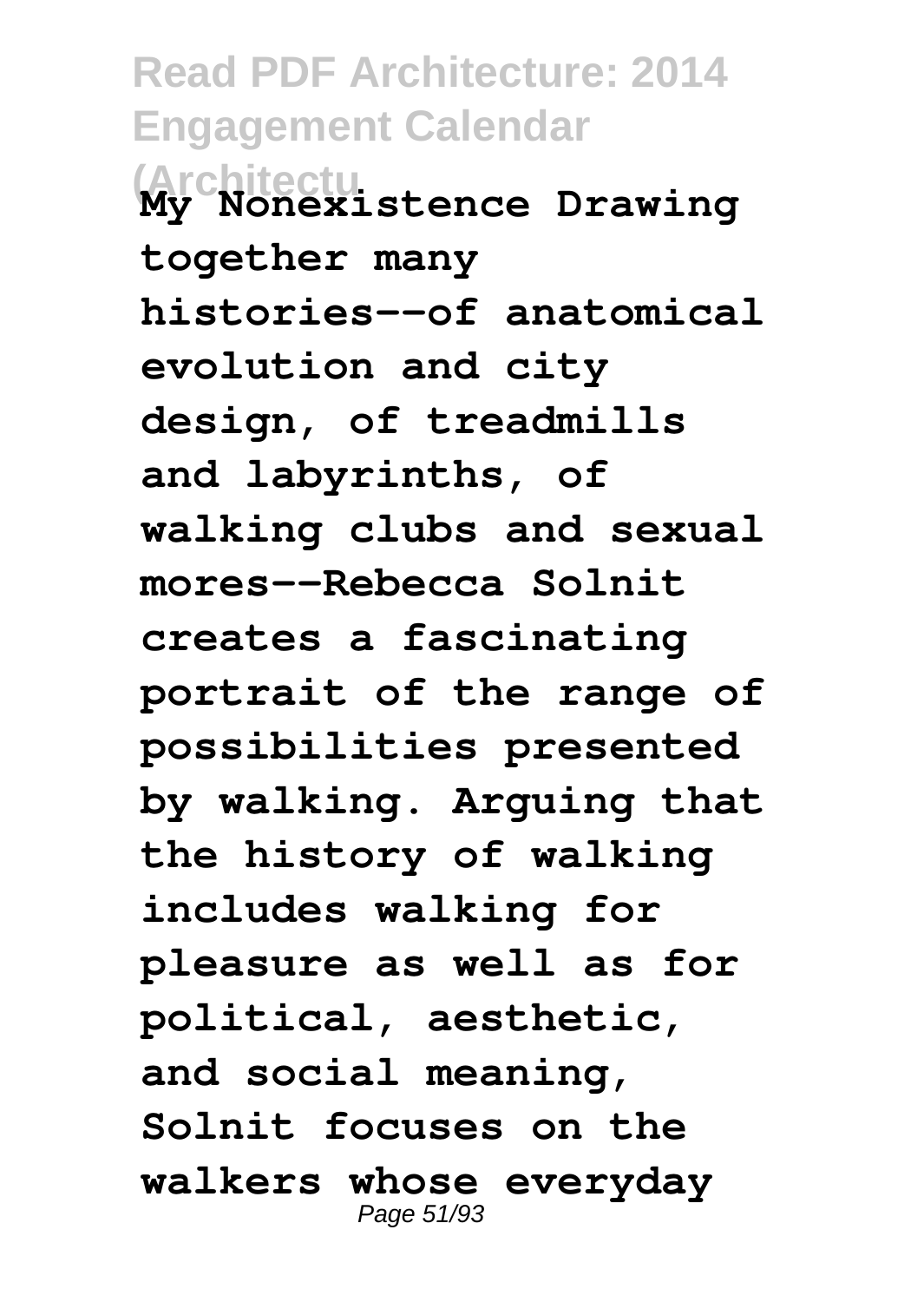**Read PDF Architecture: 2014 Engagement Calendar (Architectu and extreme acts have shaped our culture, from philosophers to poets to mountaineers. She profiles some of the most significant walkers in history and fiction--from Wordsworth to Gary Snyder, from Jane Austen's Elizabeth Bennet to Andre Breton's Nadja--finding a profound relationship between walking and thinking and walking and culture. Solnit argues for the necessity of preserving the time and space in which to walk** Page 52/93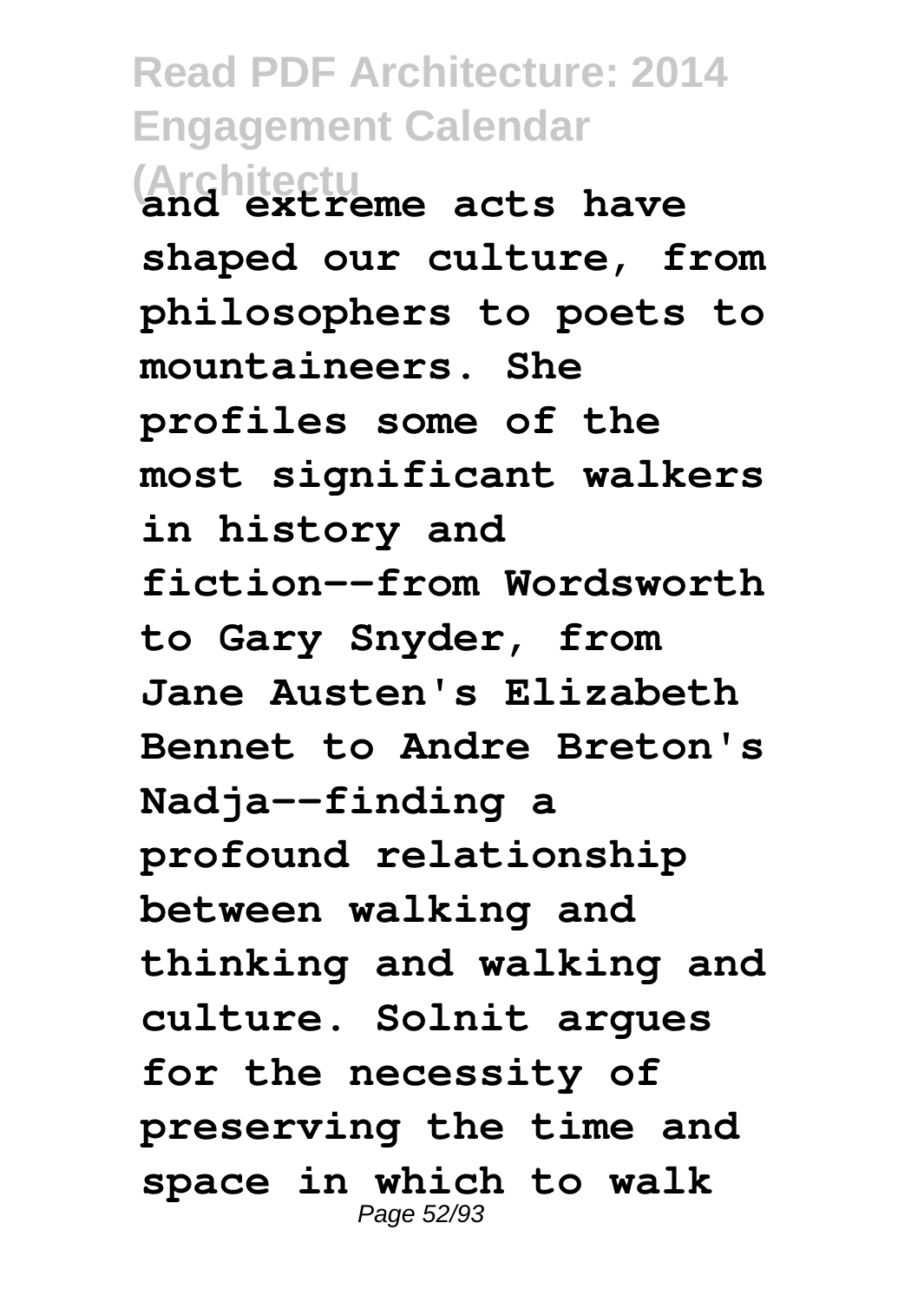**Read PDF Architecture: 2014 Engagement Calendar (Architectu in our ever more cardependent and accelerated world. The subject of this newly updated book is the building occupied by the Netherlands Architecture Institute (NAi), which was designed by the architect Jo Coenen and opened in 1993. NAi is one of the international centers for architectural thought and ideas, and its home has become Famous in its own right as a contemporary** Page 53/93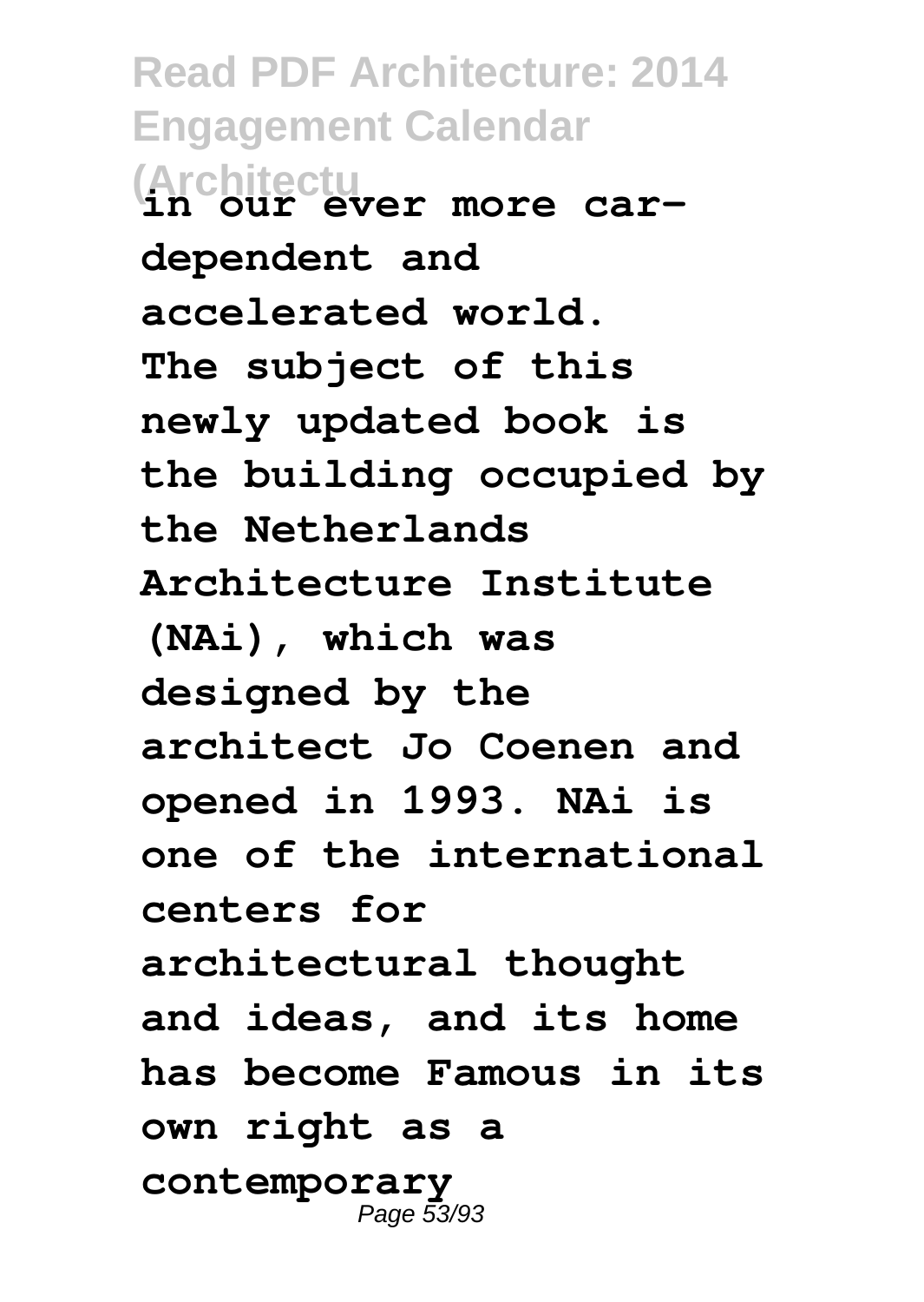**Read PDF Architecture: 2014 Engagement Calendar (Architectu architectural landmark. Featuring a wealth of new photos, floor plans and cross sections, the book also includes extensive texts examining the history of NAi, the commissioning of the building, its collections, and its policies and mission. In addition Jo Coenen describes the background of his work as well as the sources that inspired him. Wanderlust Early engagement and new technologies: Opening up** Page 54/93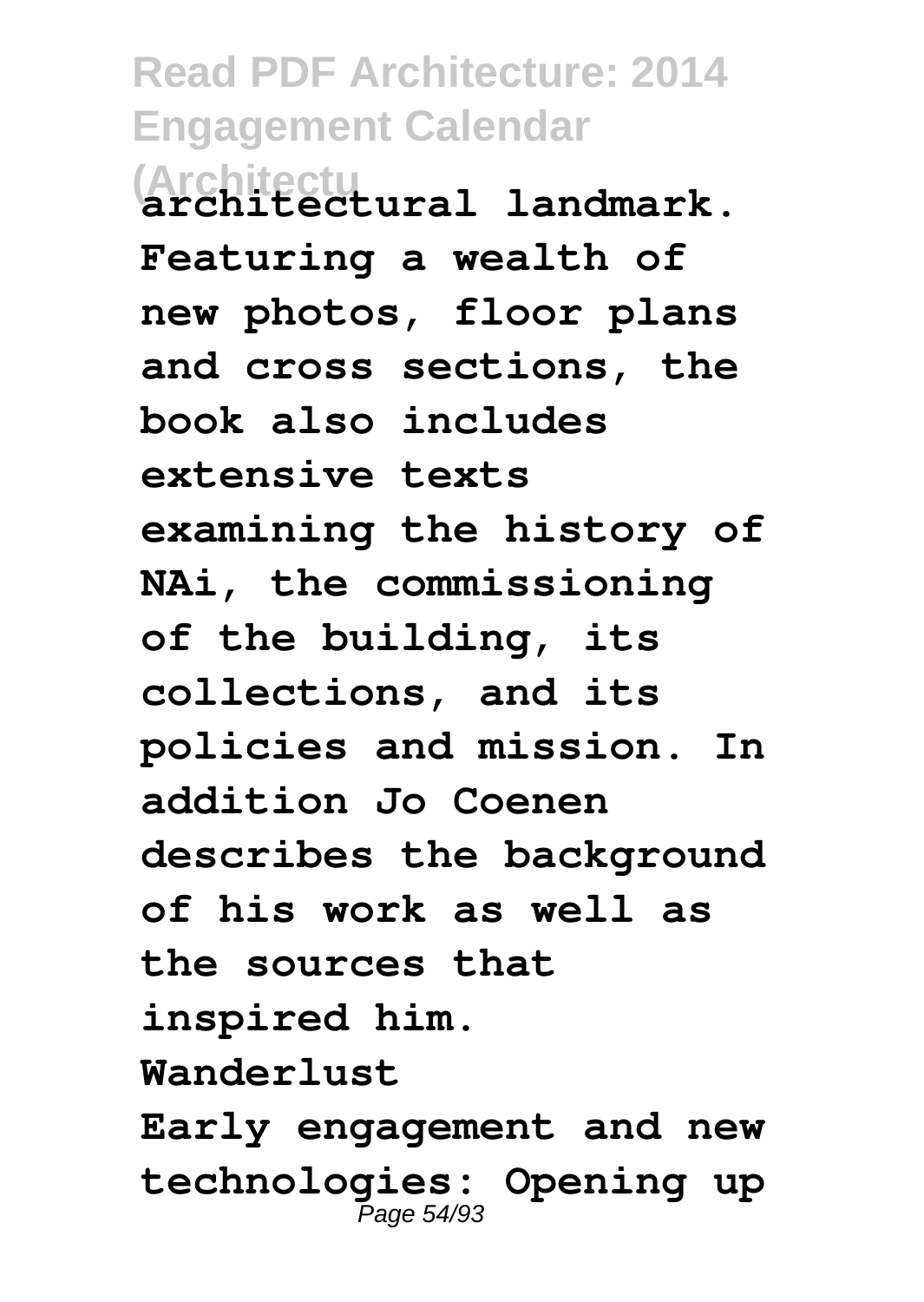**Read PDF Architecture: 2014 Engagement Calendar (Architectu the laboratory Architecture of Social Exchange Observations Interdisciplinary Dialogues Architecture 2014 Building Dichotomy In this gorgeous, slip-cased limited edition of Bohemian Modern, acclaimed modernist architect Barbara Bestor takes readers on a dazzling journey through California's legendary Silver Lake neighborhood - an area whose unique structural and interior designs are rapidly emerging as the biggest trends in modern** Page 55/93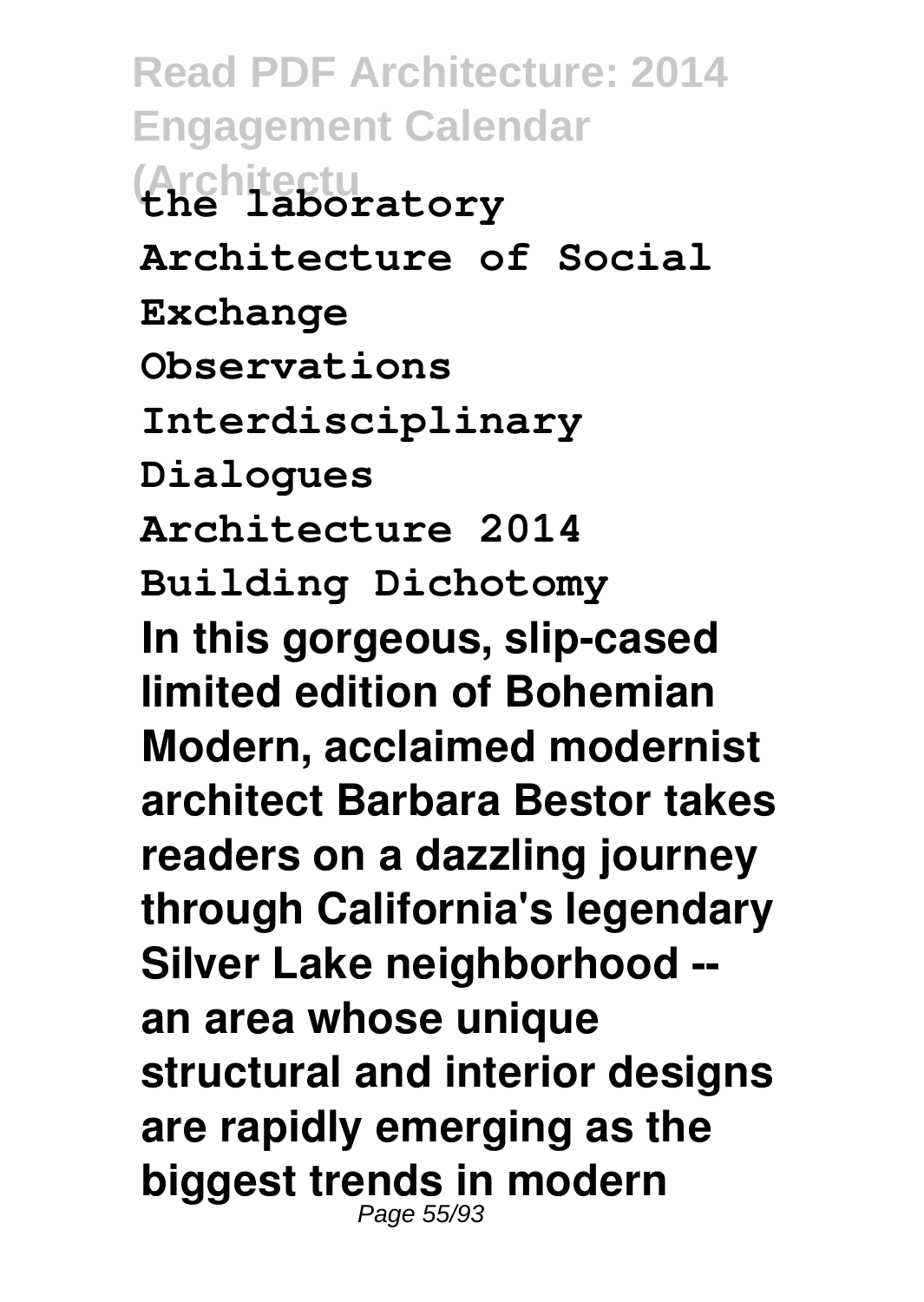**Read PDF Architecture: 2014 Engagement Calendar (Architectu architecture. Featuring stunning photographs set in bold, panoramic spreads, this limited edition of Bohemian Modern also comes with an elegant cloth slipcase designed in bright green and turquoise. One of the country's hottest young architects, Bestor has fully embraced and perfected the "bohemian modern" style: a practical philosophy that is Californian in origin but achievable anywhere. It is a look that favors raw, authentic materials, brilliant colors, creative space planning, and a natural flow between indoors** Page 56/93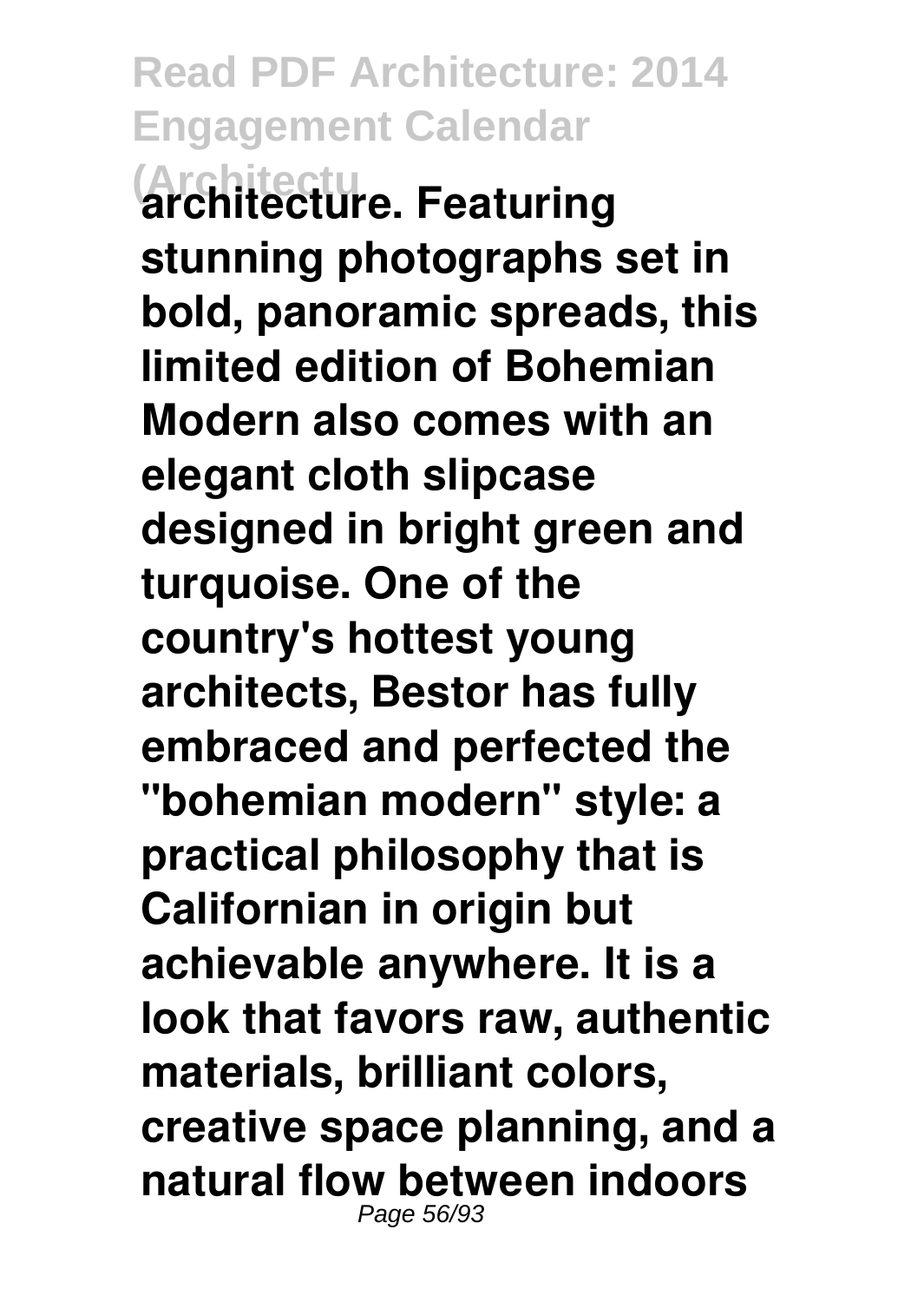**Read PDF Architecture: 2014 Engagement Calendar (Architectu and outdoors. The results, as Bohemian Modern presents, are striking: a flawlessly restored Neutra house decorated with both whimsy and restraint, a rooftop constructed for viewing the stars, a lavish outdoor garden delicately integrated into the surrounding architecture, a double-sided bookcase that soars three stories and serves as a functional art installation … there is no limit to the creativity and beauty of Silver Lake style. Both modern and classic, refreshing and inviting, this limited edition of Bohemian Modern will delight** Page 57/93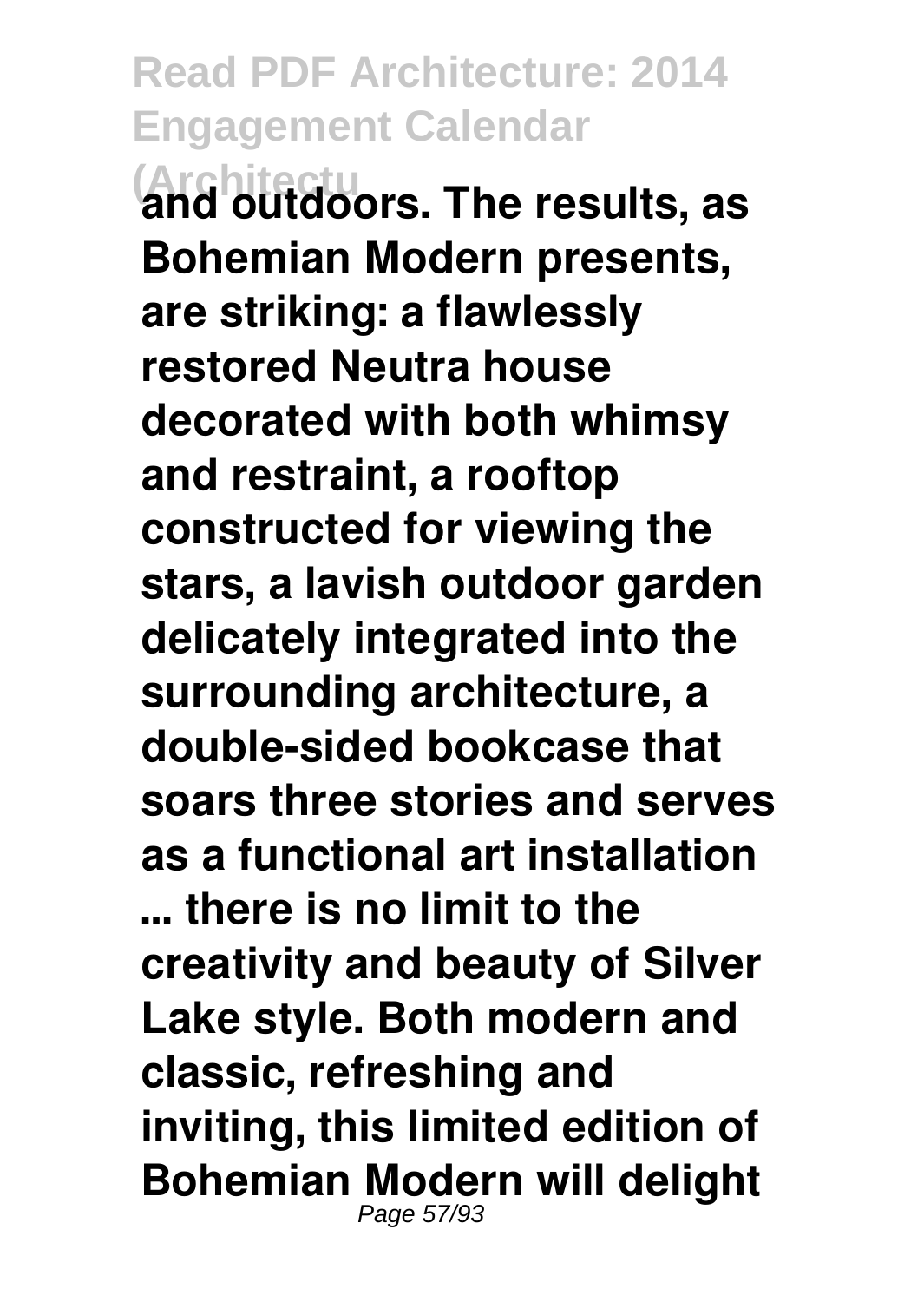**Read PDF Architecture: 2014 Engagement Calendar (Architectu readers with its breathtaking, vividly photographed tour of**

**Silver Lake.**

**Defines what UX is, why businesses should focus on it, and how to embrace UX best practices.**

**The rise and fall of identical copies: digital technologies and form-making from mass customization to mass collaboration. Digital technologies have changed architecture—the way it is taught, practiced, managed, and regulated. But if the digital has created a "paradigm shift" for architecture, which paradigm** Page 58/93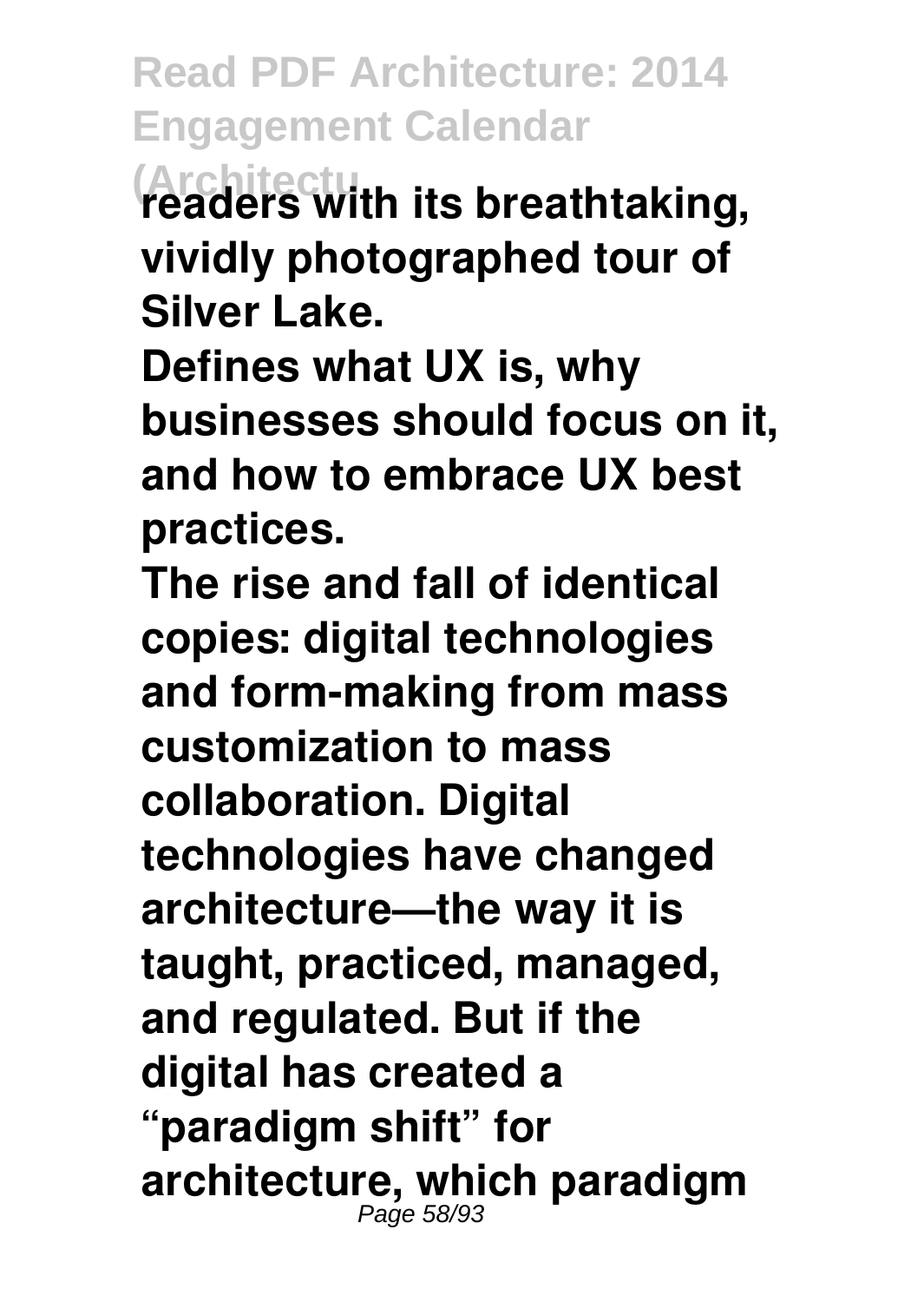**Read PDF Architecture: 2014 Engagement Calendar (Architectu is shifting? In The Alphabet and the Algorithm, Mario Carpo points to one key practice of modernity: the making of identical copies. Carpo highlights two examples of identicality crucial to the shaping of architectural modernity: in the fifteenth century, Leon Battista Alberti's invention of architectural design, according to which a building is an identical copy of the architect's design; and, in the nineteenth and twentieth centuries, the mass production of identical copies from mechanical master** Page 59/93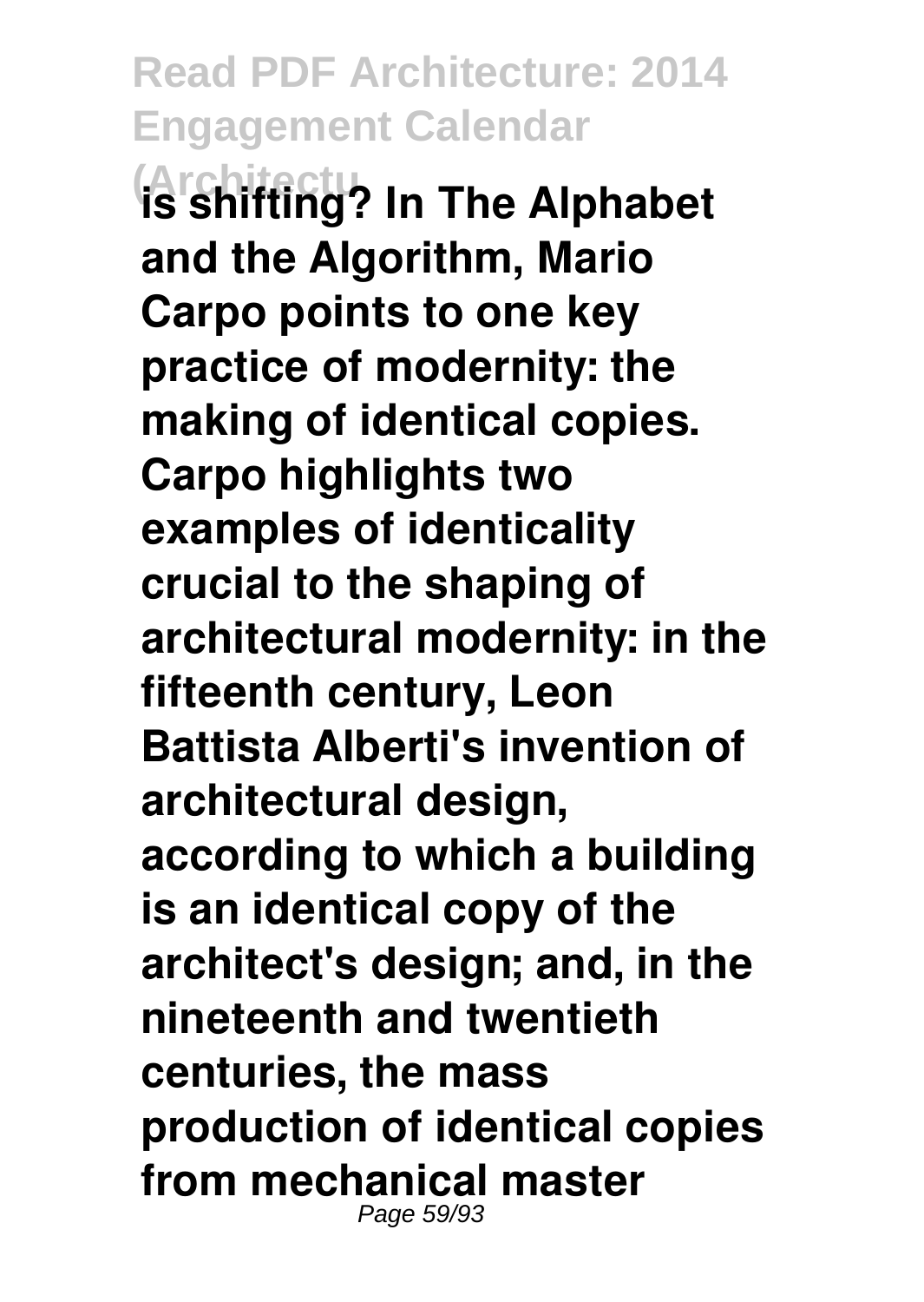**(Architectu models, matrixes, imprints, or molds. The modern power of the identical, Carpo argues, came to an end with the rise of digital technologies. Everything digital is variable. In architecture, this means the end of notational limitations, of mechanical standardization, and of the Albertian, authorial way of building by design. Charting the rise and fall of the paradigm of identicality, Carpo compares new forms of postindustrial digital craftsmanship to hand-making and the cultures and technologies of variations that existed before the coming of** Page 60/93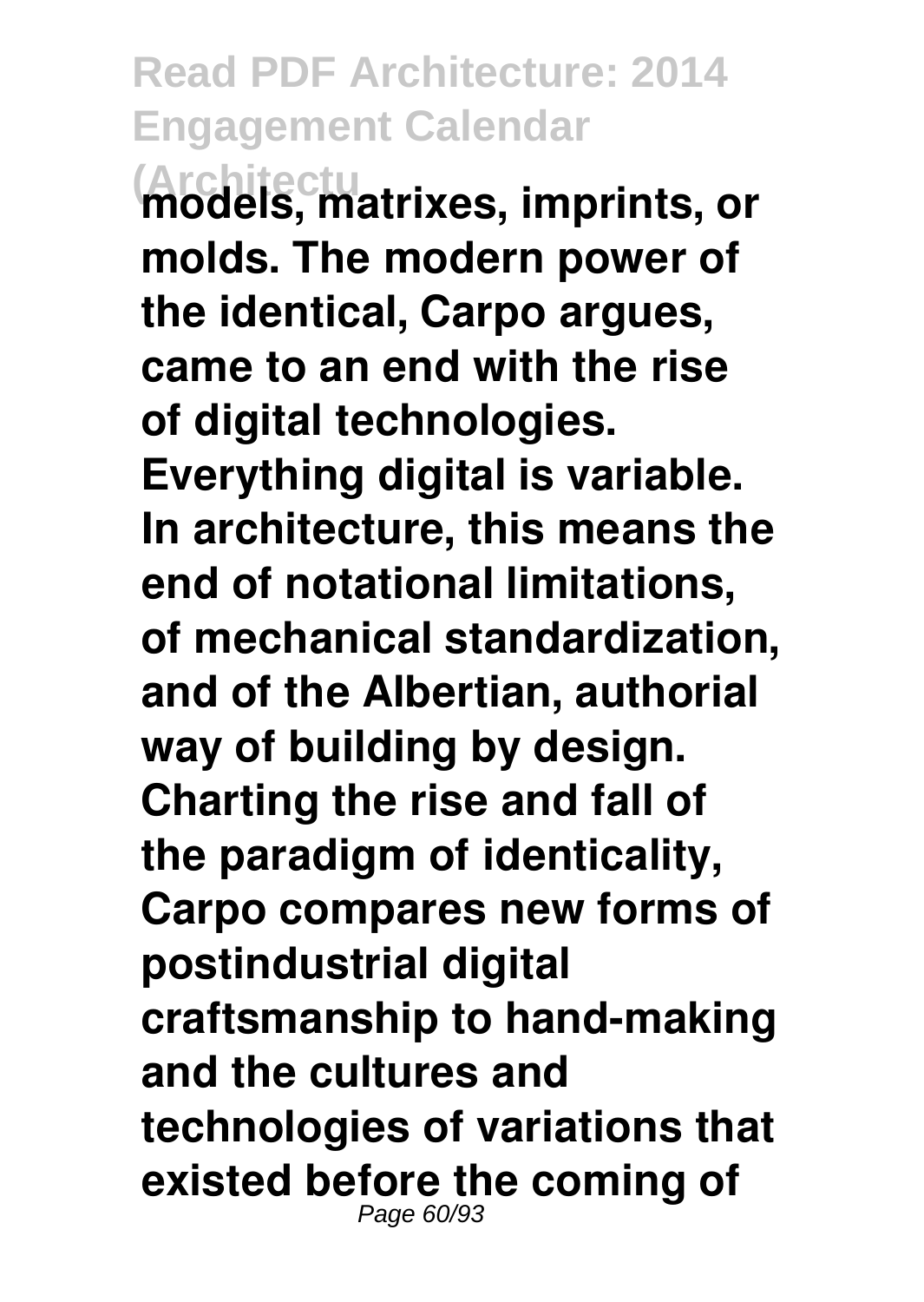**Read PDF Architecture: 2014 Engagement Calendar (Architectu machine-made, identical copies. Carpo reviews the unfolding of digitally based design and construction from the early 1990s to the present, and suggests a new agenda for architecture in an age of variable objects and of generic and participatory authorship. The studioli of the ducal palaces at Urbino and Gubbio,**

**Italy, demonstrate**

**architecture's capacity to transact between the mental and physical realms of human experience. Constructed between 1474 and 1483 for the military captain Federico da** Page 61/93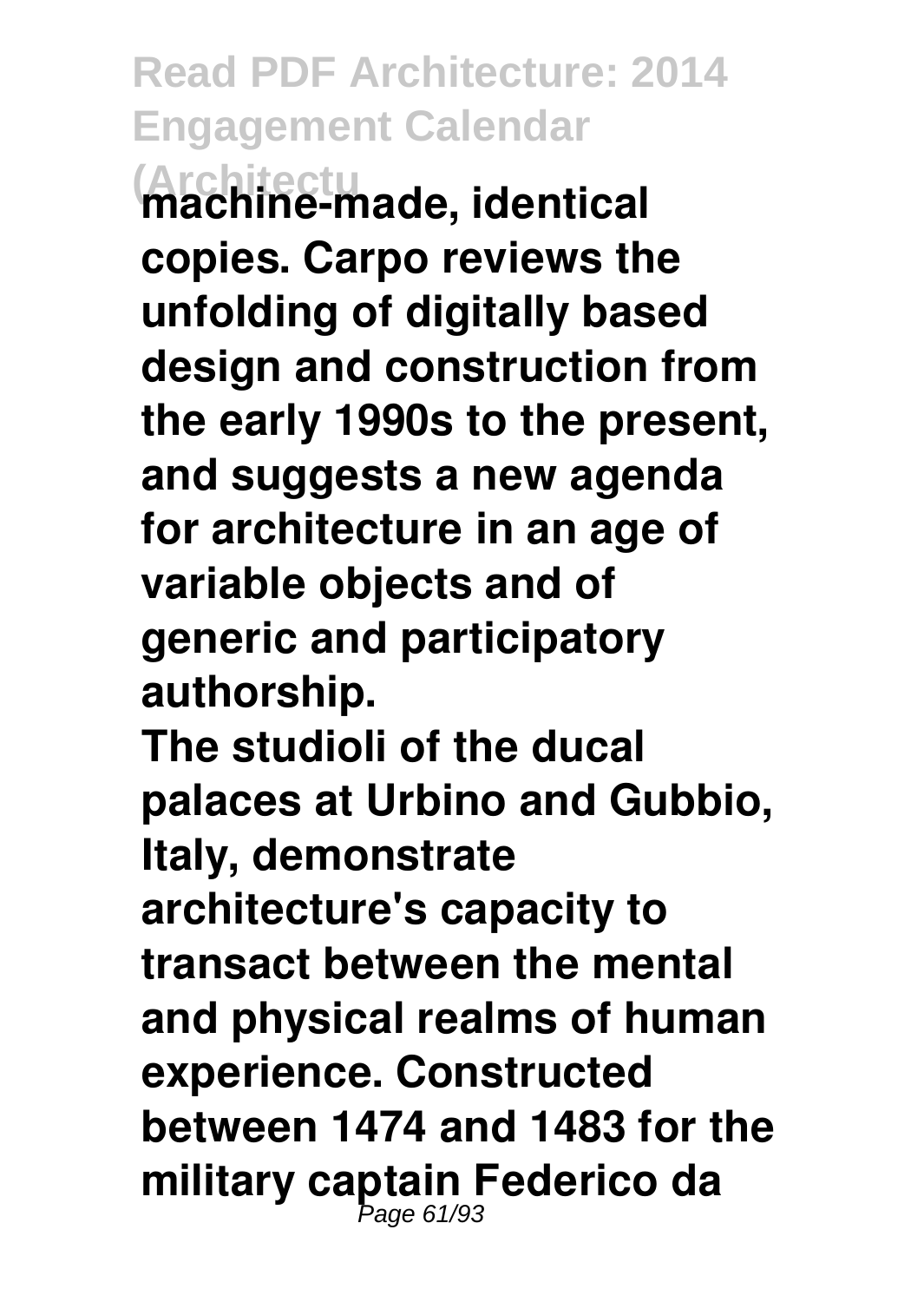**Read PDF Architecture: 2014 Engagement Calendar (Architectu Montefeltro and his young motherless son, the studioli may be described as treasuries of emblems: they contain not things but images of things, rendered with remarkable perspectival exactitude. These small, image-filled chambers reflect how architecture and its ornament equipped a quattrocento mind with metaphors for wisdom and methods for statecraft and intellectual activity. Drawing on the densely layered imagery in the studioli and text sources readily available to the Urbino court, Robert** Page 62/93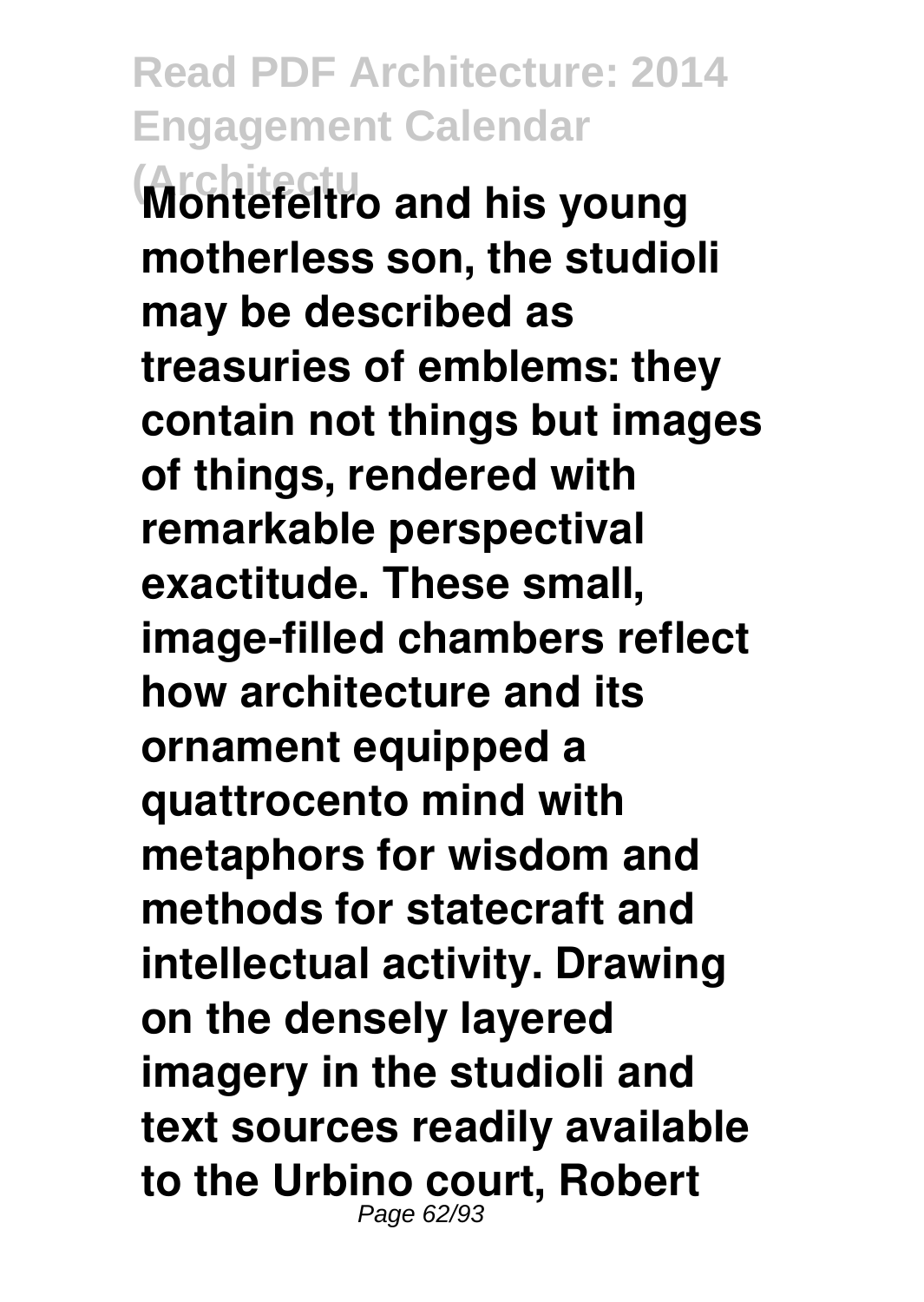**Read PDF Architecture: 2014 Engagement Calendar (Architectu Kirkbride examines the position of the studioli in the Western tradition of the memory arts, considering how architecture bridged the mathematical arts, which lent themselves to mechanical pursuits, and the art of rhetoric, a discipline central to memory and eloquence. As subtle ramifications of material and mental craft, the studioli provided ideal methods for education and prudent governance, extending an ancient legacy of open-ended models that were conceived to activate the imagination and exercise the** Page 63/93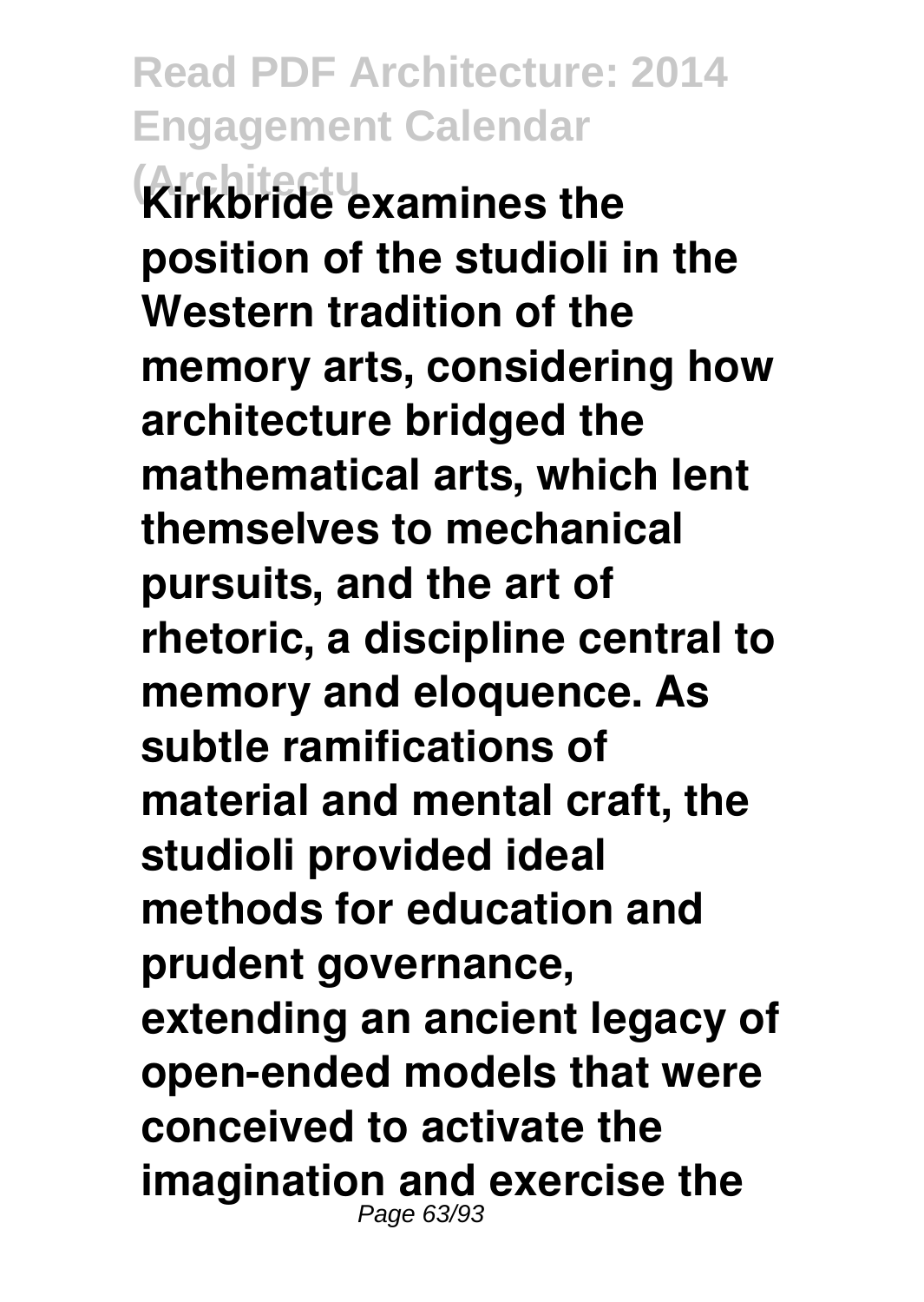**Read PDF Architecture: 2014 Engagement Calendar (Architectu memory. At the time of their construction, the studioli represented the leading edge of technologies of visual representation and offer a case study of how contemporary advances in interactive technologies reactivate and transform ancient metaphors for thought and learning. Architecture and Resilience Understanding Context 2015 Photographer's Market UX For Dummies Teaching + Practice**

**Content Strategy and Web Design Techniques for Digital Marketing** Page 64/93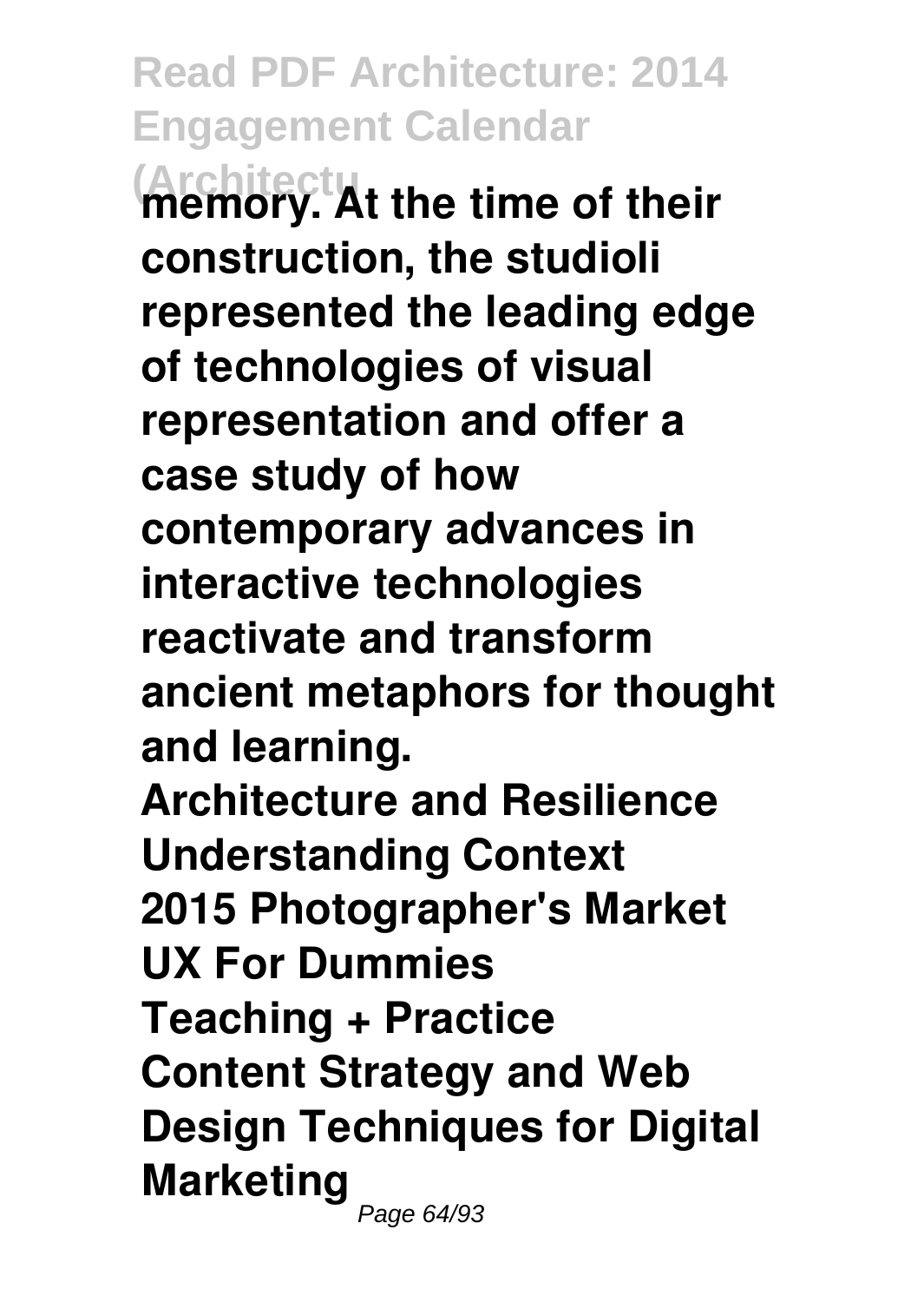# **Read PDF Architecture: 2014 Engagement Calendar (Architectu Material, Culture, and Technology**

Documents the ideas and work of Barry Sampson, architect and professor. This book documents the ideas and work of notable Canadian architect Barry Sampson, who was a professor of architecture at the University of Toronto for nearly thirty years and an instrumental part of the evolution of Baird Sampson Neuert, a significant critical practice in Toronto. The book investigates key ideas identified in Sampson's 2019 Baird Lecture at the University of Toronto, documents three projects illustrative of Sampson's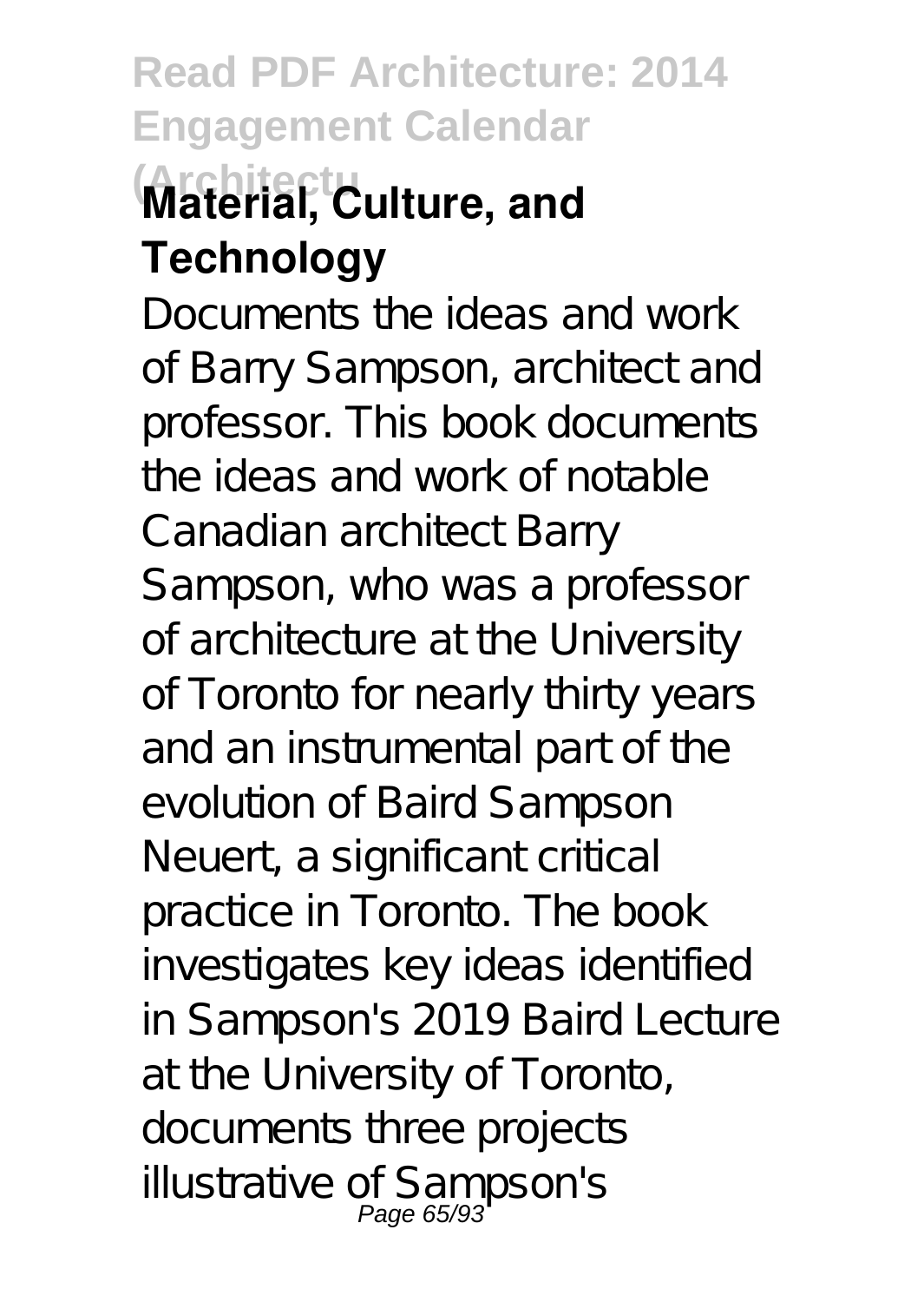**Architecture** design, and collects reflections on Sampson's diverse roles in architecture as a teacher, practitioner, advocate, environmentalist, mentor, client, and builder.

Digital Design Exercises for Architecture Students teaches you the basics of digital design and fabrication tools with creative design exercises, featuring over 200 illustrations, which emphasize process and evaluation as key to designing in digital mediums. The book is software neutral, letting you choose the software with which to edit raster and vector graphics and to model digital objects. The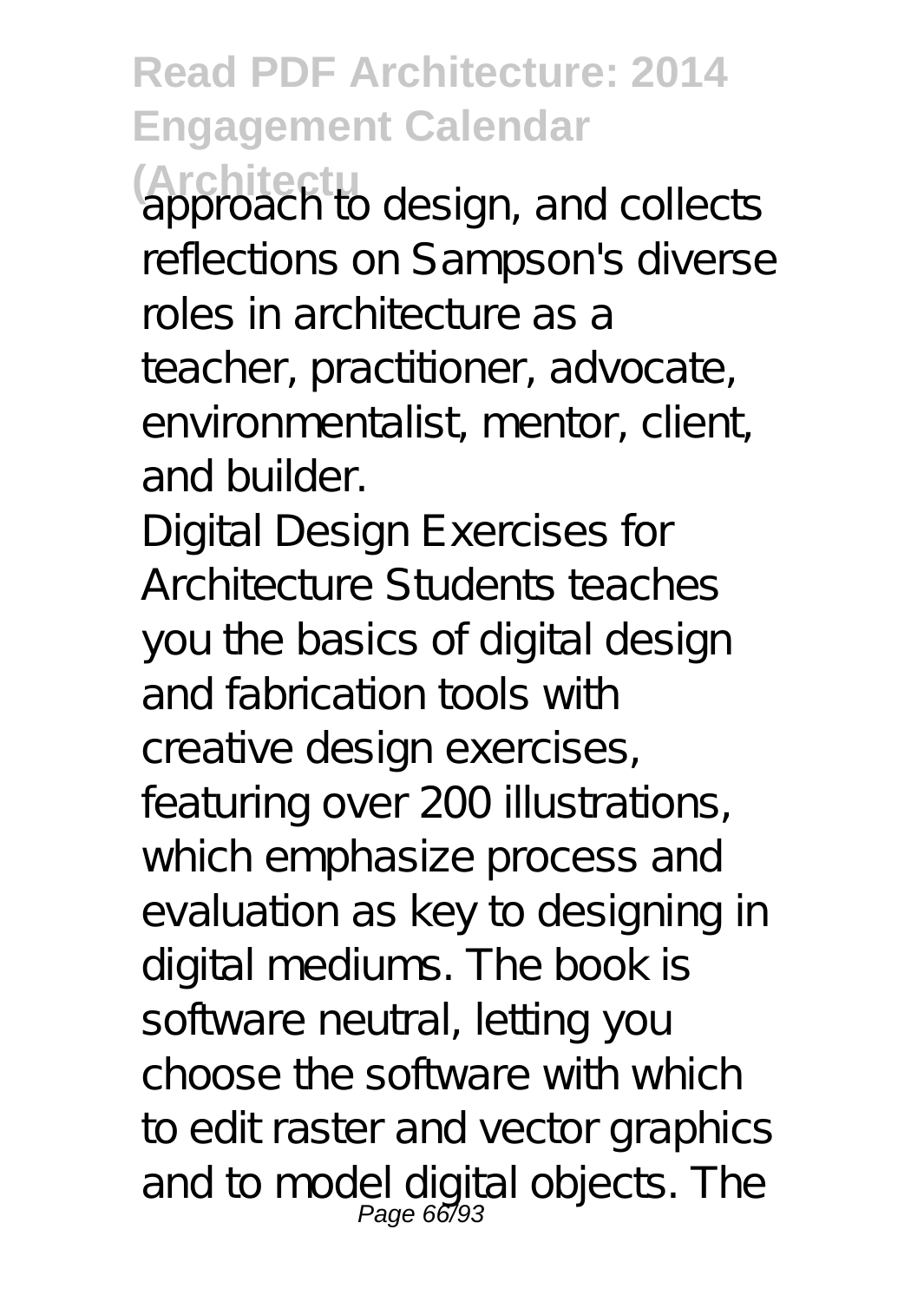**(Architectu** clear, jargon-free introductions to key concepts and terms help you experiment and build your digital media skills. During the fabrication exercises you will learn strategies for laser cutting, CNC (computer-numerically controlled) milling, and 3D printing to help you focus on the processes of design thinking. Reading lists and essays from practitioners, instructors, and theorists ground the exercises in both broader and deeper contexts and encourage you to continue your investigative journey.

An illuminating introduction to the influence of architecture on the Page 67/93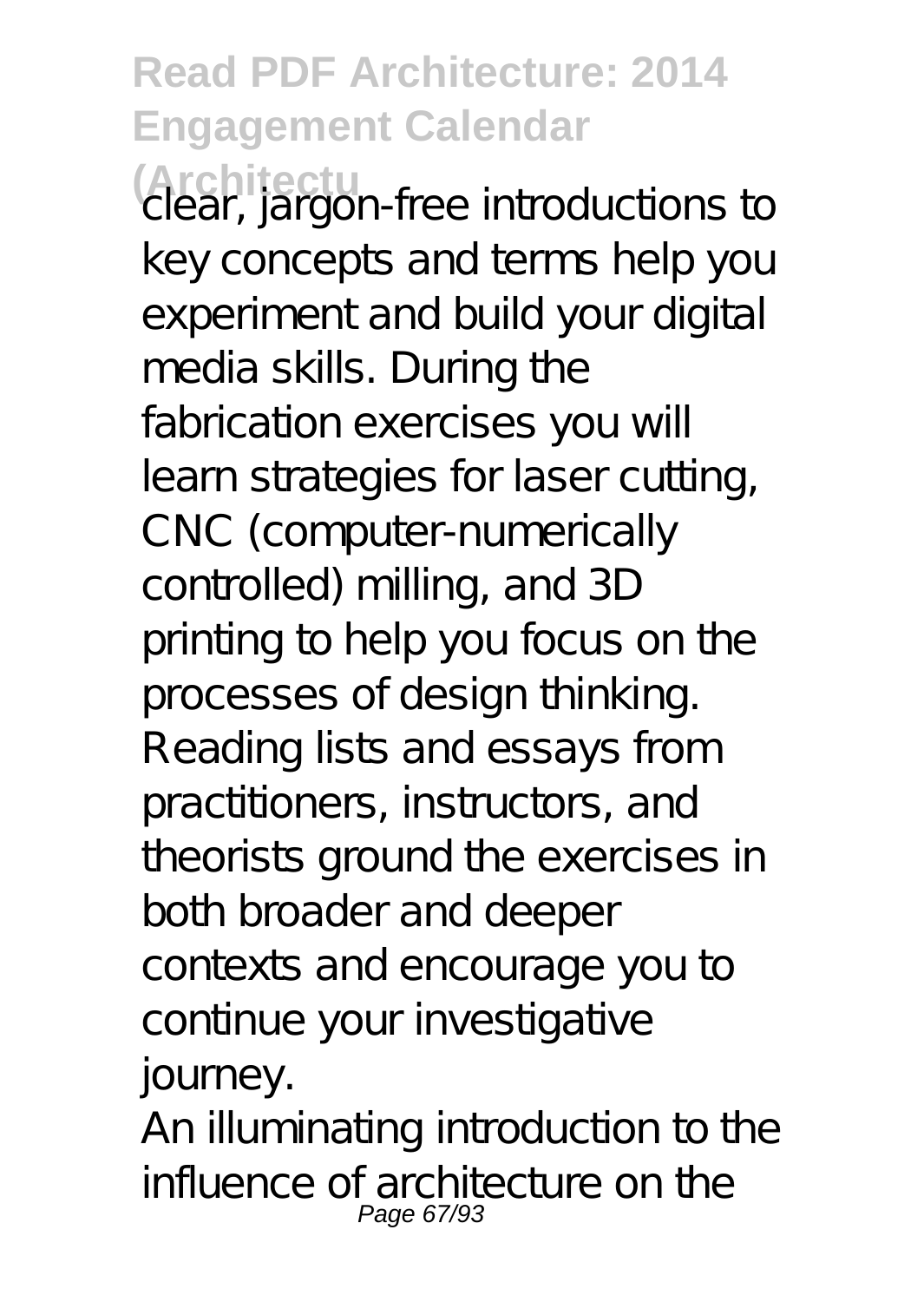**Read PDF Architecture: 2014 Engagement Calendar (Architectu** world, the environment, and human lives Architecture matters. It matters to cities, the planet, and human lives. How architects design and what they build has an impact that usually lasts for generations. The more we understand architecture—the deeper we probe the decisions and designs that go into making a building—the better our world becomes. Aaron Betsky, architect, author, curator, former museum director, and currently the dean of the Frank Lloyd Wright School of Architecture, guides readers into the rich and complex world of contemporary architecture. Combining his early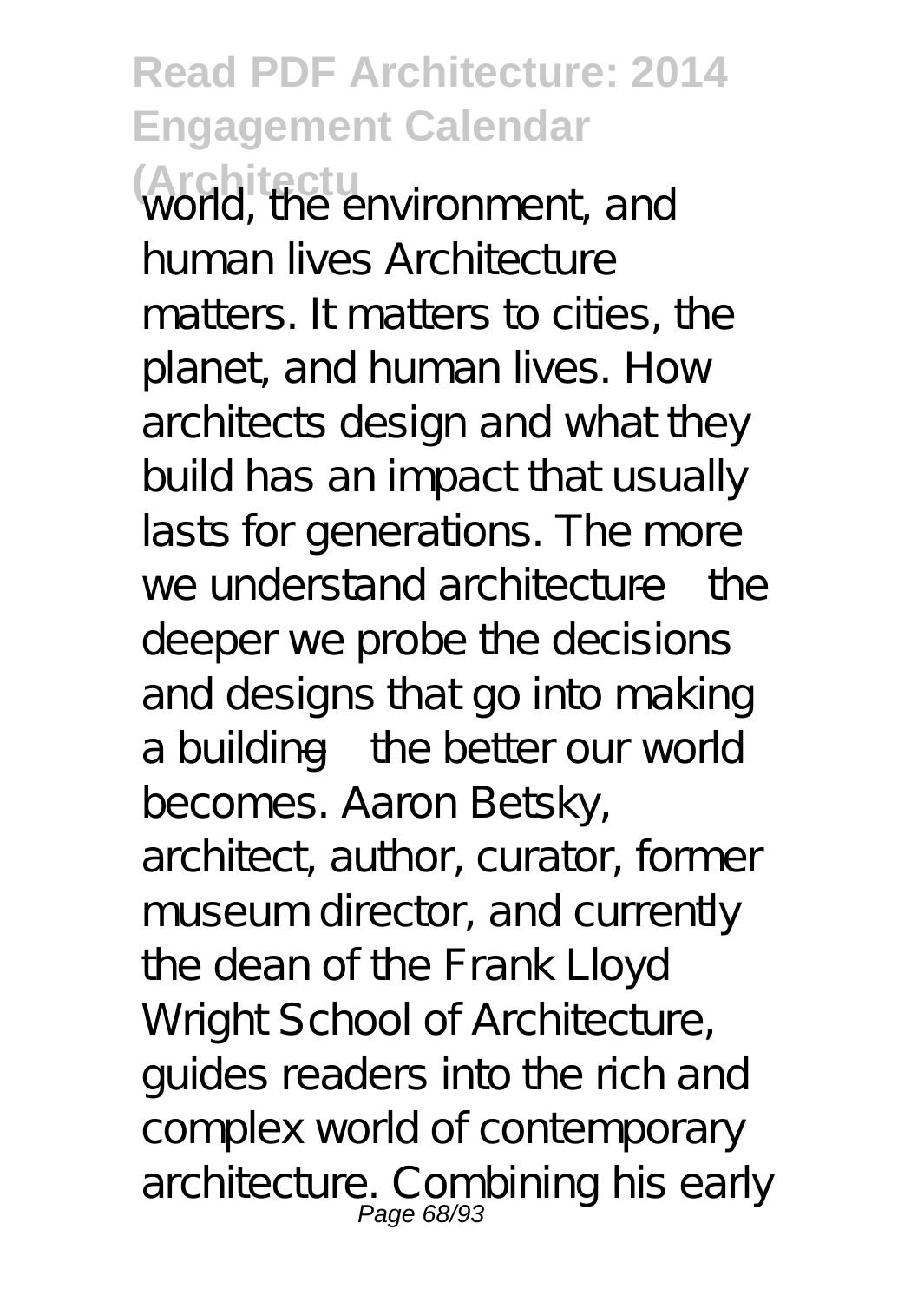**(Architectu** experiences as an architect with his extensive experience as a jury member selecting the world's most prominent and cutting-edge architects to build icons for cities, Betsky possesses rare insight into the mechanisms, politics, and personalities that play a role in how buildings in our societies and urban centers come to be. In approximately fifty themes, drawing on his inside knowledge of the architectural world, he explores a broad spectrum of topics, from the meaning of domestic space to the spectacle of the urban realm. Accessible, instructive, and hugely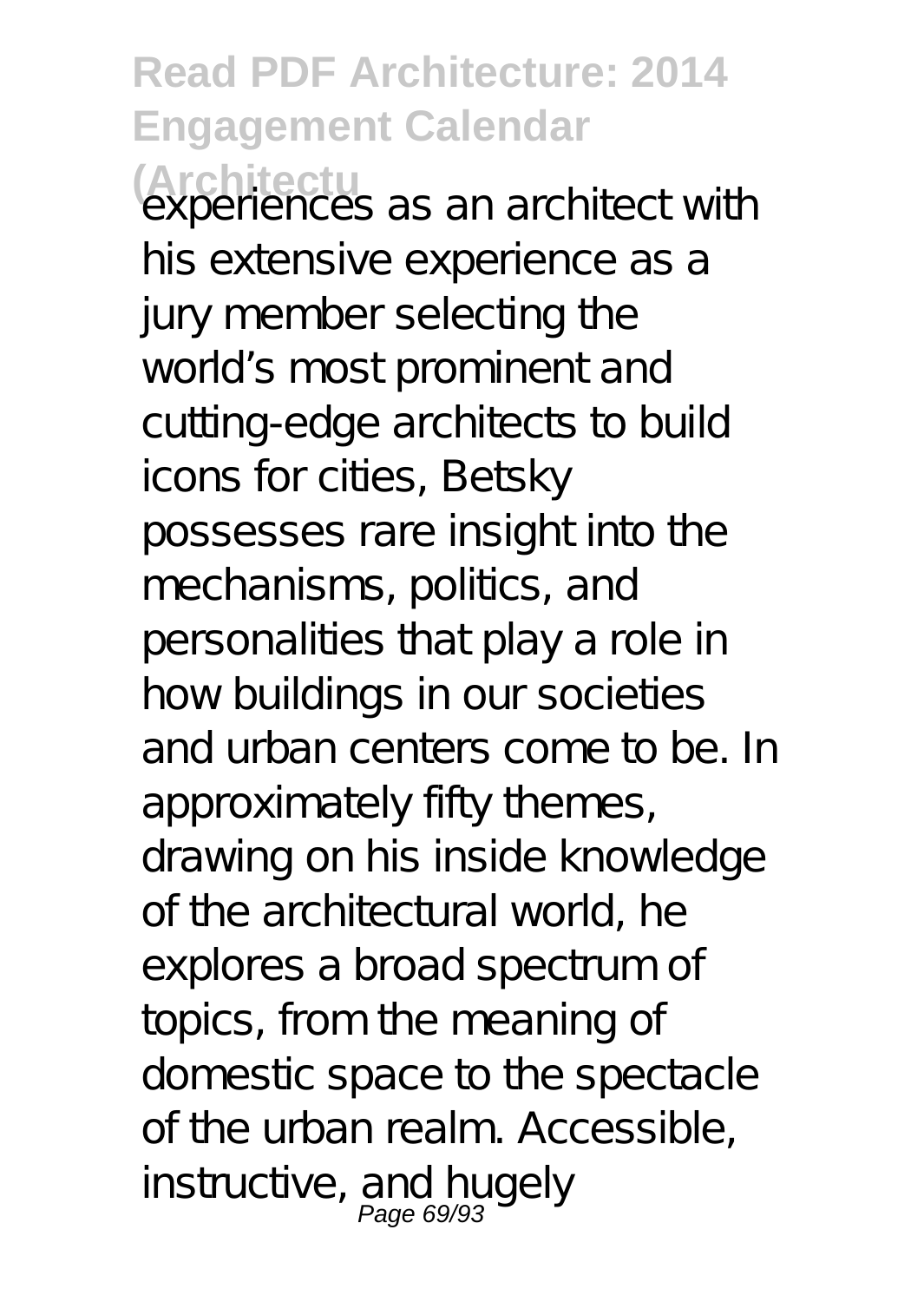**Read PDF Architecture: 2014 Engagement Calendar (Architectu** enjoyable, Why Architecture Matters will open the eyes of anyone dreaming of becoming an architect, and will bring a wry smile to anyone who already is. Focusing on designing and building in underserved communities around the globe, 'Small Scale, Big Change', expresses a desire for social change and a belief in the social responsibility of architecture. The Netherlands Architecture Institute Predicted and Unintended Consequences Built, Unbuilt and Imagined Sydney Advances in bridging geo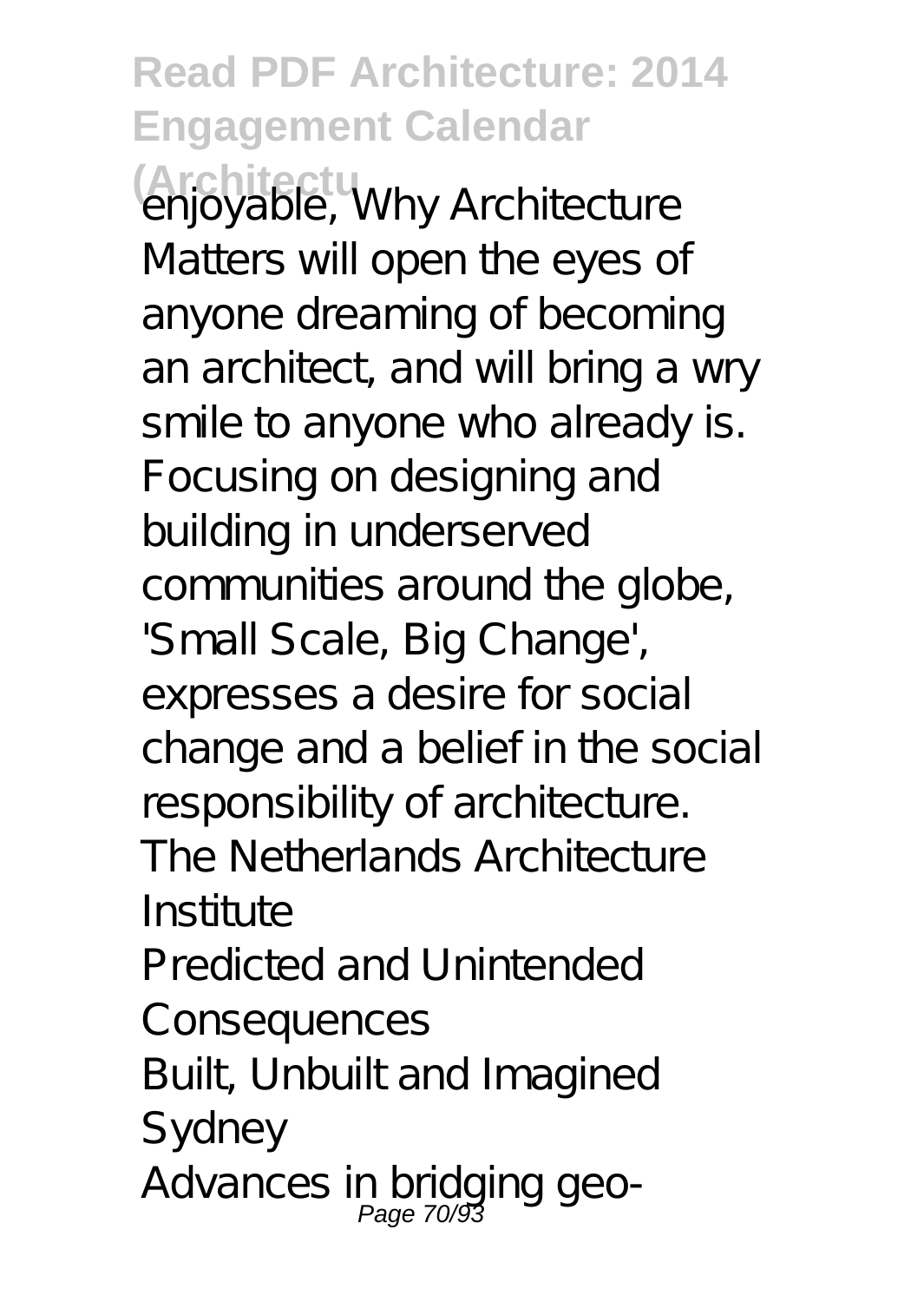**Read PDF Architecture: 2014 Engagement Calendar (Architectu** information technology, urban planning and landscape architecture The History of Modernism in Architecture and Design New Architectures of Social Engagement Department of Defense Authorization for Appropriations for Fiscal Year 2006 *Since the turn of the millennium, there has been a burgeoning interest in, and literature of, both landscape studies and food studies. Landscape describes places as relationships and processes. Landscapes create people's identities and guide their actions and their*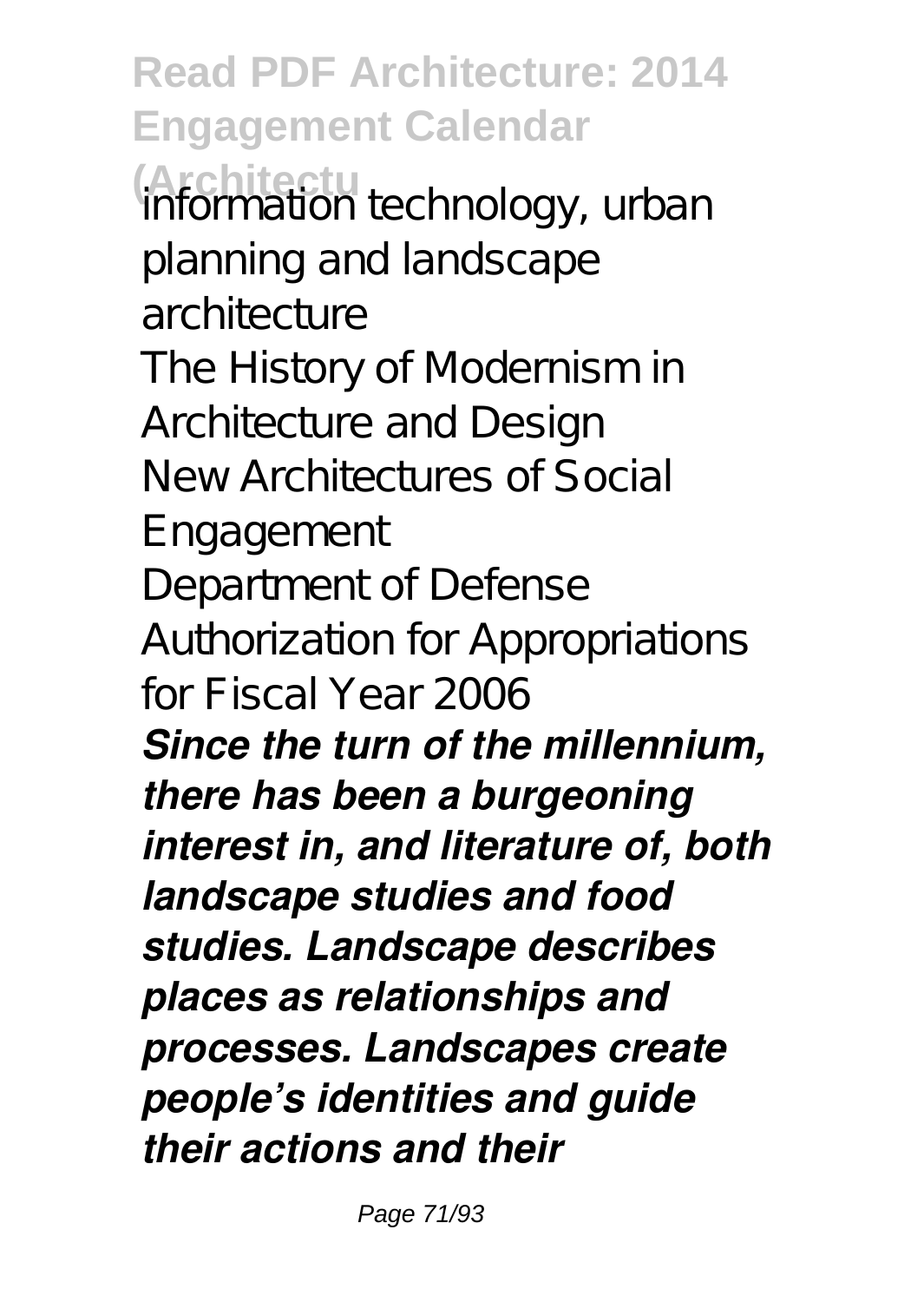**Read PDF Architecture: 2014 Engagement Calendar (Architectu** *preferences, while at the same time are shaped by the actions and forces of people. Food, as currency, medium, and sustenance, is a fundamental part of those landscape relationships. This volume brings together over fifty contributors from around the world in forty profoundly interdisciplinary chapters. Chapter authors represent an astonishing range of disciplines, from agronomy, anthropology, archaeology, conservation, countryside management, cultural studies, ecology, ethics, geography, heritage studies, landscape architecture, landscape management and*

Page 72/93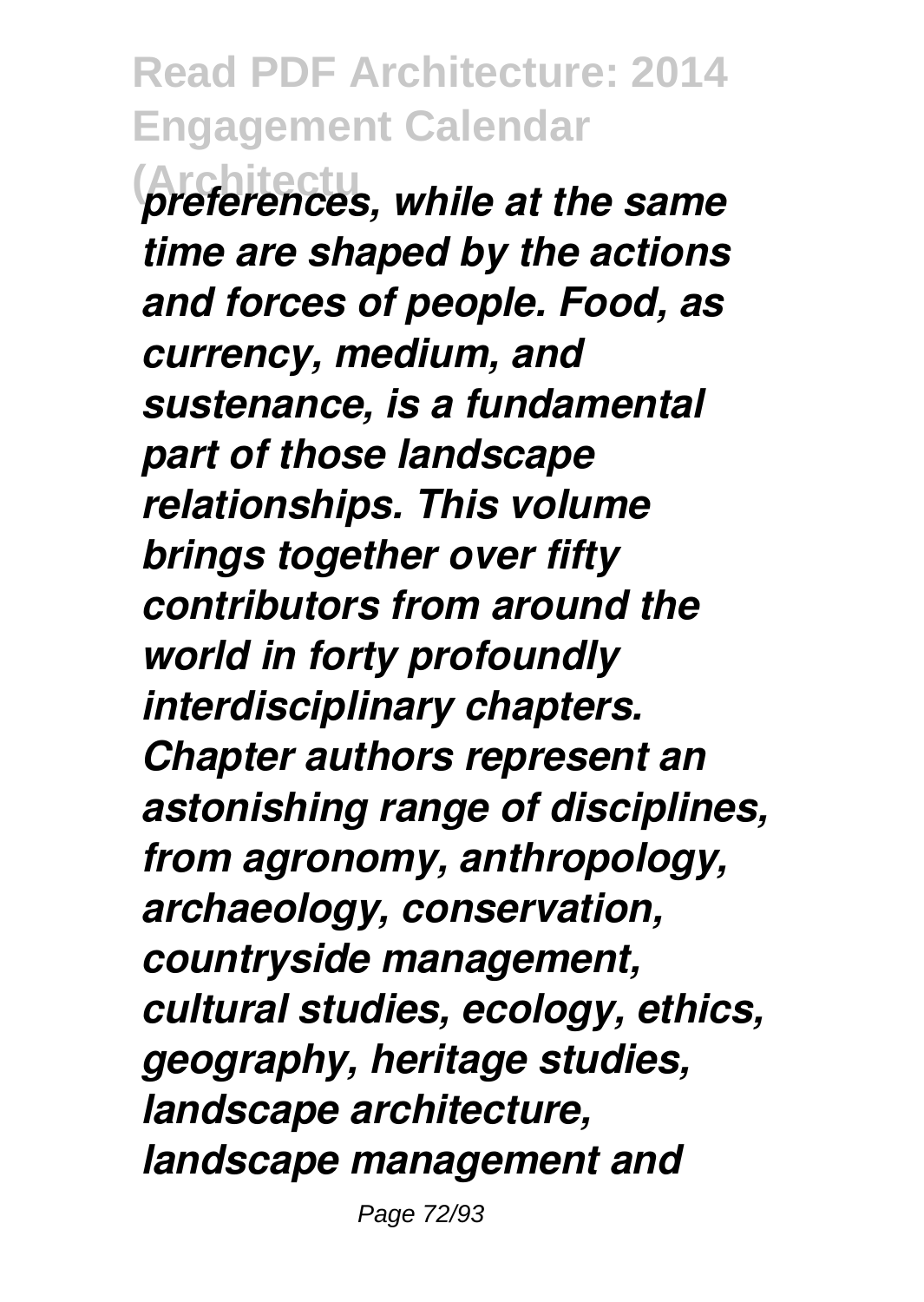**(Architectu** *planning, literature, urban design and architecture. Both food studies and landscape studies defy comprehension from the perspective of a single discipline, and thus such a range is both necessary and enriching. The Routledge Handbook of Landscape and Food is intended as a first port of call for scholars and researchers seeking to undertake new work at the many intersections of landscape and food. Each chapter provides an authoritative overview, a broad range of pertinent readings and references, and seeks to identify areas where new research is needed—though these may also be identified in the many fertile*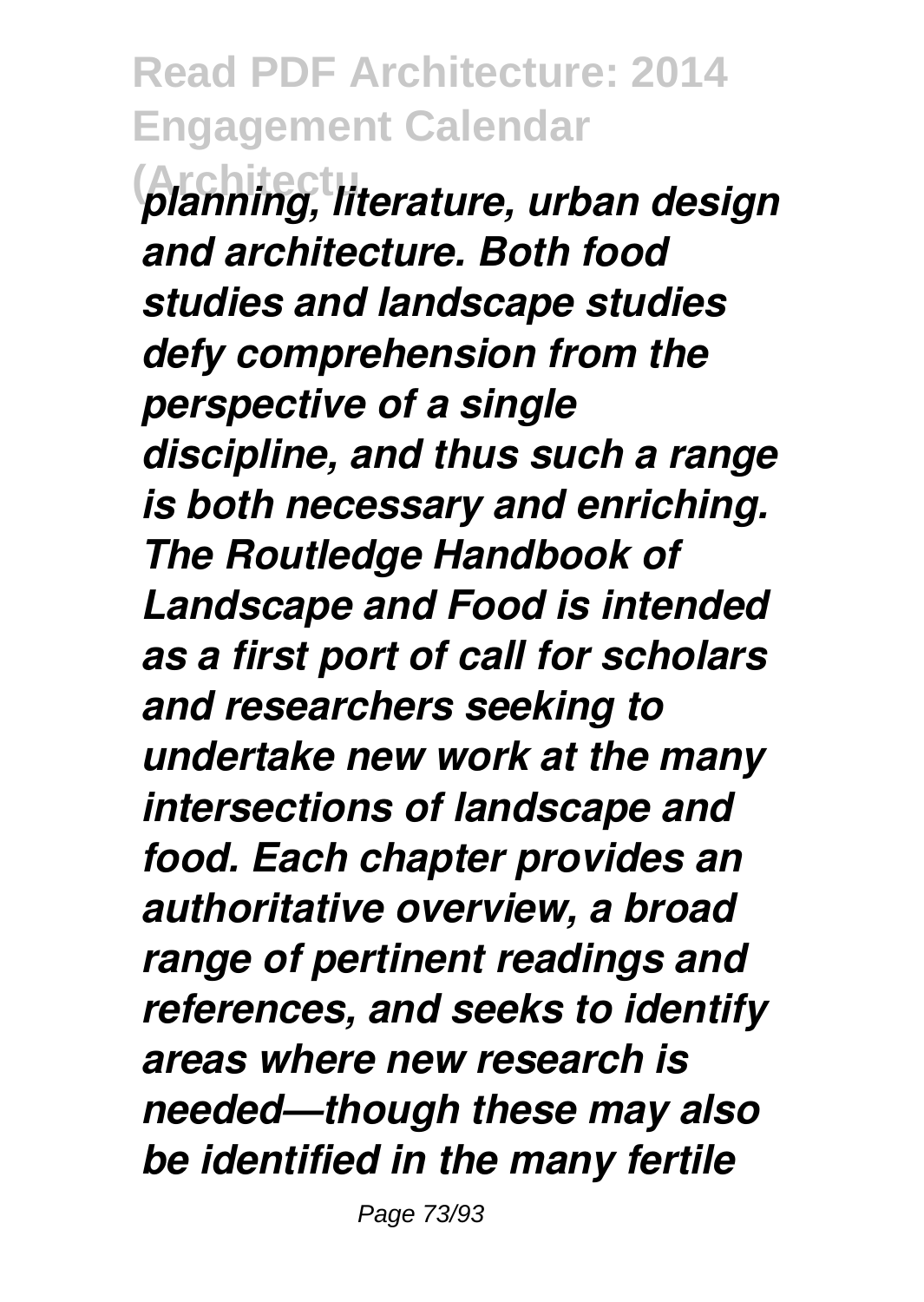**(Architectu** *areas in which subjects and chapters overlap within the book. The Successful Photographer's Secret! Thousands of successful photographers have trusted Photographer's Market as a resource for growing their businesses. This edition contains the most comprehensive and up-to-date market contacts for working photographers today: magazines, book publishers, greeting card companies, stock agencies, advertising firms, contests and more. In addition to the more than 1,500 individually verified contacts, 2015 Photographer's Market includes: • A FREE 1-year subscription to*

Page 74/93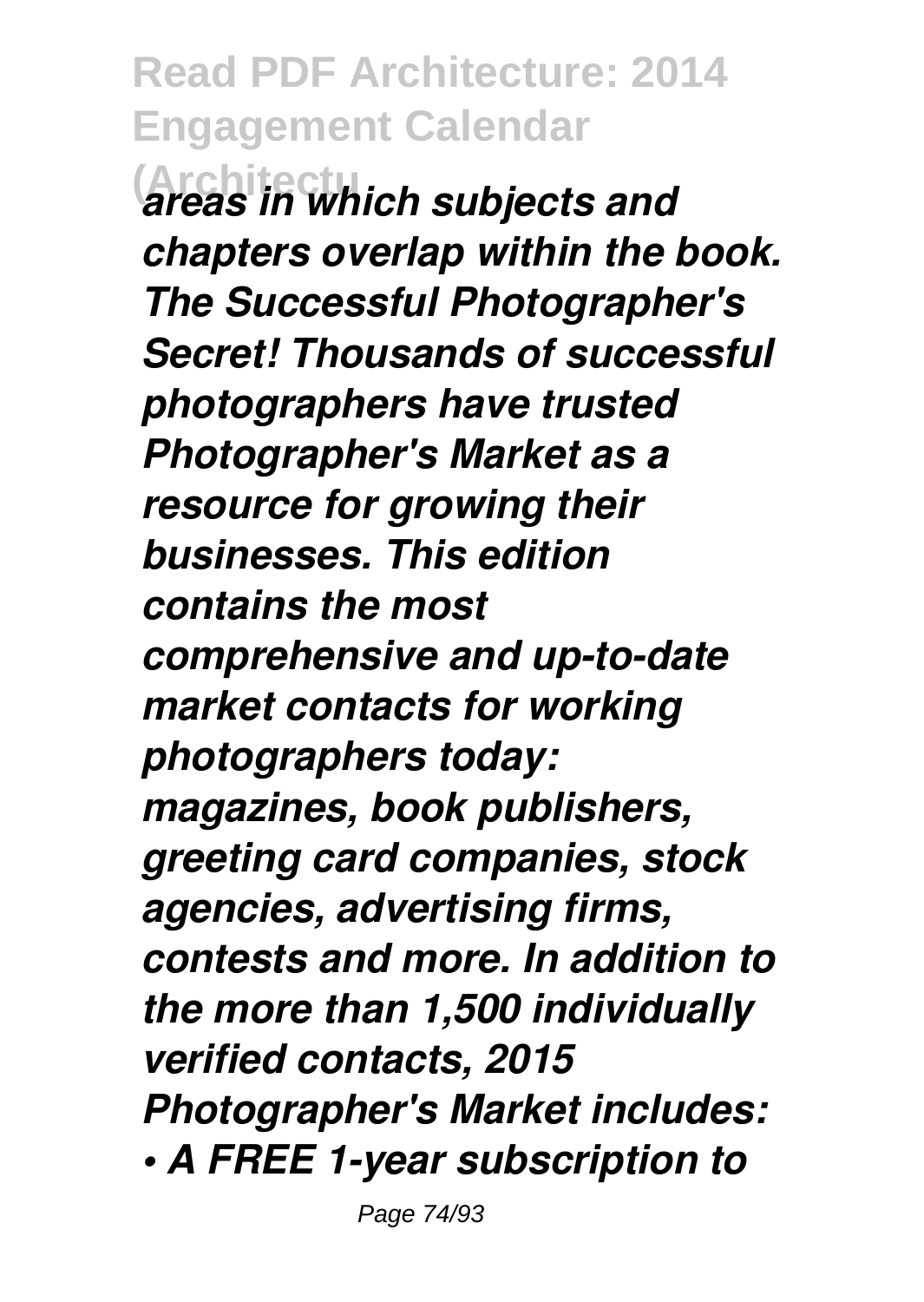**(Architectu** *ArtistsMarketOnline.com, where you can search industry contacts, track your submissions, get the latest photography news and much more (PLEASE NOTE: Free subscriptions are NOT included with the e-book edition of this title.) • Up-to-date information on how to start and run a photography business, including how to find clients, who to contact to submit your photos, what types of photos they need and how to submit both digital and film images • Markets for fine art photographers, including hundreds of galleries and art fairs • NEW! Informative articles on what it means to be a*

Page 75/93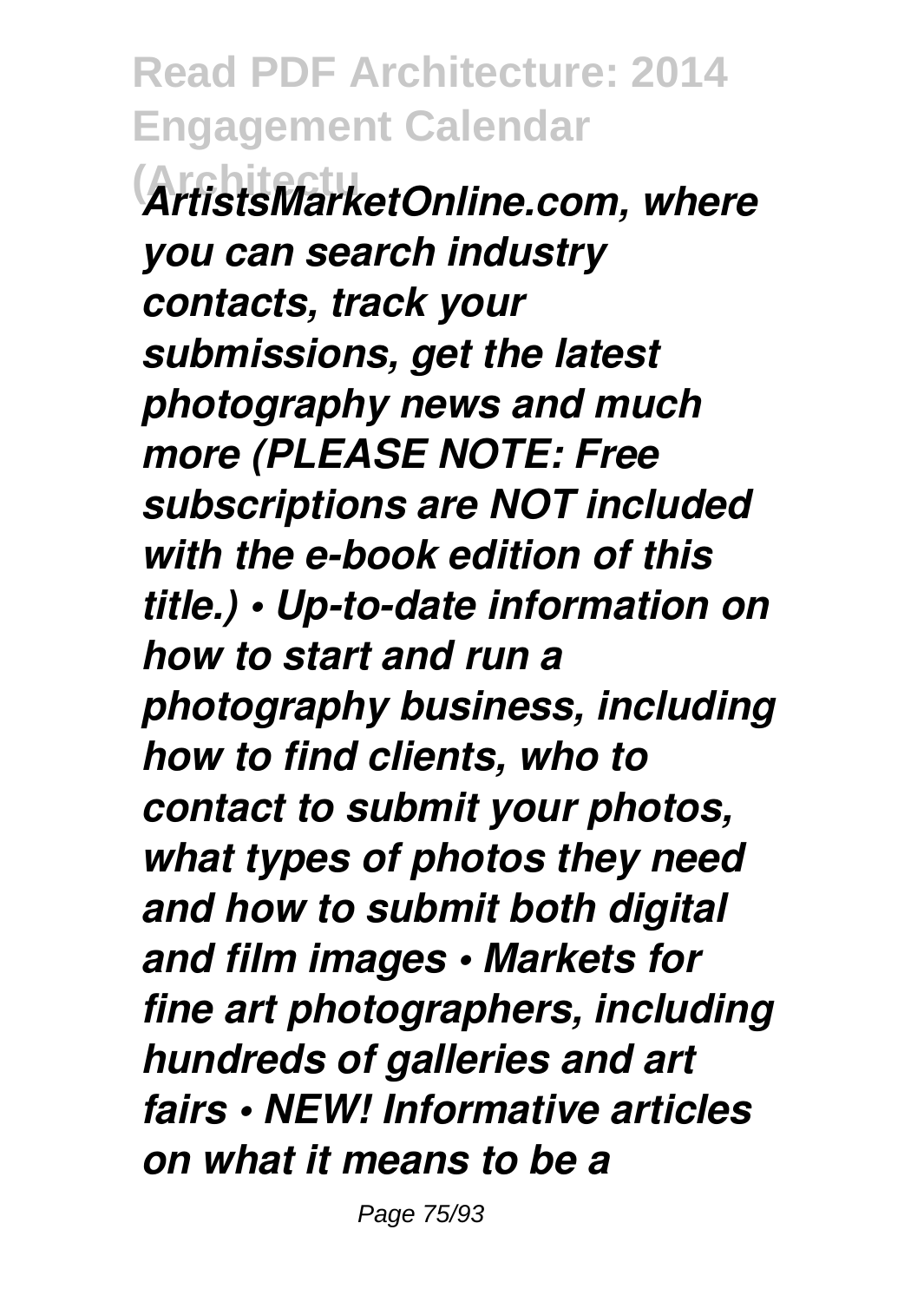**Read PDF Architecture: 2014 Engagement Calendar (Architectu** *photographer, setting goals, getting organized, building a resume, and mastering marketing and branding • NEW! Special features on defamation, composition, new tools, and food photography tips • NEW! Inspiring and informative interviews with successful professionals, including musician, wildlife and advertising photographers Check out ArtistsMarketOnline.com and ArtistsNetwork.com for more helpful resources. In the world of web design, if one wants to create a successful web site, one needs an effective content strategy. Return on*

Page 76/93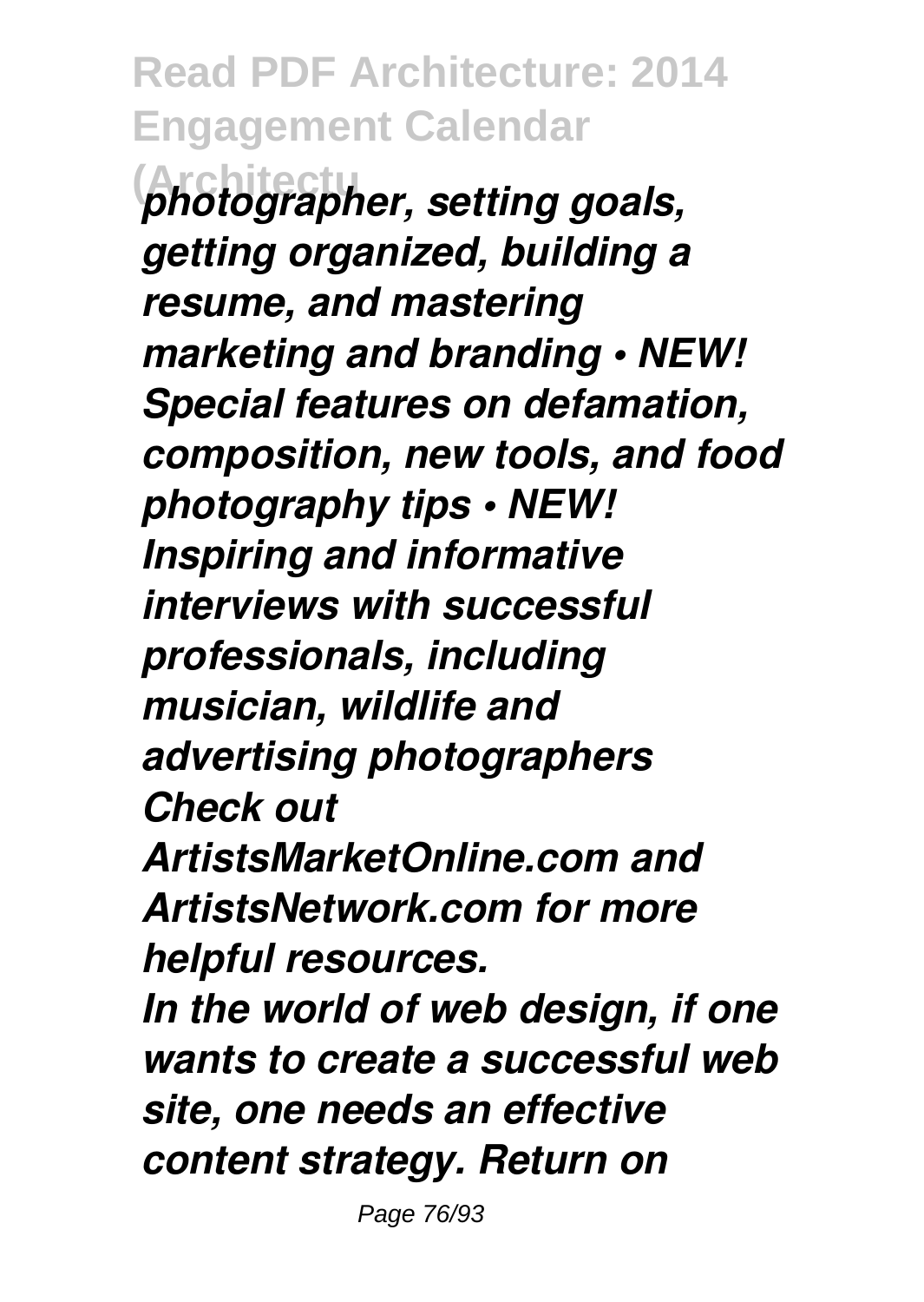## **Read PDF Architecture: 2014 Engagement Calendar (Architectu** *Engagement shows web*

*designers and developers how to implement an effective content strategy and how to stay ahead in the rapidly changing industry of web design. It presents best practices in terms of web design through a marketing function: content strategy, SEO, social media marketing, and success measurement to help web designers implement a strategy that ensures success for the site they are building. Return on Engagement shows web designers and developers how to not just design an aesthetically pleasing, functional website. This book shows those professionals how to implement*

Page 77/93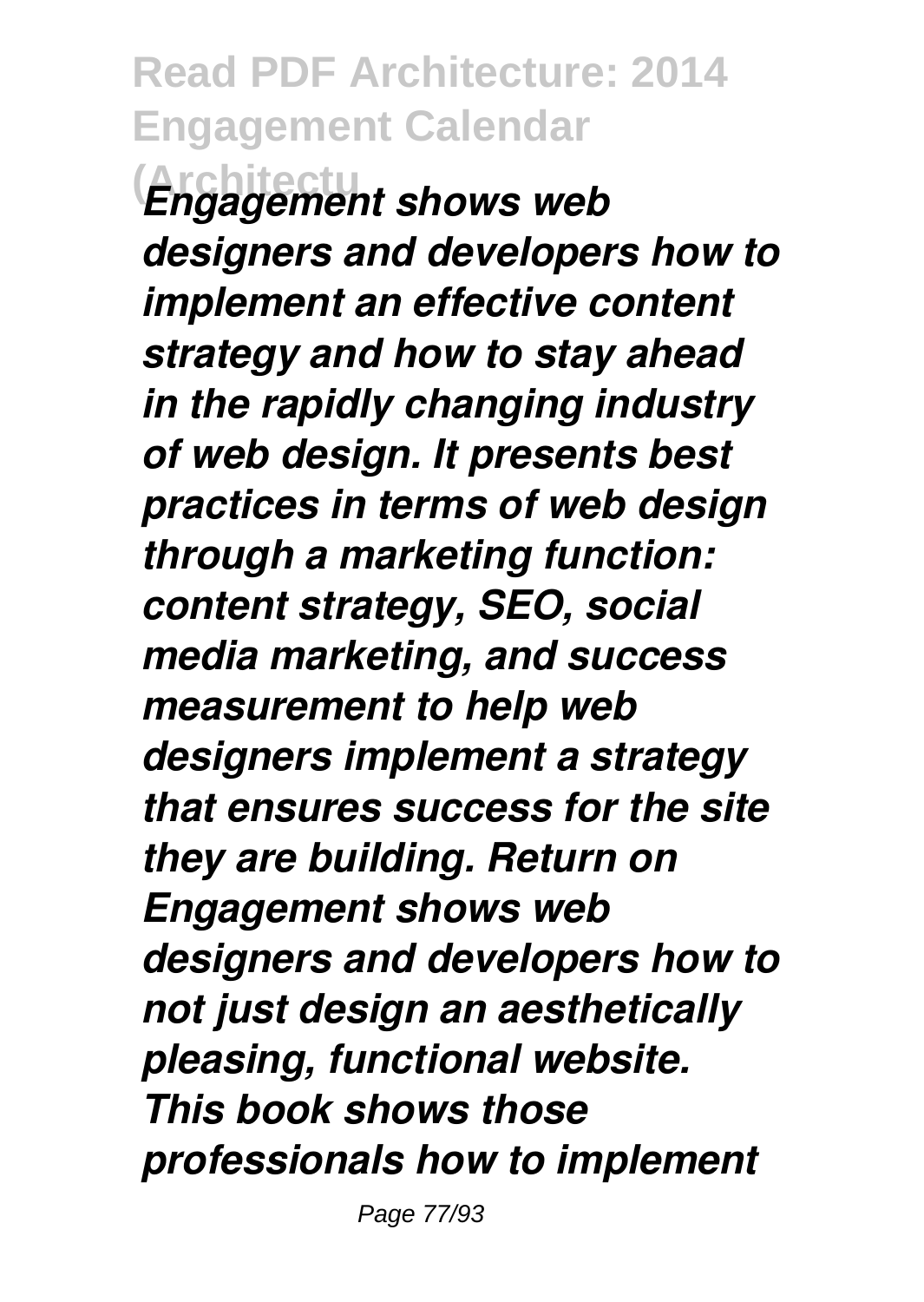**(Architectu** *marketing strategies and analysis into their website, thus ensuring its success. Nearly 3 years since the previous edition published, new best practices have been formed. Tools in which web developers use to analyze website metrics have advanced. New social media networks and communities have cropped up. New research in how audiences read and receive content has been done, subsequently refining best digital marketing practices. Return on Engagement features a step-by-step breakdown of how to use new tools, techniques, and technologies. The new edition also includes updated*

Page 78/93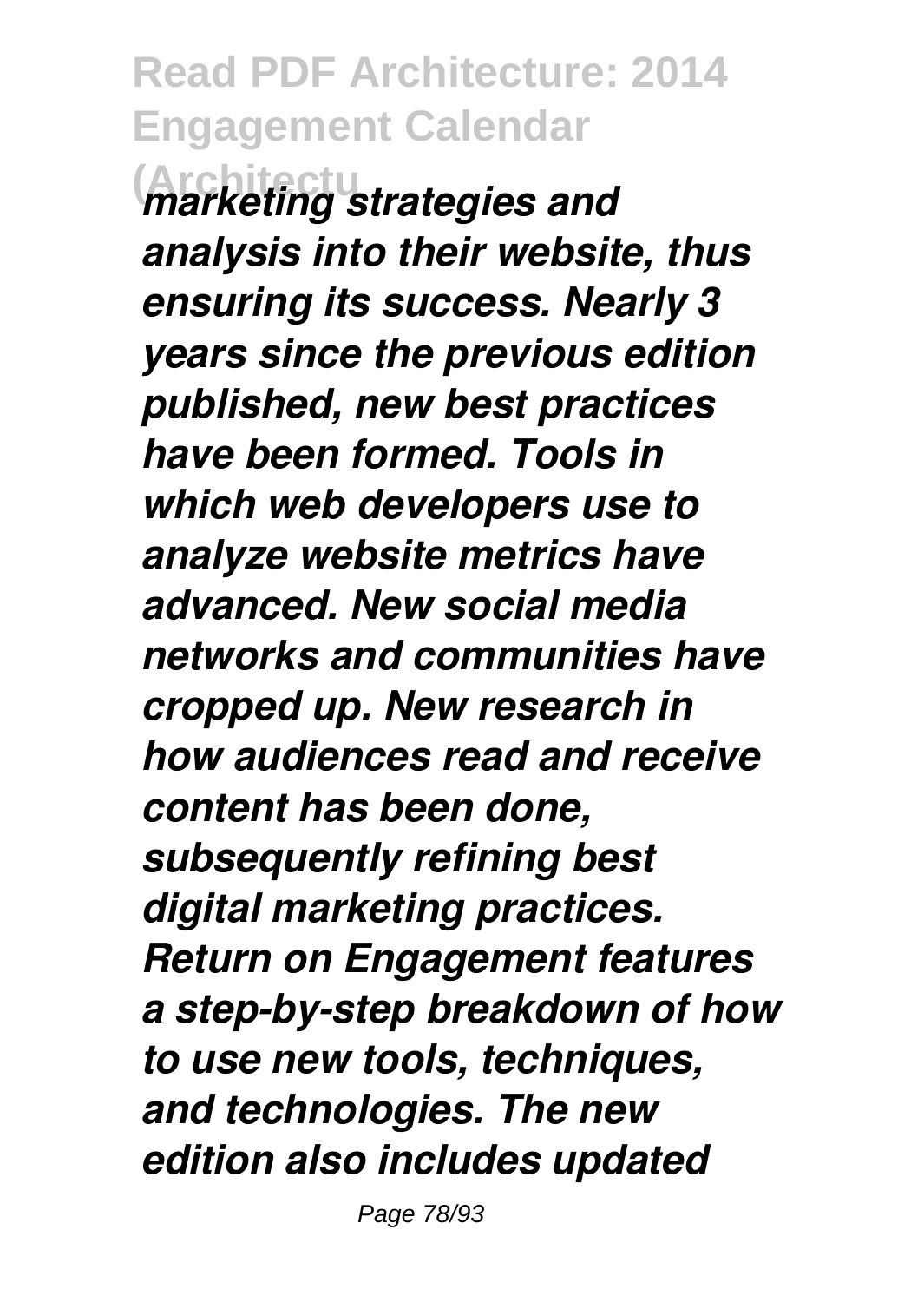**(Architectu** *case studies of industry leaders who implement best practices on projects. Return on Engagement also features a regularly updated companion site that offers readers sample content, easy sharing tools, and web-based resources to help measure marketing viability of web properties.*

*This book is for all those actively working in the built environment. It presents the latest theory and practice of engaging with stakeholders to co-design, develop and manage thriving places. It starts from the importance of integrating design of nature into practice built on a foundation of First Nations*

Page 79/93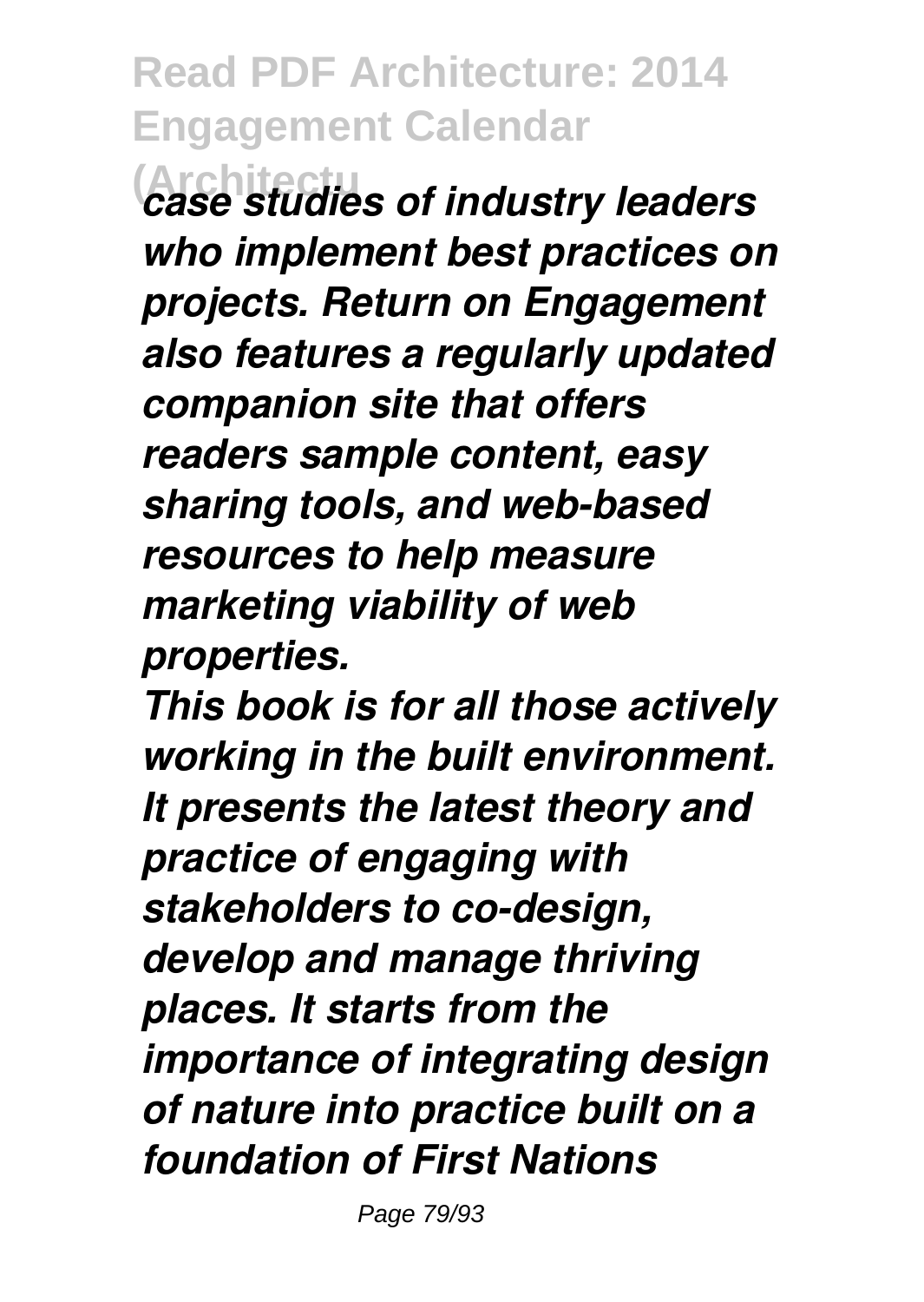**Read PDF Architecture: 2014 Engagement Calendar (Architectu** *understanding of place. The art of engagement of community, government and the development industry is discussed with reference to case studies and best practice techniques. The book then focuses on the critical role placemaking has in supporting resilience and adaptability of communities and looks at issues of leadership and governance. Building on these steps for placemaking, the last parts of the book address economics, evaluation, digital and art based tools and approaches to support projects that aim to create an engaged, contributive, collaborative and active citizen.*

Page 80/93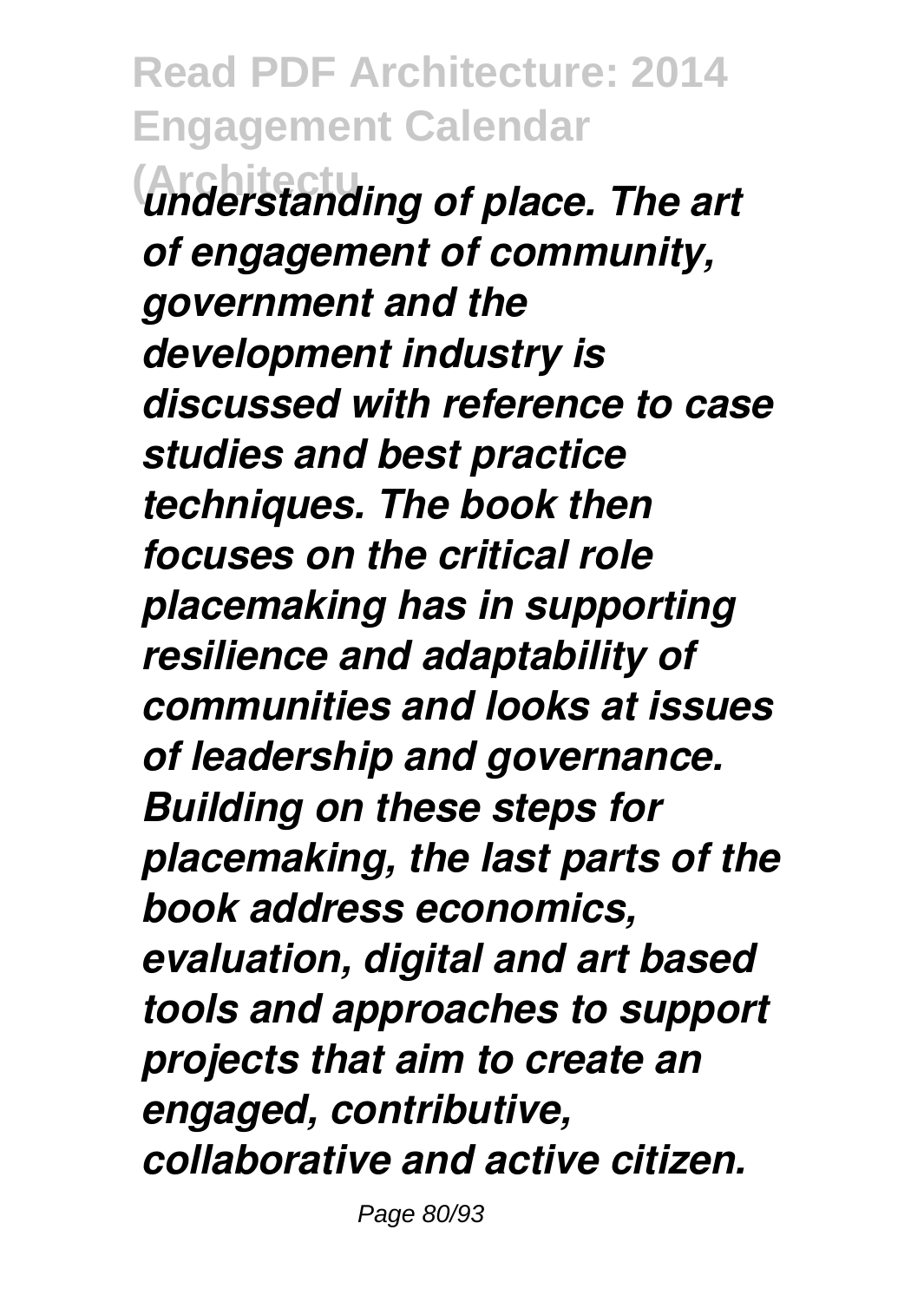**Read PDF Architecture: 2014 Engagement Calendar (Architectu** *The Alphabet and the Algorithm The Fortress of Solitude Where are the Utopian Visionaries? Buildings and Projects 2010-2014 Every Nation for Itself Living in Silver Lake Geo-Design Blurred Transparencies in Contemporary Glass Architecture brings to light complex readings of transparent glass through close observations of six pivotal works of architecture. Written from the perspectives of a practitioner, the six essays challenge assumptions about fragility and visual*

Page 81/93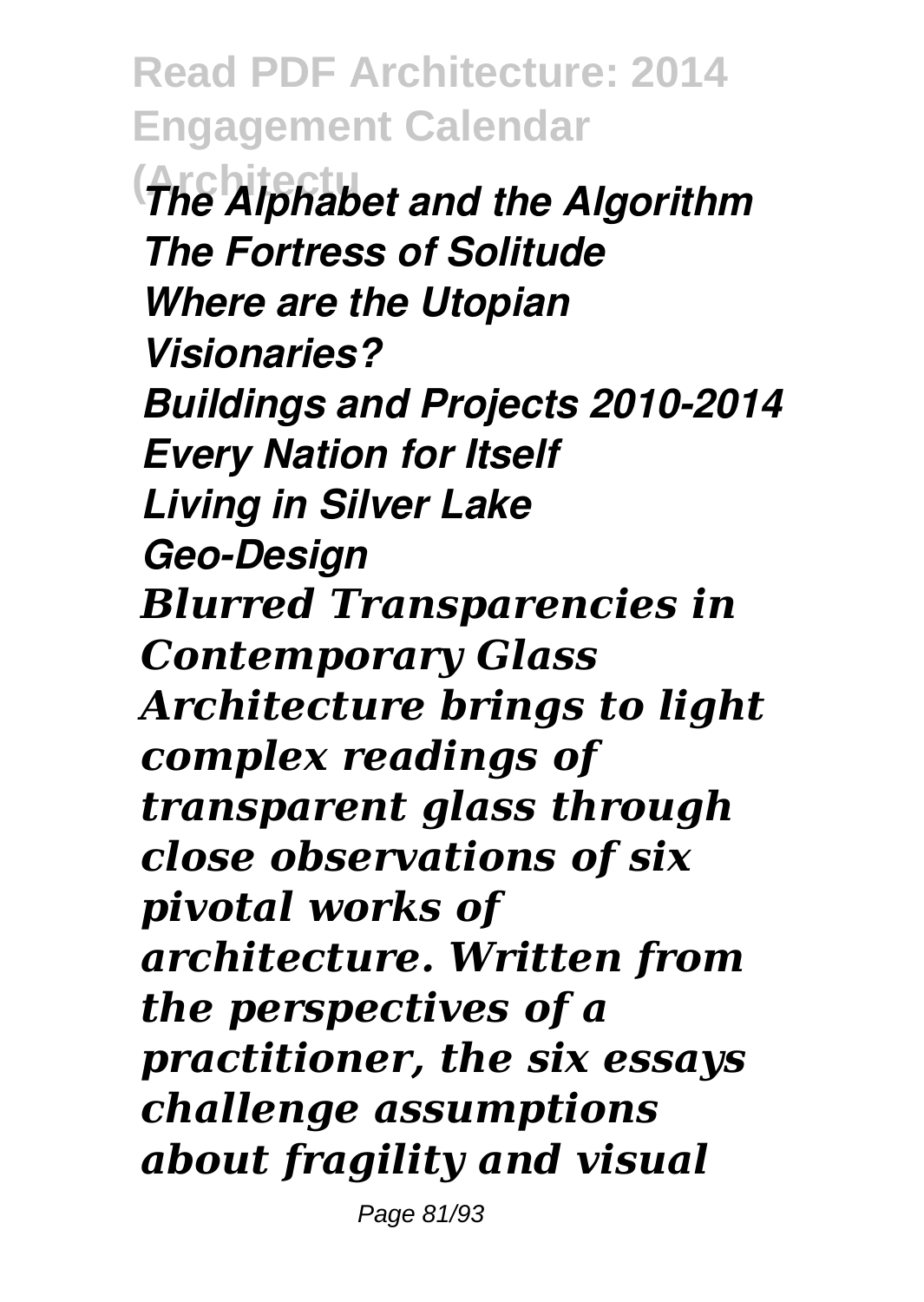**Read PDF Architecture: 2014 Engagement Calendar (Architectu** *transparency of glass. A material imbued with idealism and utopic vision, glass has captured architects' imagination, and glass's fragility and difficulties in thermal control continue to present technical challenges. In recent decades, architecture has witnessed an emergence of technological advancements in chemical coating, structural engineering, and fabrication methods that resulted in new kinds of glass transparencies. Buildings examined in the*

Page 82/93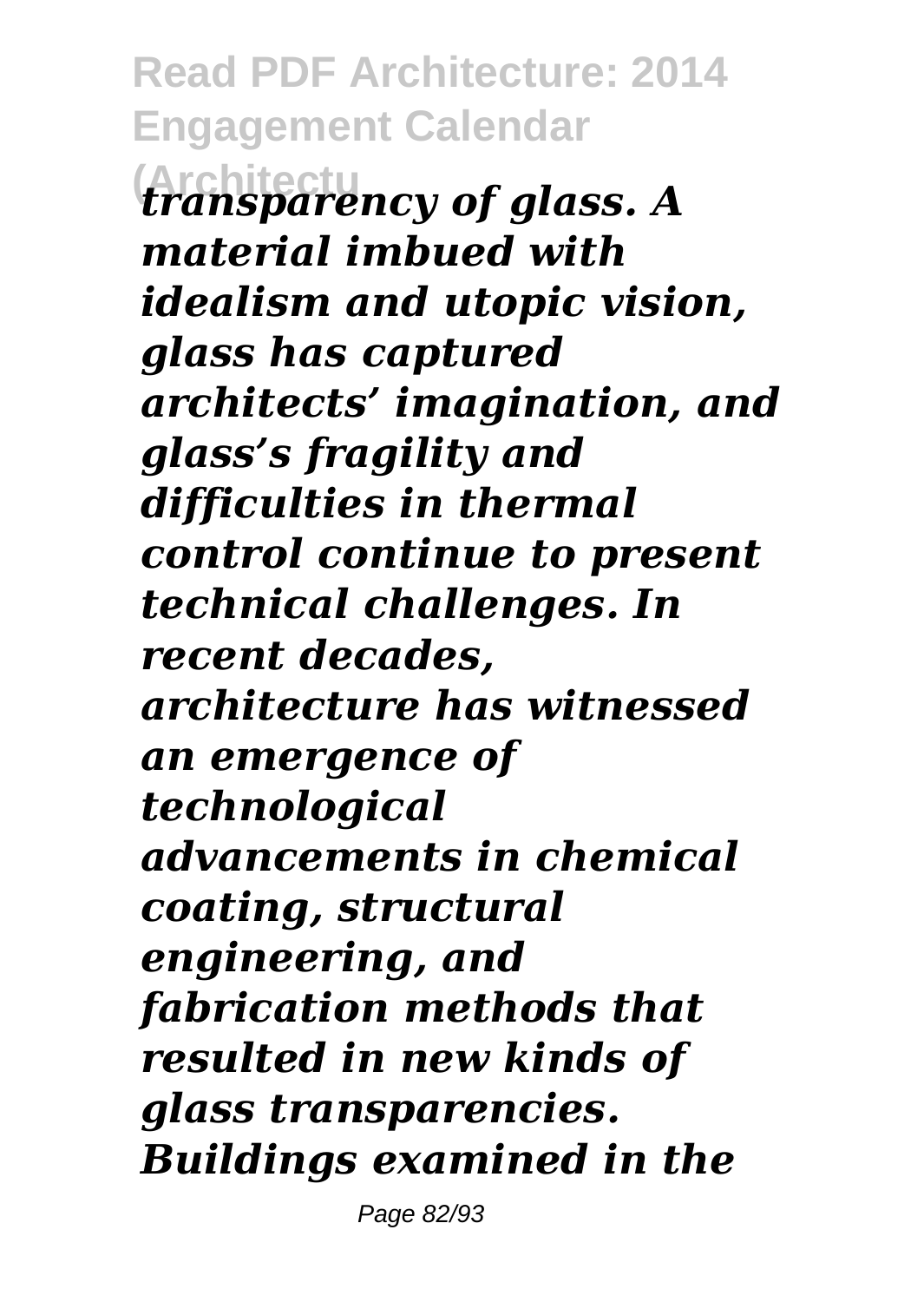**(Architectu** *book include a sanatorium with expansive windows delivering light and air to recovering tuberculosis patients, a pavilion with a crystal clear glass plenum circulating air for heating and cooling, a glass monument symbolizing the screen of personal devices that shortened the distance between machines and humans, and a glass building symbolizing the social and material intertwining in the glass ceiling metaphor. Connecting material glass to broader cultural and social contexts, Blurred*

Page 83/93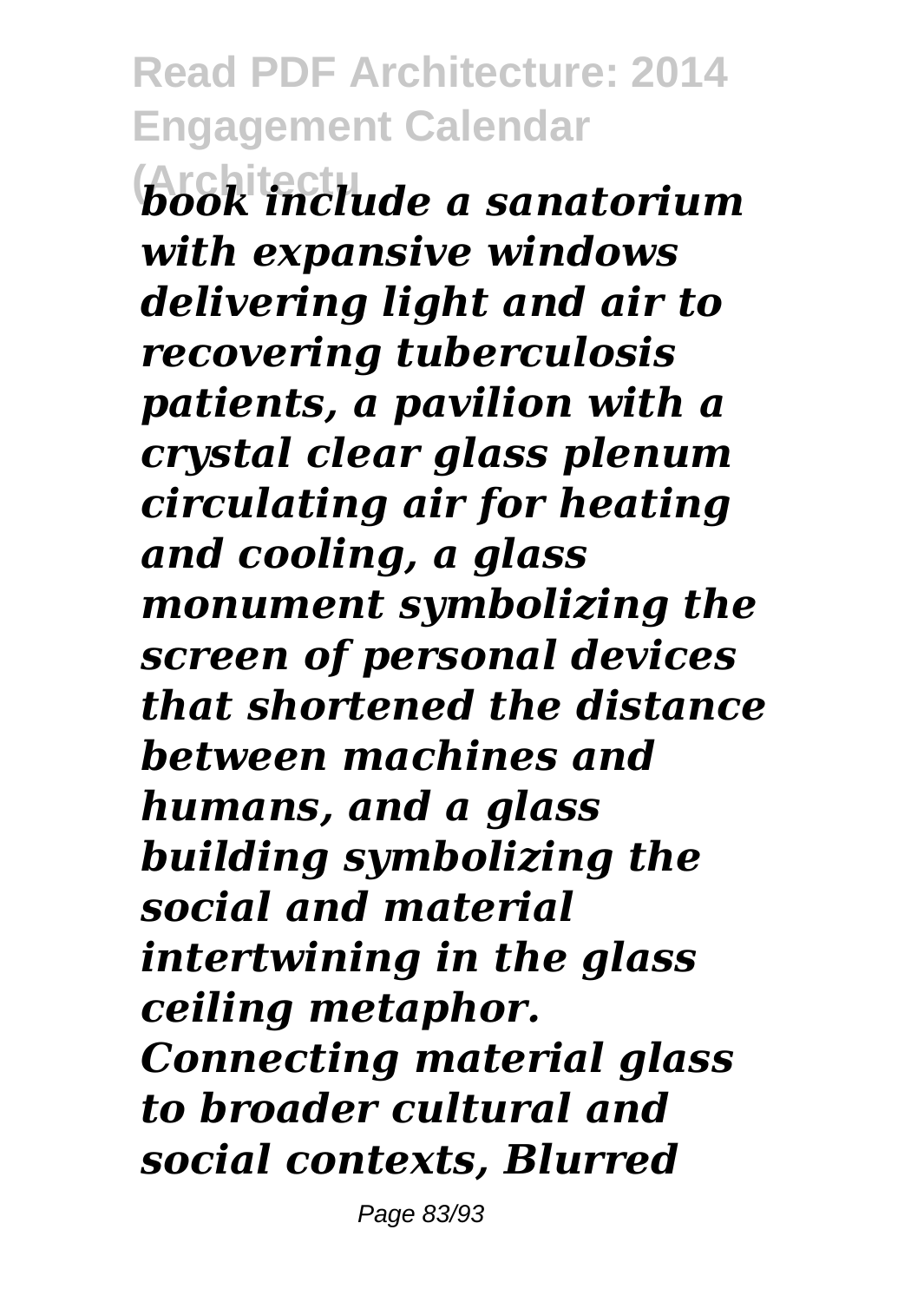**Read PDF Architecture: 2014 Engagement Calendar (Architectu** *Transparencies in Contemporary Glass Architecture enlightens students and practitioners of architecture as well as the general public with interest in design. The author demonstrates how glass is rarely crystal clear but is blurred both materially and metaphysically, revealing complex readings of ideas for which glass continues to stand.*

*Marking the centennial of the 1916 establishment of a professional program, Pedagogy and Place is the definitive text on the*

Page 84/93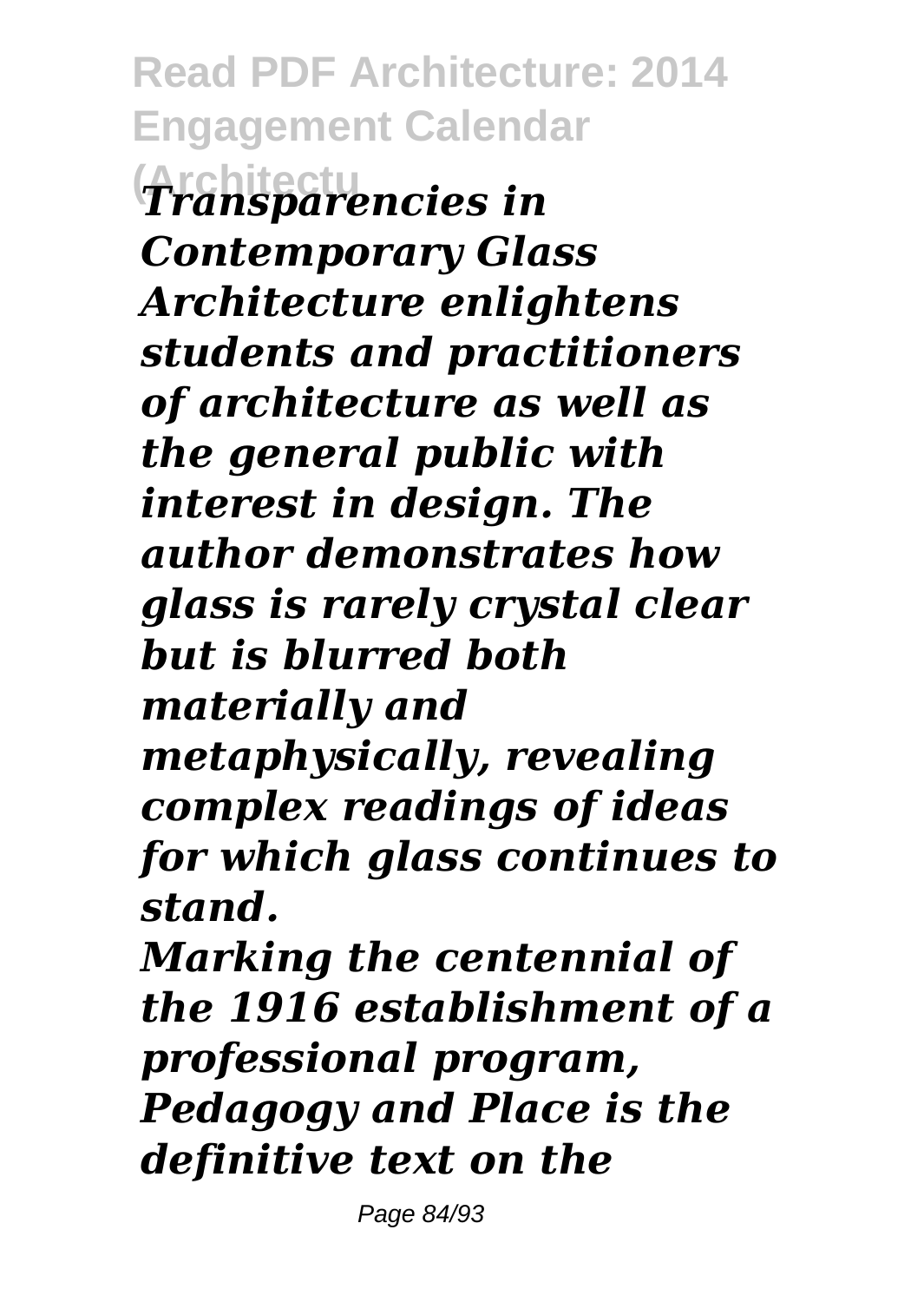**(Architectu** *history of the Yale School of Architecture. Robert A. M. Stern, current dean of the school, and Jimmy Stamp examine its growth and change over the years, and they trace the impact of those who taught or studied there, as well as the architecturally significant buildings that housed the program, on the evolution of architecture education at Yale. Owing to the impressive number of notable practitioners who have attended or been affiliated with the school, this book also contributes a history, beyond Yale, of the*

Page 85/93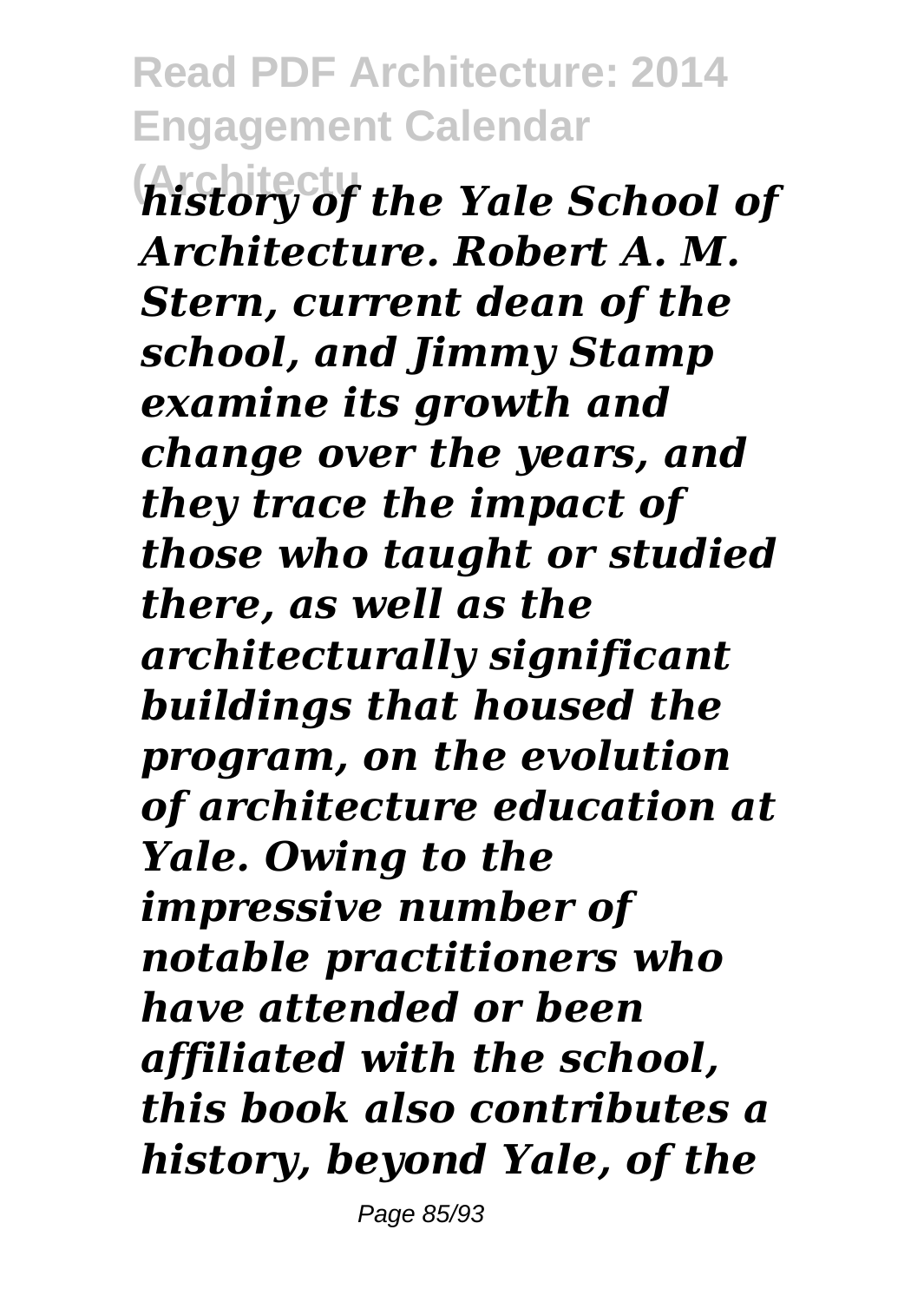**Read PDF Architecture: 2014 Engagement Calendar (Architectu** *architecture profession in the twentieth century. Featuring extensive archival research and illuminating firsthand accounts from alumni, faculty, and administrators, this well-rounded and engaging narrative is richly illustrated with historic photos of the school and its studios, images of student work, and important architectural achievements on and off campus. This beautifully designed and illustrated monograph sets out Patrick Tighe's innovative, diverse and wideranging collection of*

Page 86/93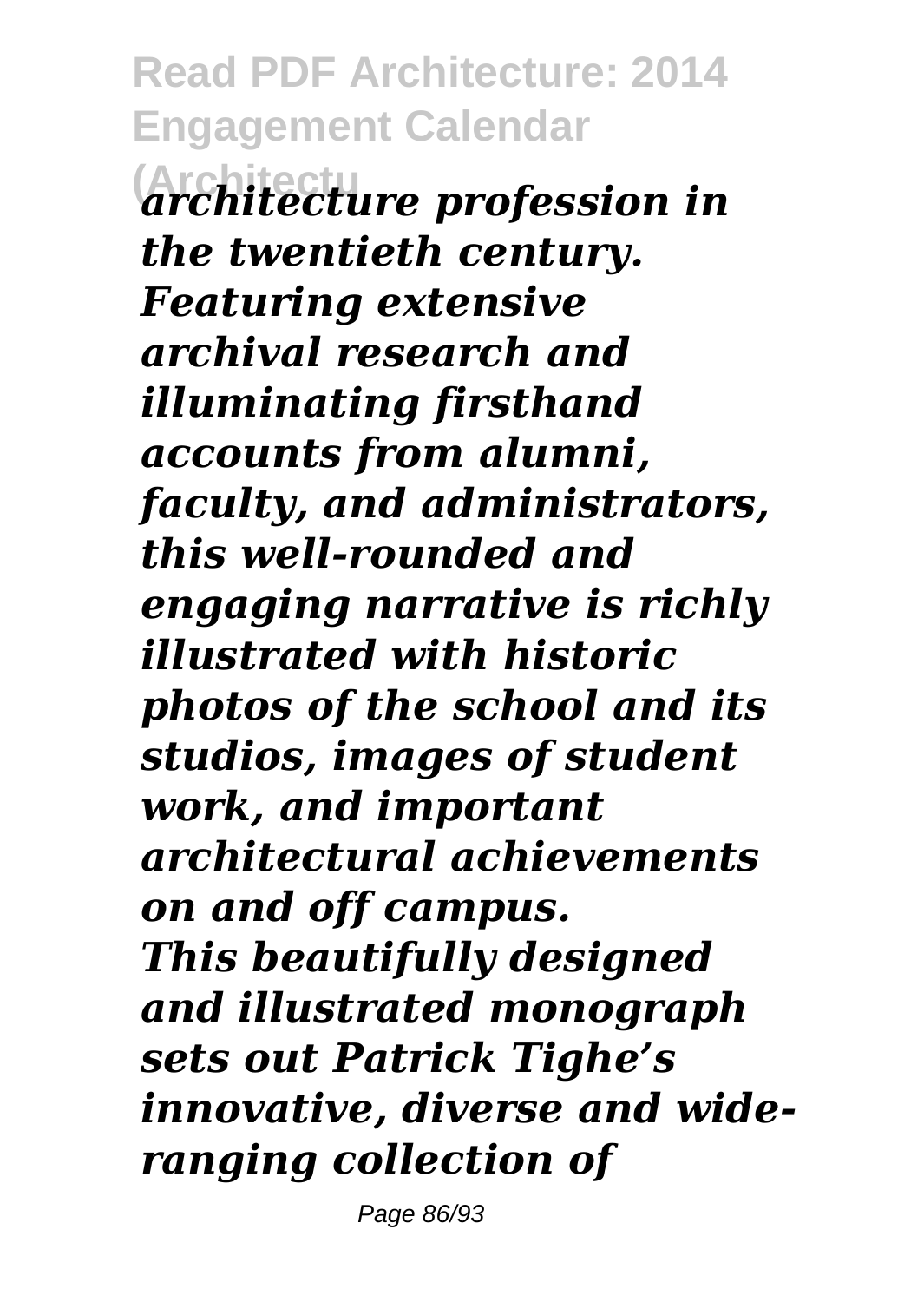**(Architectu** *contemporary work towards the post-digital, showing the reader a hyper- detailed analytical investigation of digital forms and their practices. It sets out how his architecture has brought a return to the real in an attempt to rethink the language and practice of architecture. The book's many inspiring and intricate drawings render clear the ideas that show the palpable energy and momentum that exists in this practice. In every instance, this firm embraces dichotomy, mining its potential to*

Page 87/93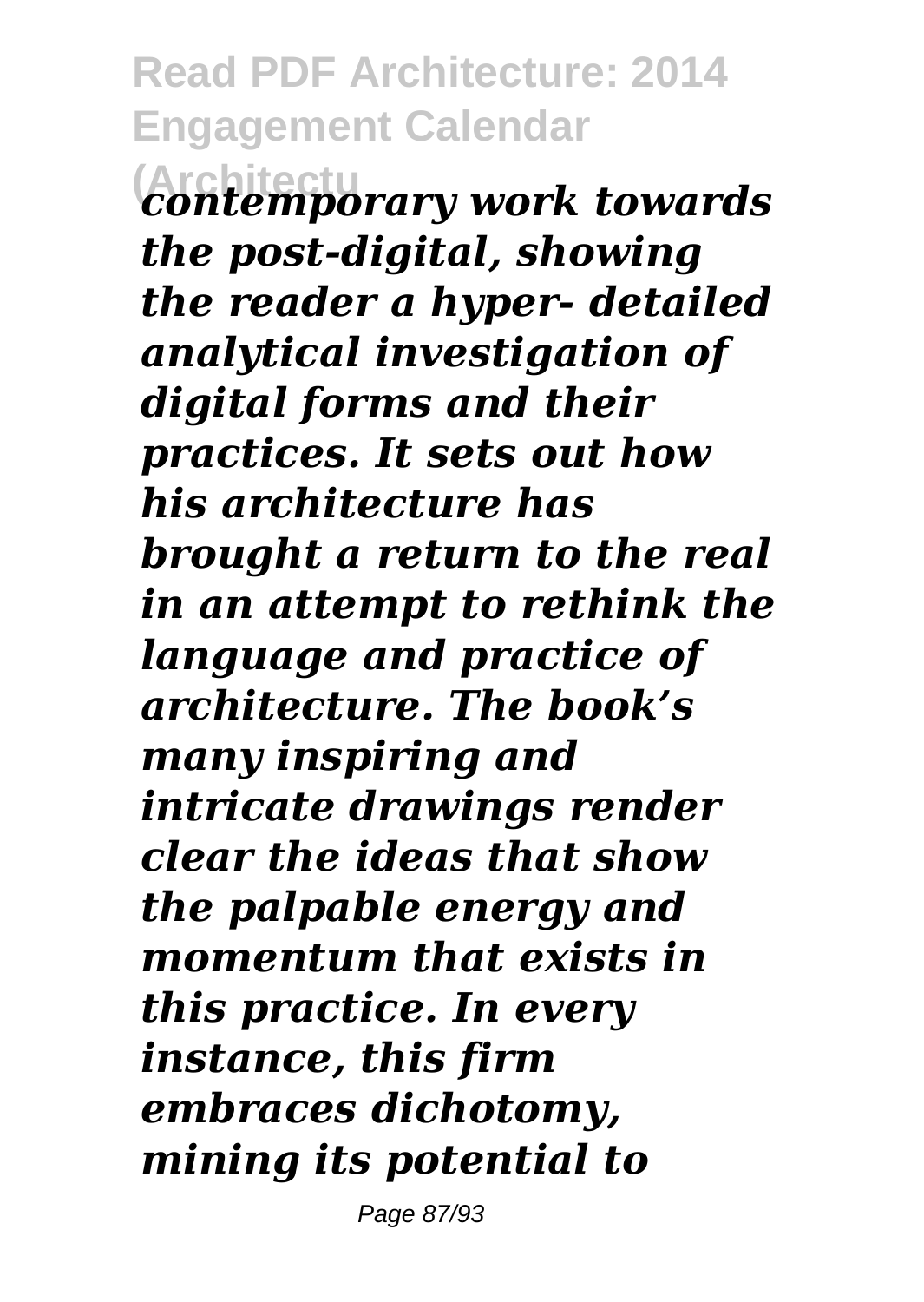**Read PDF Architecture: 2014 Engagement Calendar (Architectu** *produce a more vital and consequential architecture. The book's stunning imagery and nuanced narratives tell the story of Tighe's architecture across 35 projects spanning across the globe, to help establish how his work draws from and builds upon existing polarities to find resolution, and how tensions yield a more dynamic architecture. The work is multiple and varied: from the small-scale residential to the urban scale, from the United States to Europe to China to North Africa, from high-end villas for royalty to art*

Page 88/93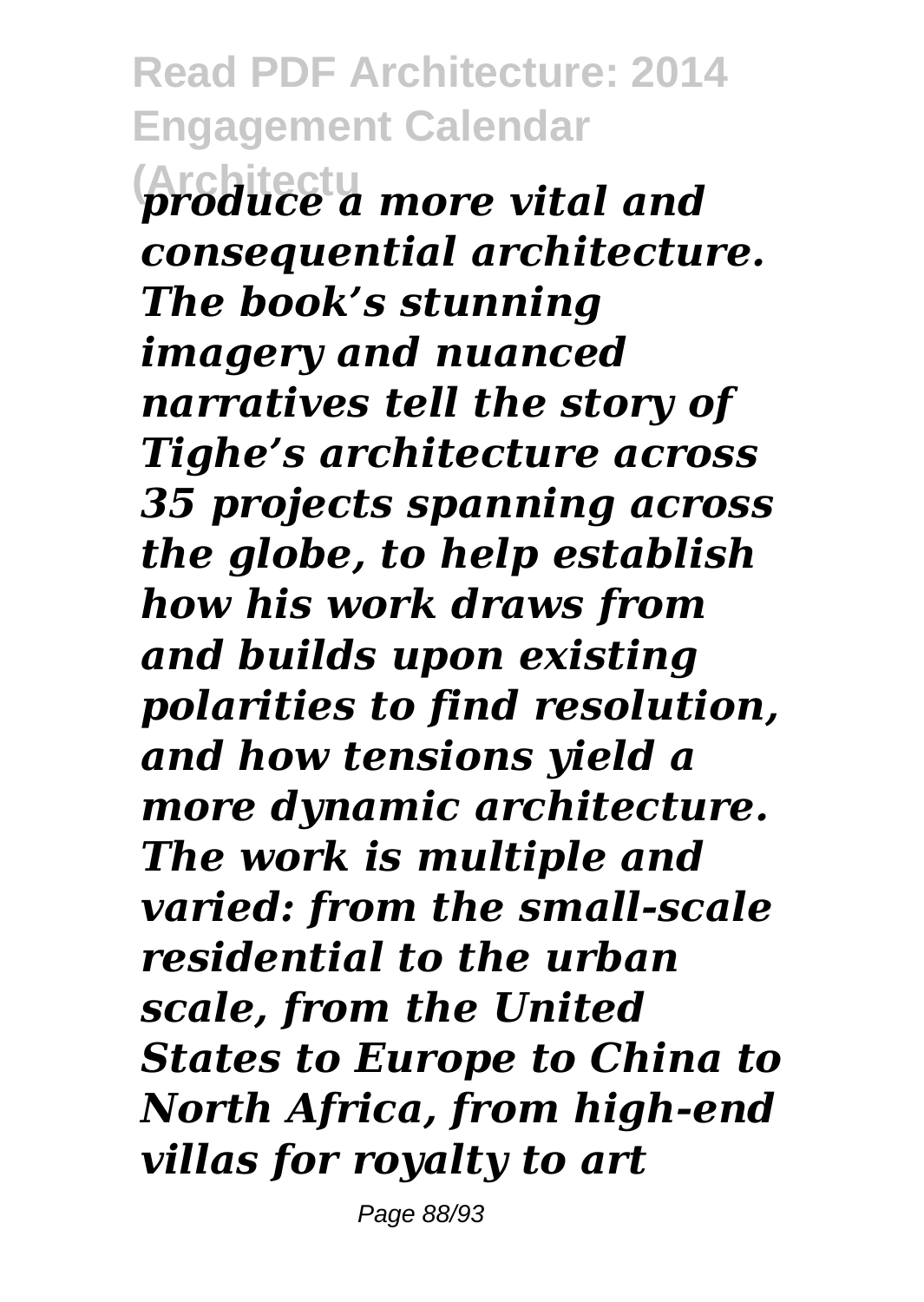**Read PDF Architecture: 2014 Engagement Calendar (Architectu** *installations to social housing projects. This compelling collection of work follows the following five key themes: CRAFT (from the manufactured to the technological); MATERIAL (from the natural to the synthetic); EXPERIENCE (from the actual to the perceptual); GEOMETRY (from the simple to the complex); and METHOD (from the analog to the digital). This distinguished monograph also includes an incisive introduction by Patrick Tighe and is augmented by two essays by Thom Mayne*

Page 89/93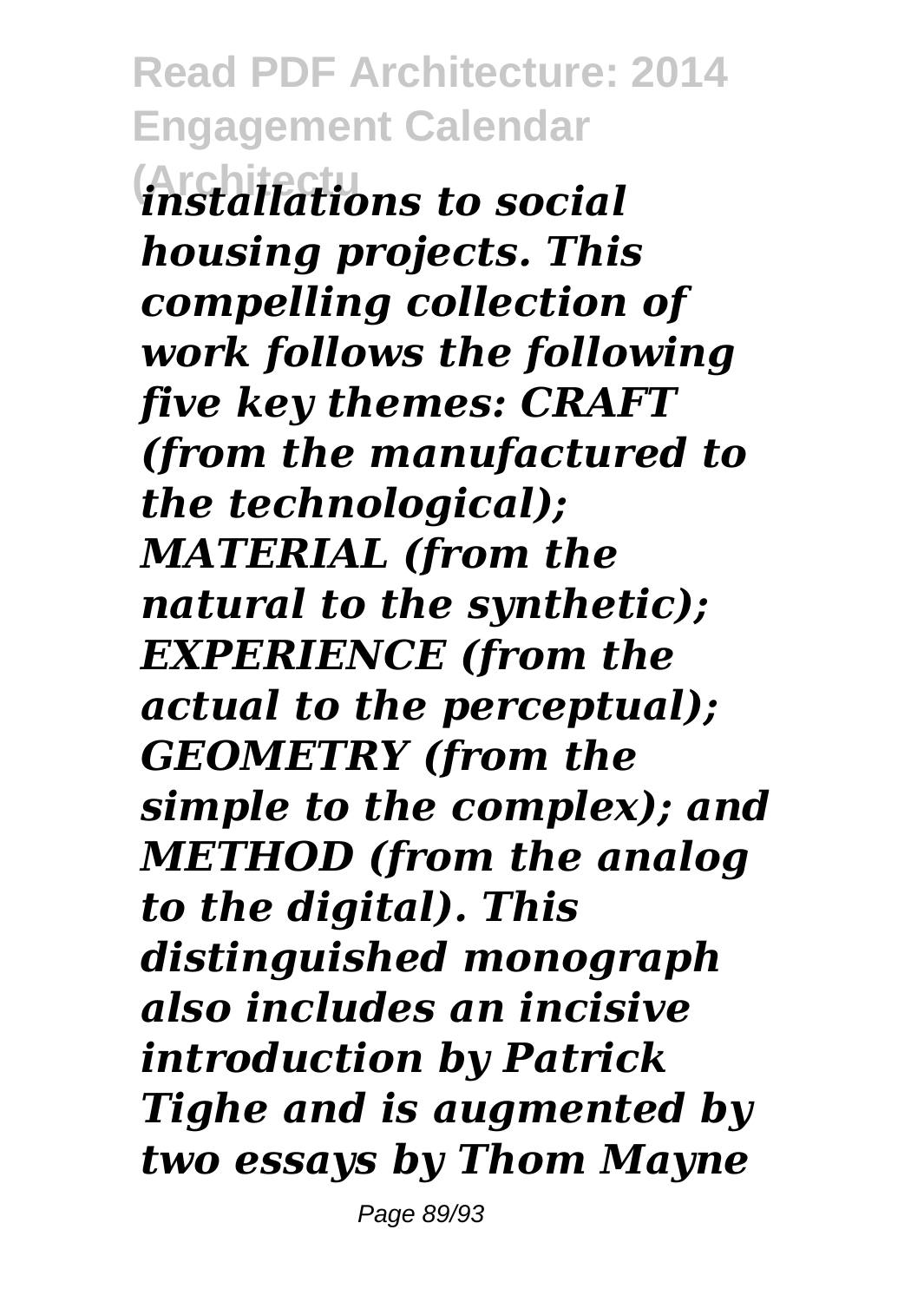**Read PDF Architecture: 2014 Engagement Calendar (Architectu** *and Stephen Phillips, who also provide clarity and insightful discourse on how Tighe's work is continuously in transition and evolving, and how he's rethinking and engaging in a discourse to defamiliarize the familiar.*

*Over recent decades, many museums, galleries and historic sites around the world have enjoyed an unprecedented level of large-scale investment in their capital infrastructure, in building refurbishments and new gallery displays. This period has also seen the creation of countless*

Page 90/93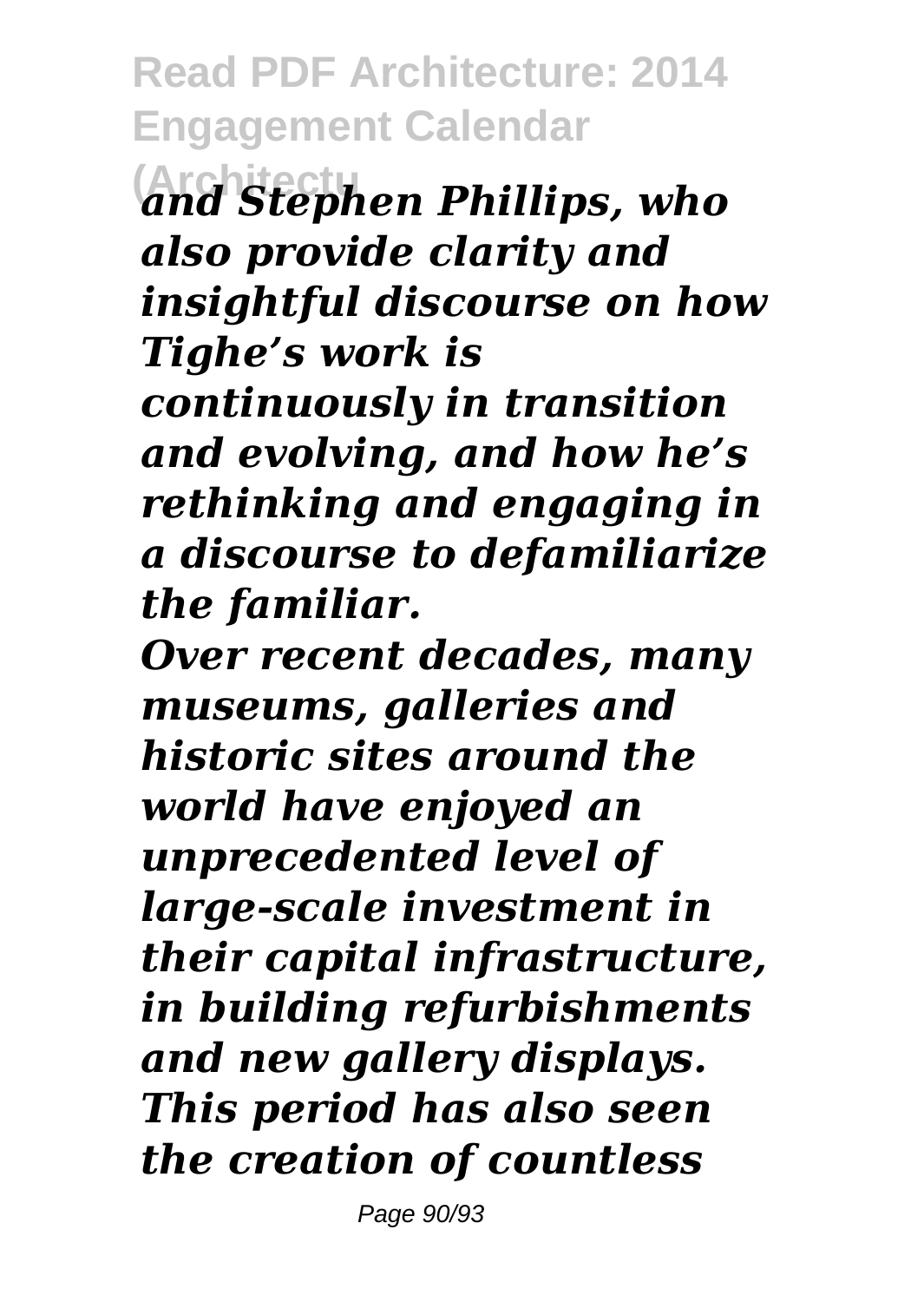**Read PDF Architecture: 2014 Engagement Calendar (Architectu** *new purpose-built museums and galleries, suggesting a fundamental re-evaluation of the processes of designing and shaping of museums. Museum Making: Narratives, Architectures, Exhibitions examines this re-making by exploring the inherently spatial character of narrative in the museum and its potential to connect on the deepest levels with human perception and imagination. Through this uniting theme, the chapters explore the power of narratives as structured experiences unfolding in space and time as well as*

Page 91/93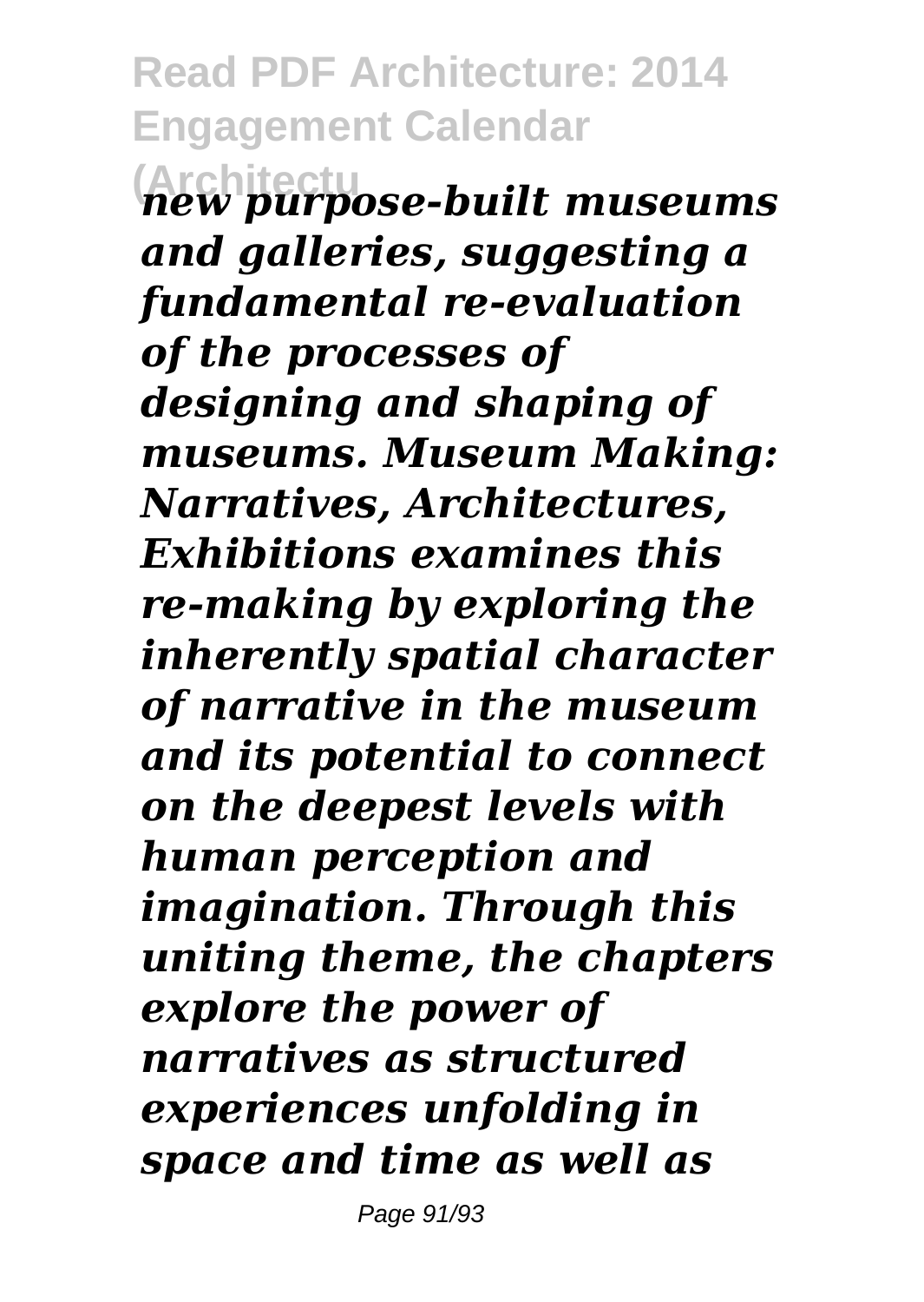**Read PDF Architecture: 2014 Engagement Calendar (Architectu** *the use of theatre, film and other technologies of storytelling by contemporary museum makers to generate meaningful and, it is argued here, highly effective and affective museum spaces. Contributions by an internationally diverse group of museum and heritage professionals, exhibition designers, architects and artists with academics from a range of disciplines including museum studies, theatre studies, architecture, design and history cut*

Page 92/93